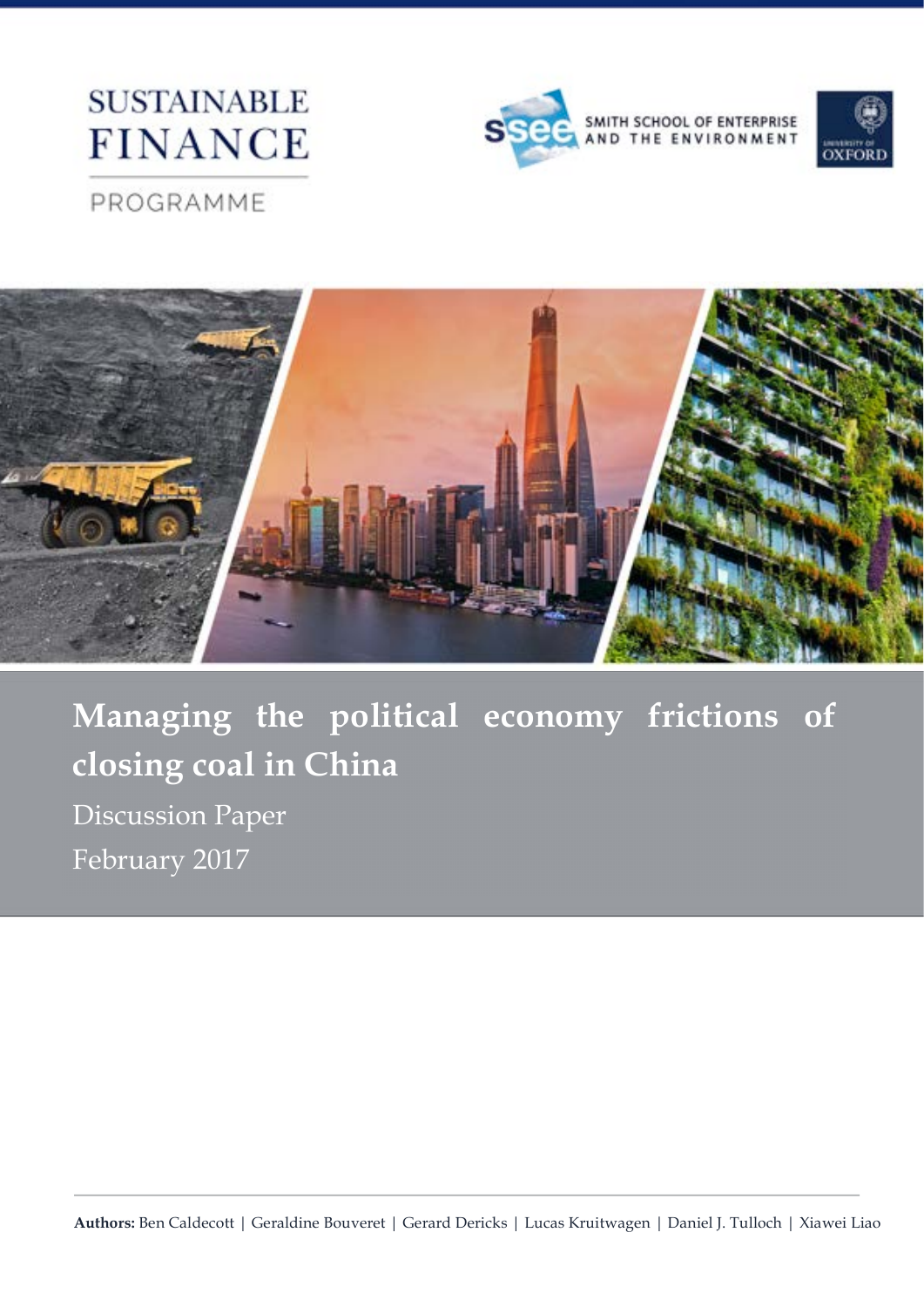

### About the Sustainable Finance Programme

The Sustainable Finance Programme at the University of Oxford Smith School of Enterprise and the Environment aims to be the world's leading centre for research and teaching on sustainable finance and investment. The Programme was established in 2012 (originally as the Stranded Assets Programme) to understand the requirements, challenges, and opportunities associated with a reallocation of capital towards investments aligned with global environmental sustainability.

We seek to understand environment-related risk and opportunity across different sectors, asset classes, and geographies; how such factors are emerging and how they positively or negatively affect asset values; how such factors might be interrelated or correlated; their materiality (in terms of scale, impact, timing, and likelihood); who will be affected; and what affected groups can do to pre-emptively manage risk.

We recognise that the production of high-quality research on environment-related factors is a necessary, though insufficient, condition for these factors to be successfully integrated into decision-making. Consequently, we develop the data, analytics, frameworks, and models required to enable the integration of this information into decision-making. We also research the barriers that might prevent integration, whether in financial institutions, companies, governments, or regulators, and develop responses to address them. Since 2012 we have also conducted pioneering research on stranded assets and remain the only academic institution conducting work in a significant and coordinated way on the topic.

The Programme is based in a world leading university with a global reach and reputation. We work with leading practitioners from across the investment chain (including actuaries, asset owners, asset managers, accountants, banks, data providers, investment consultants, lawyers, ratings agencies, stock exchanges), with firms and their management, and with experts from a wide range of related subject areas (including finance, economics, management, geography, anthropology, climate science, law, area studies, psychology) within the University of Oxford and beyond.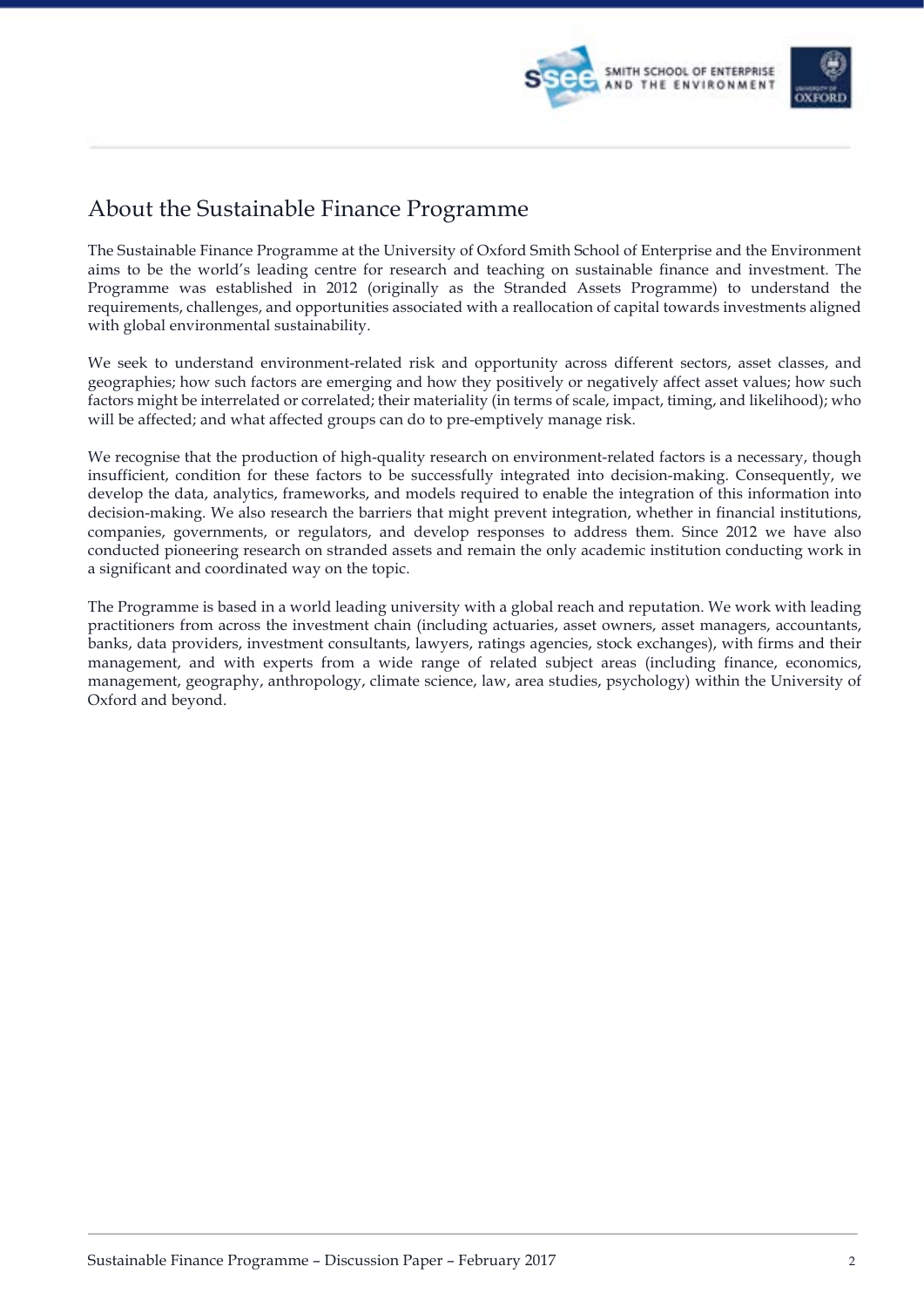

## Global Advisory Council

The Sustainable Finance Programme is led by Ben Caldecott and its work is guided by the Global Sustainable Finance Advisory Council chaired by Professor Gordon L. Clark, Director of the Oxford Smith School. Members currently include:

**Jane Ambachtsheer**, Partner and Global Head of Responsible Investment, Mercer Investment **Rob Bailey**, Research Director, Energy, Environment and Resources, Chatham House **Vicki Bakhshi**, Head of Governance & Sustainable Investment, BMO Global Asset Management (EMEA) **Morgan Bazilian**, Affiliate Professor, The Royal Institute of Technology of Sweden **David Blood**, Co-Founder and Senior Partner, Generation IM **Yvo de Boer**, President, Sustainability Challenge Foundation **Susan Burns**, Founder and CEO, Global Footprint Network **James Cameron**, Chairman, Overseas Development Institute **Diana Fox Carney**, Pi Capital **Mike Clark**, Institute and Faculty of Actuaries **Rowan Douglas**, Head, Capital Science and Policy Practice, Willis Towers Watson **Professor Robert Eccles**, Chairman of Arabesque Partners and Visiting Professor of Management Practice, Saïd Business School, University of Oxford **Emily Farnworth**, Head of Climate Initiatives, World Economic Forum **Jessica Fries**, Executive Chairman, The Prince of Wales's Accounting for Sustainability Project (A4S) **Ben Goldsmith**, CEO, Menhaden Capital **Kristin Halvorsen**, Director, Center for International Climate and Environmental Research (CICERO) and former Norwegian Minister of Finance **Connie Hedegaard**, Chair, KR Foundation, and former European Commissioner for Climate Action **Thomas Heller**, Chairman of the Board and Founder, Climate Policy Initiative **Anthony Hobley**, CEO, Carbon Tracker Initiative **Christina Hood**, Head of Unit, Environment and Climate Change, International Energy Agency **Andrew Howard**, Head of Sustainable Research, Schroder Investment Management **Catherine Howarth**, CEO, ShareAction **Zoe Knight**, Head, Climate Change Centre of Excellence, HSBC **Bernice Lee**, Executive Director, Hoffmann Centre for the Sustainable Resource Economy, Chatham House **Bob Litterman**, Senior Partner and Chairman of Risk Committee, Kepos Capital **Mindy Lubber**, President, Ceres **Nick Mabey**, CEO, E3G **Richard Mattison**, CEO, Trucost **Stephanie Pfeifer**, CEO, Institutional Investors Group on Climate Change **Fiona Reynolds**, Managing Director, UN Principles for Responsible Investment **Nick Robins**, Co-Director, UNEP Inquiry into a Sustainable Financial System **Paul Simpson**, CEO, Carbon Disclosure Project **Andrew Steer**, President and CEO, World Resources Institute **James Thornton**, CEO, ClientEarth **Simon Upton**, Director, Environment Directorate, OECD **Steve Waygood**, Chief Responsible Investment Officer, Aviva Investors **Peter Wheeler**, Executive Vice President, The Nature Conservancy (TNC) **Michael Wilkins**, Managing Director, Infrastructure Finance Ratings, Standard & Poor's **Baroness Bryony Worthington**, Executive Director Europe, Environmental Defense Fund **Simon Zadek**, Co-Director, UNEP Inquiry into a Sustainable Financial System **Dimitri Zenghelis**, Principal Research Fellow, Grantham Institute, London School of Economics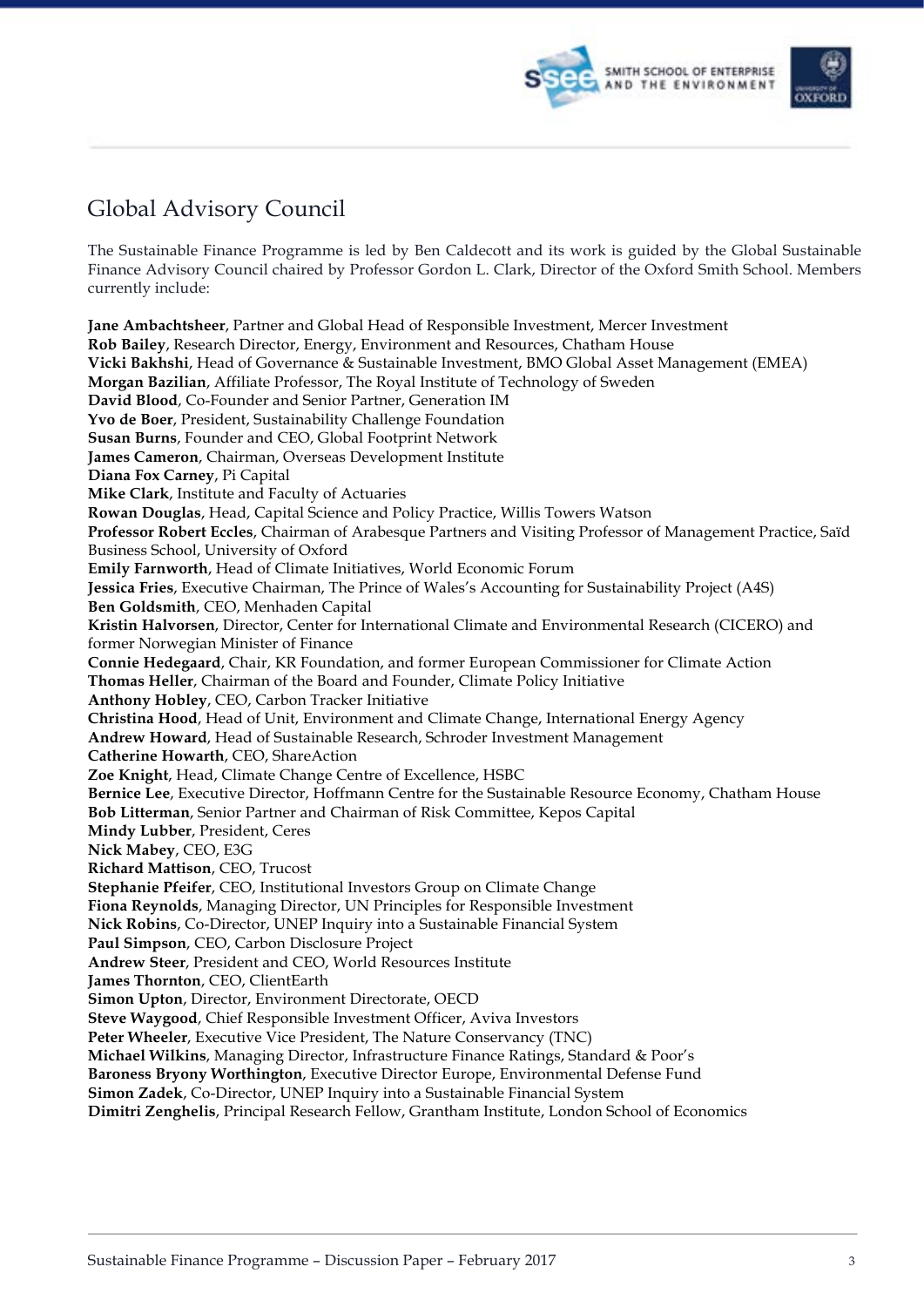

### About the Author

**Ben Caldecott** is Director of the Sustainable Finance Programme. He is concurrently an Adviser to The Prince of Wales's Accounting for Sustainability Project, an Academic Visitor at the Bank of England, and a Visiting Scholar at Stanford University.

**Geraldine Bouveret** is a Postdoctoral Research Associate in the Sustainable Finance Programme. Geraldine holds a PhD in Mathematics from Imperial College London. She also holds a Master Degree in Finance from ESSEC Business School, France and a Master Degree in Mathematics from Université Paris Dauphine and ENSAE ParisTech, France.

**Gerard Dericks** is a Postdoctoral Research Associate in the Sustainable Finance Programme. He was previously an analyst at Property Market Analysis LLP and research consultant for Policy Exchange in London. He holds a PhD and MSc from the London School of Economics and a BA from Ritsumeikan University**.**

**Lucas Kruitwagen** is a Research Assistant in the Sustainable Finance Programme and a DPhil student in the School of Geography and the Environment at the University of Oxford. He is also a Visiting Researcher at Imperial College London, and holds an MSc (with distinction) in Sustainable Energy Futures from Imperial College London, and a BEng from McGill University.

**Daniel J. Tulloch** is a Postdoctoral Research Associate in the Sustainable Finance Programme. Daniel holds a PhD in finance at the University of Otago, New Zealand. He also holds an MSc in International Accounting and Financial Management from the University of East Anglia, Norwich.

**Xiawei Liao** is a Research Assistant in the Sustainable Finance Programme and a DPhil candidate at the Environment Change Institute, University of Oxford. He holds a MSc (distinction) in Environmental Science from Peking University, China, and a MSc (distinction) in Environmental Policy from Waseda University, Japan. He is currently researching into the water-energy nexus in China's power sector.

### Acknowledgements

We would like to thank the UK Foreign & Commonwealth Office and Growald Family Fund for providing grants to support this research.

We are particularly grateful to Simon Abele (University of Oxford) and Ted Nace (CoalSwarm) for their help and support throughout the research process.

### Discussion Paper Series

This Discussion Paper is intended to stimulate discussion within the research community and among users of research. The views expressed in this paper represent those of the author(s) and do not necessarily represent those of the host institutions or funders.

### University of Oxford Disclaimer

The Chancellor, Masters, and Scholars of the University of Oxford make no representations and provide no warranties in relation to any aspect of this publication, including regarding the advisability of investing in any particular company or investment fund or other vehicle. While we have obtained information believed to be reliable, neither the University, nor any of its employees, students, or appointees, shall be liable for any claims or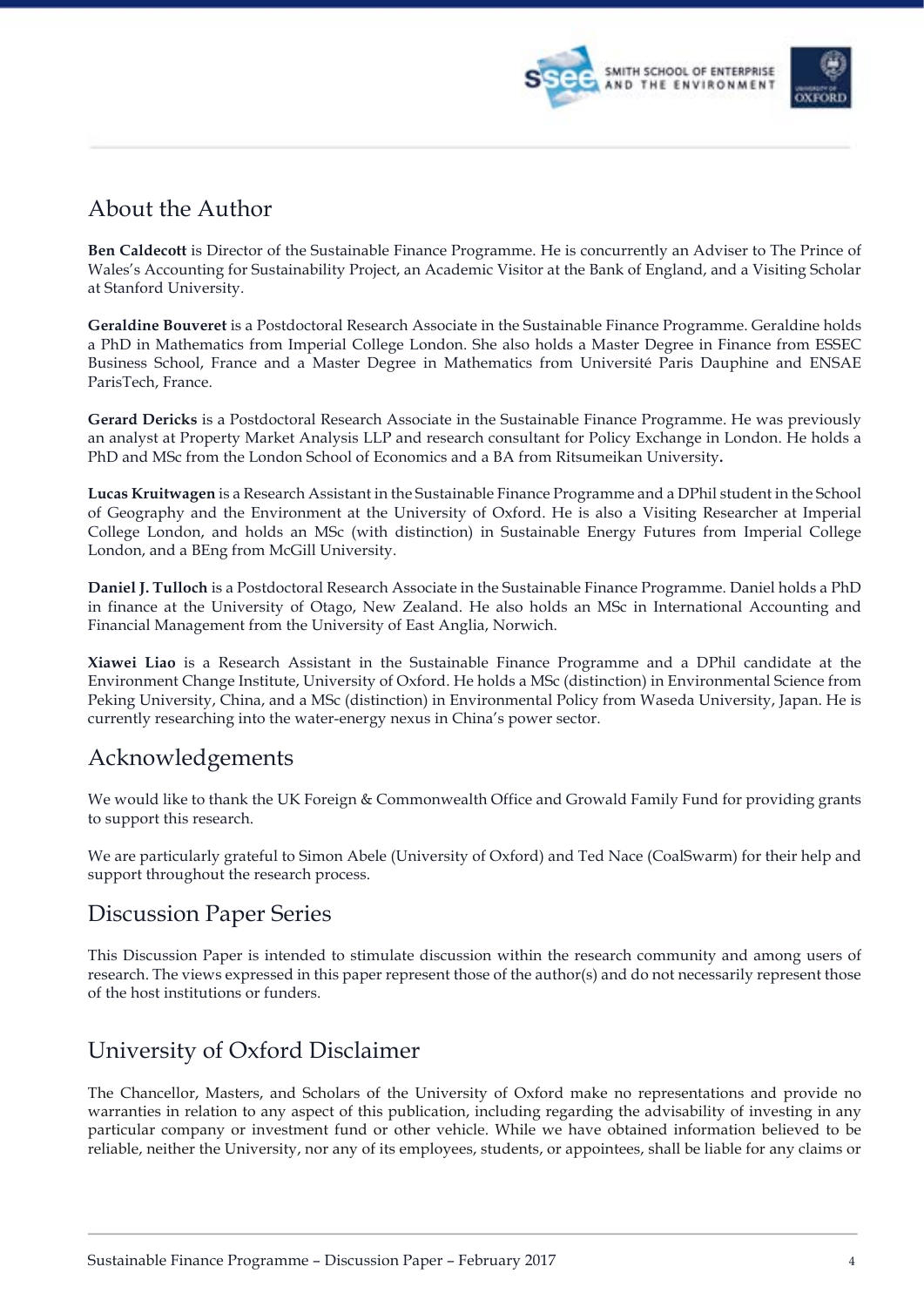

losses of any nature in connection with information contained in this document, including but not limited to, lost profits or punitive or consequential damages.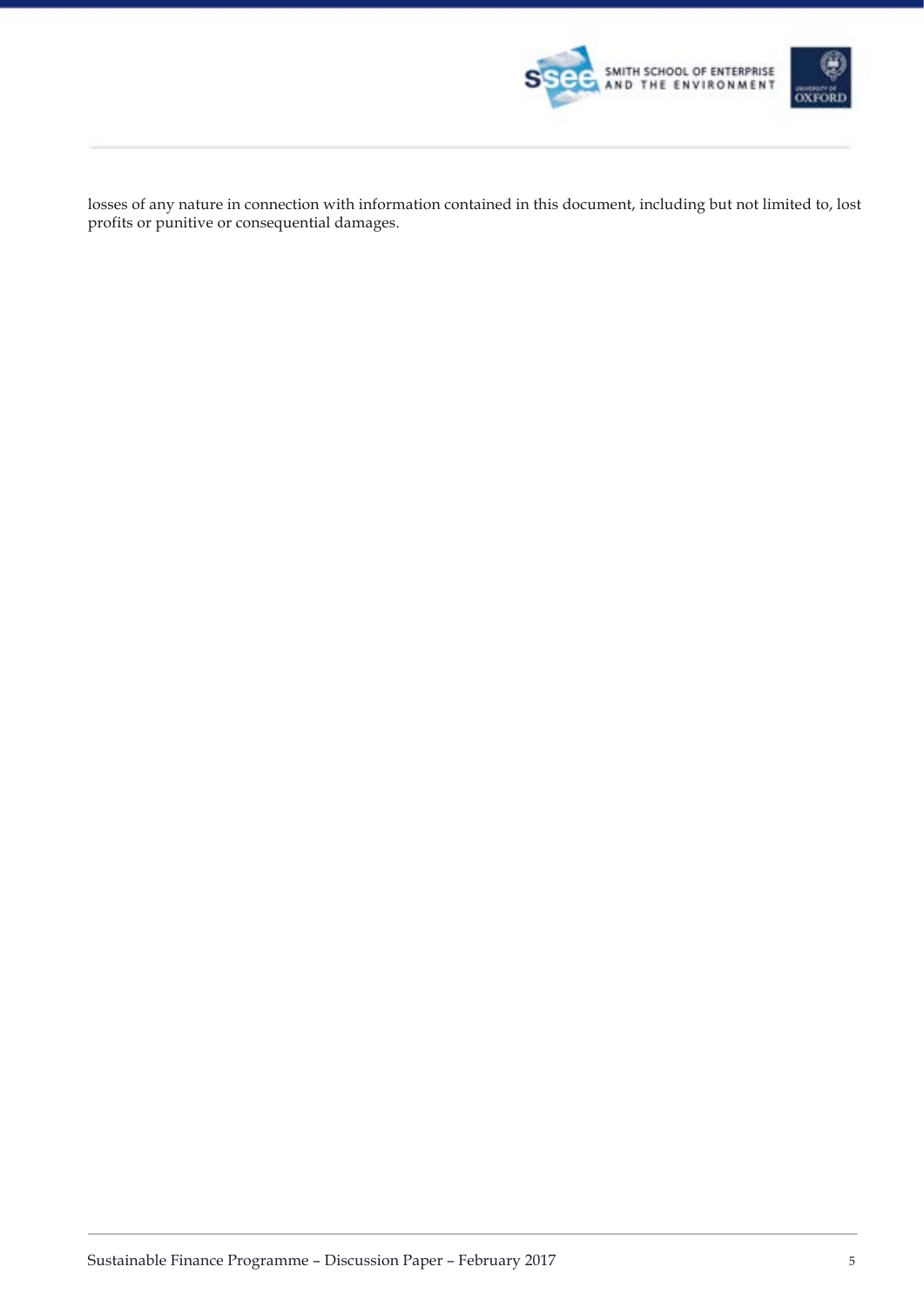



# **Table of Contents**

| 1.   |  |
|------|--|
| 2.   |  |
| 2.1. |  |
| 2.2. |  |
| 3.   |  |
| 3.1. |  |
| 3.2. |  |
| 3.3. |  |
| 3.4. |  |
| 3.5. |  |
| 4.   |  |
|      |  |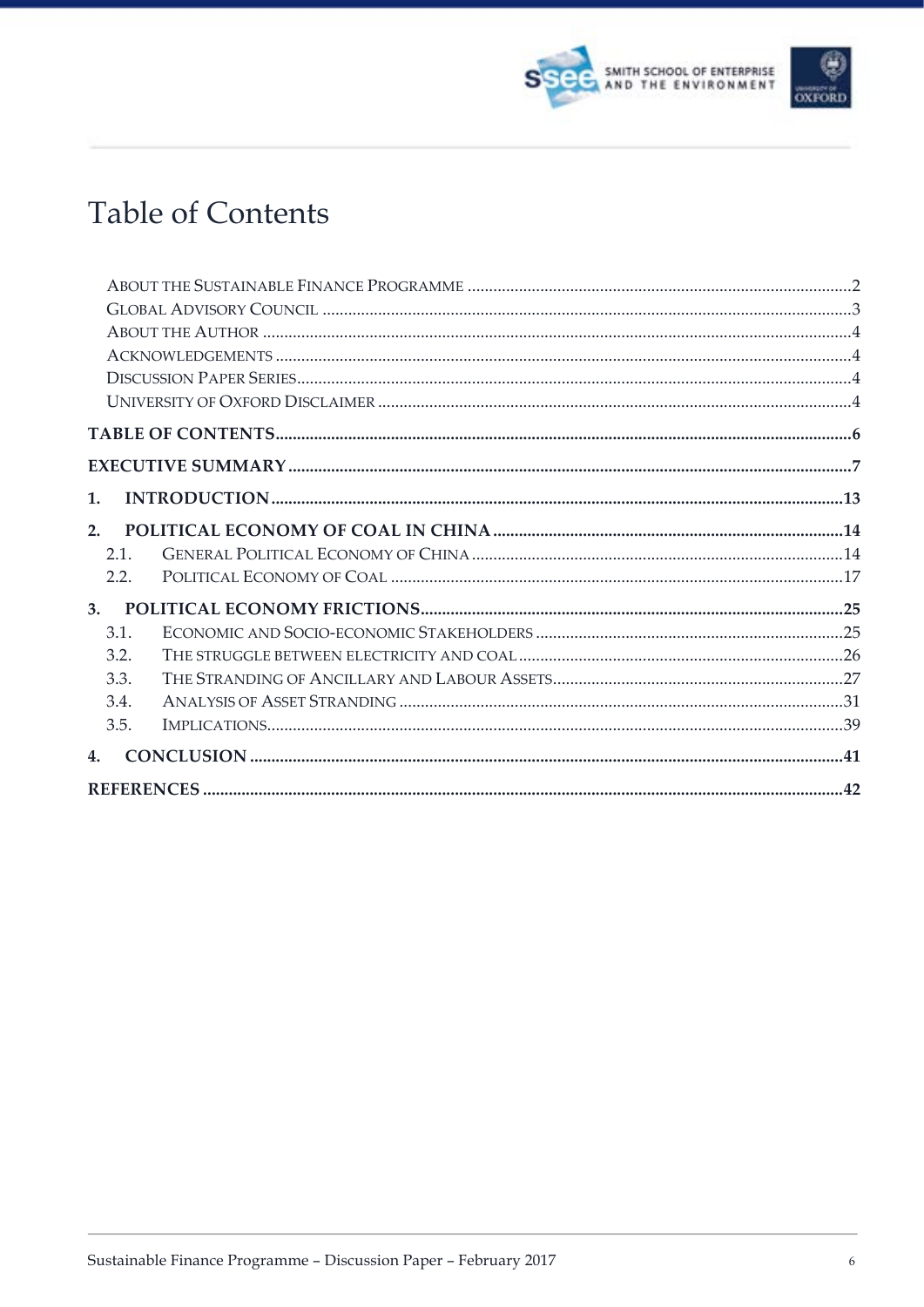



# Executive Summary

China has pledged to invest around 70% of its 2014 GDP from 2020-2030 to achieve its Nationally Determined Contributions (NDCs),<sup>1</sup> and has set itself as a global leader in the low-carbon energy transition with a target of 20% non-fossil fuel sources by 2030 and investment in renewable energy 73% higher than that of the US.2 For these reasons, as well as concerns about air pollution and water stress, the coal industry<sup>3</sup> is facing structural decline as China transitions away from fossil fuels.

This transition is necessary and desirable, but will likely result in stranded coal assets with associated economic, social, and political implications. These could impact foreign and domestic investors, companies, central and local governments, workers, and communities. Policymakers in China, as well as other stakeholders, therefore have a significant interest in seeking to manage the economic and political consequences of mine and power station closures in the transition to a low-carbon energy system. Failure to manage these political economy 'frictions' could destabilise the low-carbon transition, prevent the realisation of NDCs, and threaten the welfare of a broad range of groups in China.

This discussion paper undertakes an initial assessment of the political economy implications associated with the premature closure of coal assets in China. It discusses stranding facing the coal industry more broadly, before focusing on coal-fired generation specifically. The paper proceeds by briefly summarising China's political economy and its influence on shaping the deployment of the coal industry; surveying the different types of asset at risk of stranding and the likely economic, social, and political consequences; and then estimating the potential scale and geographical distribution of stranded coal-fired generation assets. Finally, we also set out avenues for future research in China and internationally.

#### *Political economy of coal*

China's coal industry plays a significant role in both national and provincial economies, accounting for 73% of China's energy production, 66% of energy consumed, and 93% of all thermal generation,4 and remains one of China's largest employers5. The political economy of the coal industry has changed through communist (1949 to 1970s), reform (1970s to 1990s), and the current modern capitalist era.6

Coal mining and processing employs 5.8 million people,  $\frac{7}{1}$  with a large proportion of the 3 million working for power and heat utilities employed in coal-fired generation8. China has the world's third largest coal reserves behind Russia and the United States. However, exploiting coal reserves is more challenging in China than in other countries because of its relatively poor quality,9 as well as the lack of accessibility of deposits and the distance from primary areas of coal-consumption along the southern coast<sup>10</sup>. In 2016, the China's coal fleet capacity was mainly located around the following populous and heavily industrialised areas: (1) central and yellow river plains,

<sup>-</sup><sup>1</sup> Valerie Volcovici and David Brunnstrom, "China Puts \$6 Trillion Price Tag on Its Climate Plan," *Reuters*, 2015, http://www.reuters.com/article/us-usa-china-climatechange-idUSKBN0P32H020150623.

<sup>2</sup> The Climate Group - RE 100, "China's Fast Track to a Renewable Future," 2015, http://www.theclimategroup.org/\_assets/files/Re100- China-briefing-ENGLISH-jv-final.pdf.

<sup>&</sup>lt;sup>3</sup> Defined here as thermal coal mining, coal processing, and coal-fired generation

<sup>4</sup> China Statistical Yearbook, "9-1 Total Consumption of Energy and Its Composition 2014," 2015.

<sup>5</sup> Oxford University Smith School.

<sup>6</sup> Tim Wright, *The Political Economy of the Chinese Coal Industry: Black Gold and Blood-Stained Coal*, vol. 45 (Routledge, 2012).

<sup>7</sup> Hen Cheng and Per Ove Eikeland, "China's Political Economy of Coal," 2015, https://www.fni.no/getfile.php/132020/Filer/Publikasjoner/FNI-R1015.pdf.

<sup>8</sup> More recent data than 'China's Economic Census Yearbook 2008' (Zhongguo tongji nianjian 2008) does not appear to be available, http://www.stats.gov.cn/tjsj/pcsj/jjpc/2jp/indexce.htm.

<sup>9</sup> Wright, *The Political Economy of the Chinese Coal Industry: Black Gold and Blood-Stained Coal*. p.20.

<sup>10</sup> Oxford University Smith School.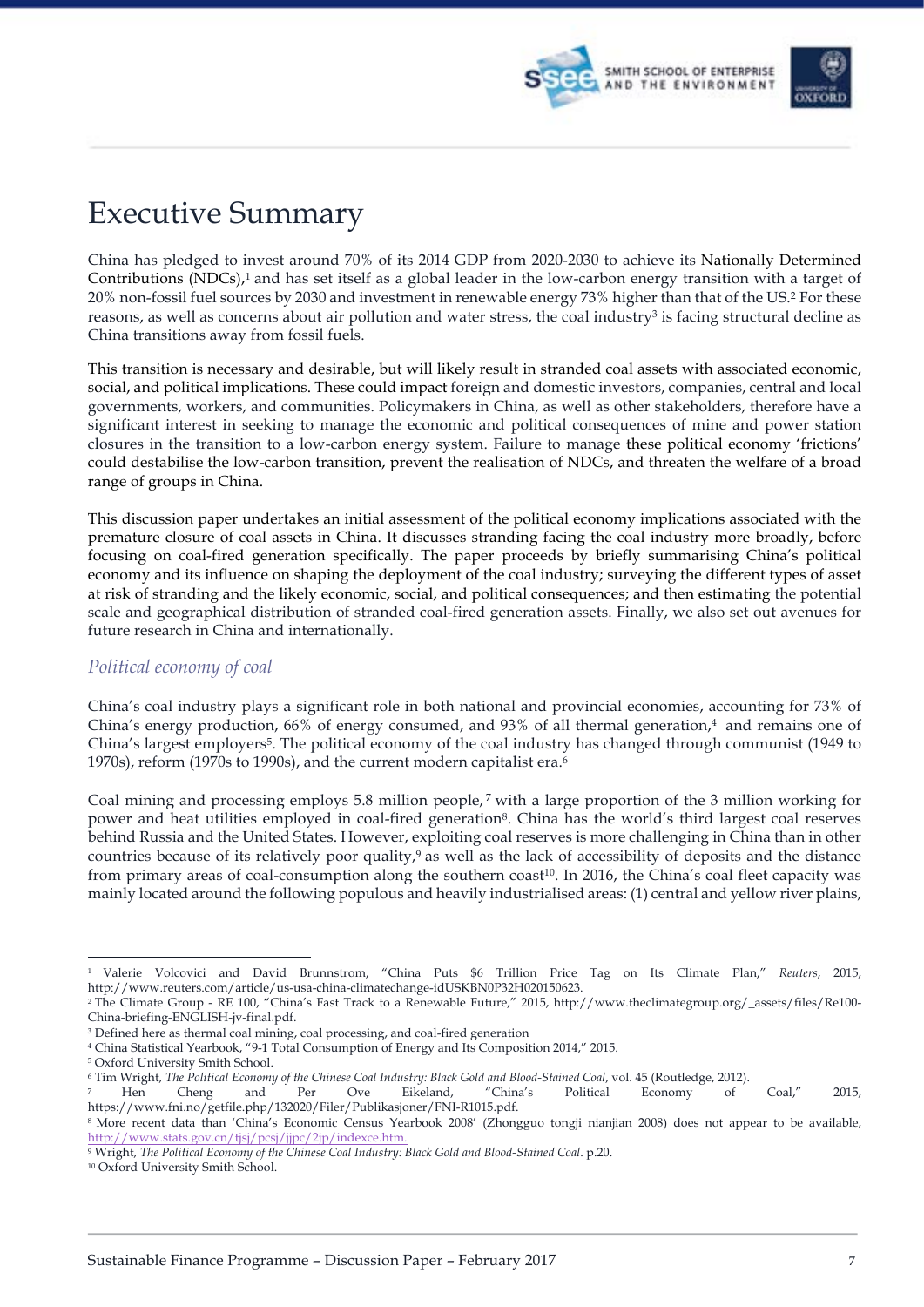

(2) coastal areas, and (3) a cluster centred around Guizhou province exporting substantial amounts of power to neighbouring provinces. <sup>11</sup>

The implementation of NDCs will have an unequal impact across regions, provinces, and sub-provincial divisions depending on the concentration of coal activity. The number of coal industry employees is expected to fall to 1.6 million by 2050 because of technology and productivity advances, and to reduce by another 720,000 if coal cap policies were to be enforced,12 but this decline in employment will be unevenly spread across the country.

On the other hand, implementing the NDCs will also generate new job opportunities. While coal can be replaced by a whole host other industries, it is worth highlighting the potential opportunities offered by the low carbon transition. The Chinese Academy of Social Sciences estimates that, by 2050, wind and solar power could generate 413,000 jobs related to power generation, power supply, and power-generating equipment manufacturing, as well as a further 3.5 million jobs in the broader economy.13 The main challenge will be for policymakers to ensure that employment opportunities and skills are developed in alternative industries in regions suffering from the necessary closure of coal, and, more generally, that finite public funds are used in the most efficient and effective way for this purpose. Ensuring these alternative industries come online in step with coal closures may require policymakers to choreograph a range of different actions and interventions.

### *Scale and geographical distribution of asset stranding*

It is not just physical assets (e.g. power stations, coal processing facilities, and coal mines) that will become stranded, but also financial assets (e.g. equities, debt, and derivatives), natural assets (e.g. water reserves), and labour assets connected to the coal industry. While the impact on these assets has not been quantified, considering that 14% of China's 2013 GDP (RMB 56.9 tn) came from 80 coal-based resource cities<sup>14</sup> (i.e., those with more than 40% of their economy dependent on coal)15 the potential scale of the challenge is significant.

We attempt to quantify the scale and geographical distribution of stranding by focusing on coal-fired power stations – physical assets where the team at the Oxford Smith School have good asset-level data. A similar analysis could be conducted for other assets but are out of the scope of this short discussion paper and are contingent on the availability of good asset-level data tied to ownership.

We used four illustrative scenarios where all existing and planned coal-fired power stations are completely stranded over 5-year, 10-year, 15-year, and 20-year periods. In all four scenarios the start date is 2016 and the known installed capacity is 978 GW (including capacity planned for 2016).

These scenarios are suitable time horizons to consider given the pace of change in the global energy system. Disruption appears to be accelerating as tipping points are reached and the idea that the power sector will remain relatively static and 'safe' for new or existing thermal coal assets is counter to the evidence we see internationally across the G20. They are also reasonable time horizons in terms of keeping within the carbon budget constraints associated with the Paris Agreement on climate change.

Assessing the likely scale of coal-power asset stranding is a complex question involving assumptions on discount rates, future electricity prices, fuel costs, salvage values, and non-market factors such as the timing and stringency

<sup>-</sup><sup>11</sup> Oxford University Smith School.

<sup>12</sup> "China's Coal Cap Policy Will Increase Country's Clean Energy Jobs," *Natural Resources and Defense Council*, 2015, http://www.nrdc.org/media/2015/150326.asp. <sup>13</sup> Ibid.

<sup>14</sup> Oxford University Smith School.

<sup>15</sup> This is regularly quoted in academic journals, newspapers and dissertations, but is not written in government documents, see: "发展特色旅 游 : 阜 新 转 型又一新思路 ," *Characteristic Tourism - A New Thought Of Economic Transformation in Fuxin* 8, no. 1 (2006): 9–12, doi:10.3969/j.issn.1673-2464.2006.01.003. " 技 术 创 新 视 角下的 资 源型城市 经济转 型 —— 基 于 枣 庄 市 经济转 型的案例分析 Economic Transformation under High-Tech Innovation: Case Study of Zaozhuang, Shandong" (山东大学, 2007).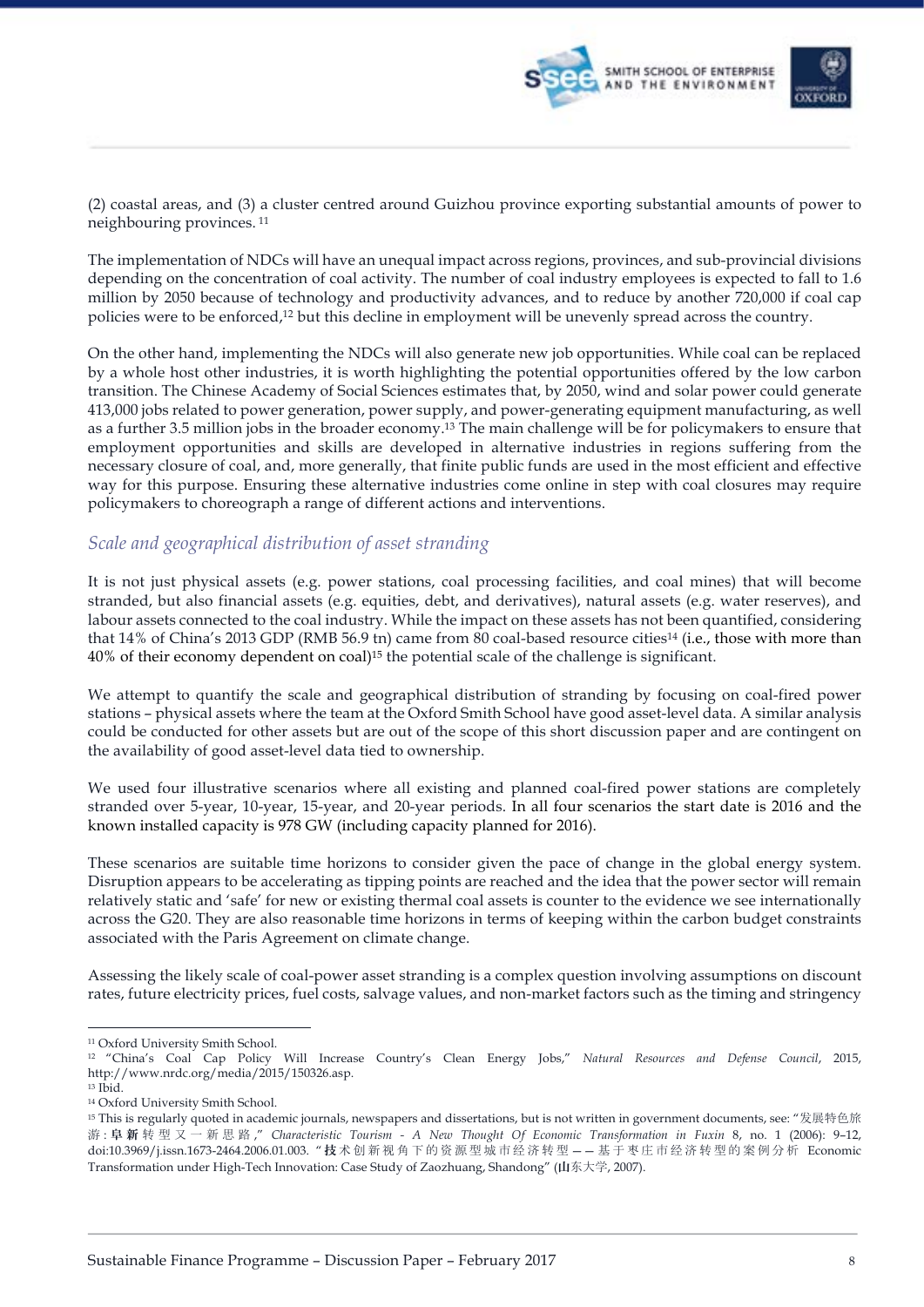



of regulation. We have made various assumptions in our analysis and these have been made transparently. Our objective is to illustrate the plausible upper bound of the scale of potential stranded assets over different time horizons.

Table 1 summarises estimates of stranded assets across China while Table 2 provides the results at the provincial level. Asset stranding is highest in the 2021 (5-year) scenario due to the large number of coal-fired plants planned in the near-term. Within the industry itself estimates of asset stranding could be as high as ¥3,086 – 7,201 billion (\$449 – 1,047 billion), equivalent to 4.1 – 9.5% of China's 2015 GDP,16 depending on the stranding timeframe and severity.

*Table 1: Estimates of stranded coal-fired power station assets, CN¥ billion (US\$ billion)* 

| Coal Offline in: | <b>Operating Assets</b> | Planned and<br><b>Under Construction</b> | Total                    |
|------------------|-------------------------|------------------------------------------|--------------------------|
| 2021 (5 Years)   | $[A]$ ¥2,703 (\$393)    | [B] ¥4,498 (\$654)                       | $[A+B]$ ¥7,201 (\$1,047) |
| 2026 (10 Years)  | $[C]$ ¥2,051 (\$298)    | $[D]$ ¥3,746 (\$545)                     | $[C+D]$ ¥5,797 (\$843)   |
| 2031 (15 Years)  | [E] ¥1,426 (\$207)      | $[F]$ ¥2,994 (\$435)                     | $[E+F]$ ¥4,420 (\$643)   |
| 2036 (20 Years)  | $[G]$ ¥843 (\$123)      | $[H]$ ¥2,243 (\$326)                     | $[G+H]$ ¥3,086 (\$449)   |

*Table 2: Upper bound 5, 10, 15, and 20-year asset stranding estimates by province and operational status in CN¥ million (US\$ million)* 

|                |                       | 2021 (5 Years)       |          |                     | 2026 (10 Years) |                     | 2031 (15 Years)     | 2036 (20 Years)     |                     |
|----------------|-----------------------|----------------------|----------|---------------------|-----------------|---------------------|---------------------|---------------------|---------------------|
| Rank           | Province              | <b>OPR</b>           | CON+PLN  | <b>OPR</b>          | <b>CON+PLN</b>  | <b>OPR</b>          | <b>CON+PLN</b>      | <b>OPR</b>          | <b>CON+PLN</b>      |
|                |                       | ¥220,146             | ¥600,825 | ¥166,248            | ¥500,626        | ¥113,094            | ¥400,427            | ¥62,259             | ¥300,228            |
| $\mathbf{1}$   | <b>Inner Mongolia</b> | ¥820,971 (\$119,376) |          | ¥666,875 (\$96,969) |                 |                     | ¥513,521 (\$74,670) | ¥362,487 (\$52,708) |                     |
|                |                       | ¥103,612             | ¥455,846 | ¥80,086             | ¥380,473        | ¥57,064             | ¥305,101            | ¥35,148             | ¥229,729            |
| 2              | Shaanxi               | ¥559,458 (\$81,349)  |          | ¥460,559 (\$66,969) |                 |                     | ¥362,165 (\$52,662) |                     | ¥264,877 (\$38,515) |
|                |                       | ¥185,048             | ¥368,368 | ¥148,281            | ¥305,808        | ¥111,903            | ¥243,247            | ¥75,904             | ¥181,658            |
| $\overline{3}$ | Xinjiang              | ¥553,416 (\$80,471)  |          | ¥454,089 (\$66,028) |                 |                     | ¥355,150 (\$51,642) |                     | ¥257,562 (\$37,451) |
|                |                       | ¥154.231             | ¥368,313 | ¥116,347            | ¥306,738        | ¥80,450             | ¥245,164            | ¥46,223             | ¥183,590            |
| $\overline{4}$ | Shanxi                |                      |          |                     |                 |                     |                     |                     |                     |
|                |                       | ¥522,543 (\$75,982)  |          | ¥423,086 (\$61,520) |                 |                     | ¥325,614 (\$47,347) |                     | ¥229,813 (\$33,417) |
| 5              | Guizhou               | ¥92,004              | ¥385,298 | ¥71,032             | ¥320,860        | ¥50,156             | ¥256,422            | ¥29,839             | ¥192,331            |
|                |                       | ¥477,302 (\$69,403)  |          | ¥391,892 (\$56,984) |                 | ¥306,578 (\$44,579) |                     | ¥22,2170 (\$32,305) |                     |
|                |                       | ¥231,978             | ¥232,773 | ¥175,682            | ¥193,748        | ¥121,687            | ¥154,723            | ¥70,769             | ¥115,699            |
| 6              | <b>Jiangsu</b>        | ¥464,751 (\$67,578)  |          | ¥369,430 (\$53,718) |                 | ¥276,410 (\$40,192) |                     | ¥186,467 (\$27,114) |                     |
|                |                       | ¥213,272             | ¥220,387 | ¥161,645            | ¥183,439        | ¥112.074            | ¥146,491            | ¥66,309             | ¥109,543            |
| $\overline{7}$ | Shandong              | ¥433,659 (\$63,057)  |          | ¥345,084 (\$50,178) |                 | ¥258,565 (\$37,597) |                     | ¥175,851 (\$25,570) |                     |
|                |                       | ¥192.707             | ¥182,033 | ¥145,615            | ¥151,682        | ¥100,365            | ¥121,332            | ¥57,995             | ¥90.982             |
| 8              | Henan                 | ¥374,739 (\$54,490)  |          | ¥297,297 (\$43,229) |                 |                     | ¥221,697 (\$32,236) |                     | ¥148,977 (\$21,662) |
|                |                       | ¥185,496             | ¥182,999 | ¥140,283            | ¥151,896        | ¥97,517             | ¥120,792            | ¥58,769             | ¥89,689             |
| 9              | Guangdong             | ¥368,495 (\$53,582)  |          | ¥292,179 (\$42,485) |                 |                     | ¥218,309 (\$31,744) |                     | ¥148,458 (\$21,587) |
| 10             | Anhui                 | ¥139,402             | ¥163,953 | ¥107,499            | ¥136,269        | ¥76,630             | ¥108,584            | ¥47,591             | ¥80,900             |

<sup>-</sup><sup>16</sup> The World Bank, "World Bank National Accounts Data," 2016.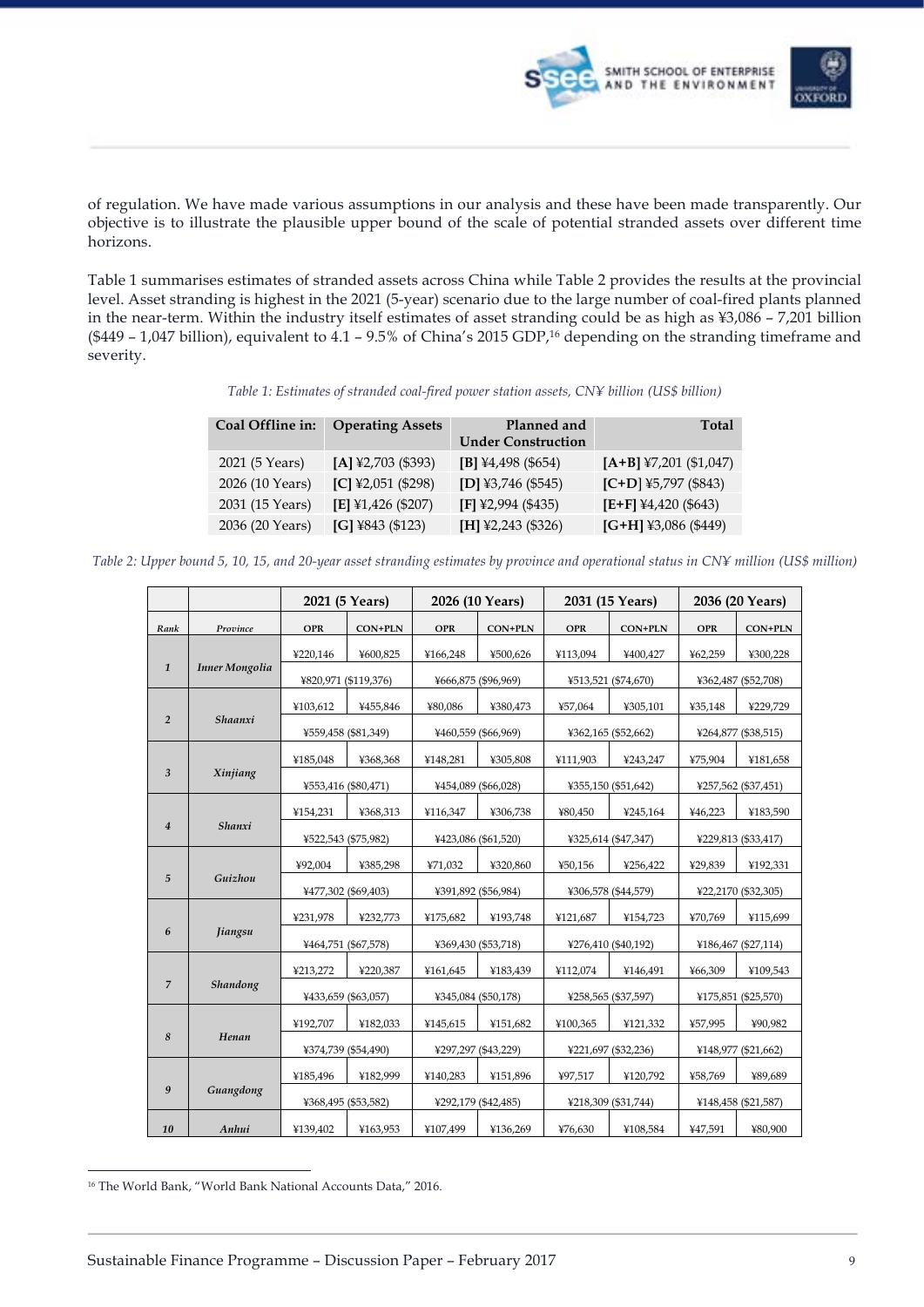



|    |                                      | ¥303,355 (\$44,110) |          |                   | ¥243,767 (\$35,446) |                   | ¥185,215 (\$26,932) |                   | ¥128,491 (\$18,684) |  |
|----|--------------------------------------|---------------------|----------|-------------------|---------------------|-------------------|---------------------|-------------------|---------------------|--|
|    |                                      | ¥68,951             | ¥227,568 | ¥52,904           | ¥189.996            | ¥37,370           | ¥152,424            | ¥22,574           | ¥114,852            |  |
| 11 | Gansu                                | ¥296,519 (\$43,116) |          |                   | ¥242,900 (\$35,320) |                   | ¥189,794 (\$27,597) |                   | ¥137,426 (\$19,983) |  |
|    |                                      | ¥64,545             | ¥153,626 | ¥48,230           | ¥128,089            | ¥32,691           | ¥102,552            | ¥19,153           | ¥77,014             |  |
| 12 | Hubei                                | ¥218,171 (\$31,724) |          |                   | ¥176,319 (\$25,638) |                   | ¥135,243 (\$19,665) |                   | ¥96,167 (\$13,983)  |  |
|    |                                      | ¥102,100            | ¥108,274 | ¥75,350           | ¥90,132             | ¥50.358           | ¥71,990             | ¥27,845           | ¥53.849             |  |
| 13 | Hebei                                | ¥210,374 (\$30,590) |          |                   | ¥165,482 (\$24,062) |                   | ¥122,349 (\$17,790) |                   | ¥81,694 (\$11,879)  |  |
|    |                                      | ¥130,099            | ¥56,115  | ¥98,776           | ¥46,797             | ¥68,545           | ¥37,480             | ¥39,897           | ¥28,162             |  |
| 14 | <i>Zhejiang</i>                      | ¥186,214 (\$27,077) |          |                   | ¥145,574 (\$21,168) |                   | ¥106,025 (\$15,417) |                   | ¥68,059 (\$9,896)   |  |
|    |                                      | ¥58,246             | ¥115,265 | ¥44,164           | ¥96,035             | ¥30,770           | ¥76,805             | ¥18,141           | ¥57,575             |  |
| 15 | Ningxia                              | ¥173,511 (\$25,230) |          |                   | ¥140,199 (\$20,386) |                   | ¥107,576 (\$15,642) |                   | ¥75,716 (\$11,010)  |  |
|    |                                      | ¥63,583             | ¥109,000 | ¥47,723           | ¥90,682             | ¥32,061           | ¥72,363             | ¥17,789           | ¥54,044             |  |
| 16 | Fujian                               | ¥172,583 (\$25,095) |          |                   | ¥138,404 (\$20,125) |                   | ¥104,424 (\$15,184) |                   | ¥71,833 (\$10,445)  |  |
|    |                                      | ¥54,066             | ¥107,018 | ¥40,824           | ¥88.999             | ¥28,170           | ¥70,981             | ¥16,209           | ¥52,963             |  |
| 17 | Hunan                                | ¥161,083 (\$23,423) |          |                   | ¥129,823 (\$18,877) |                   | ¥99,151 (\$14,417)  |                   | ¥69,172 (\$10,058)  |  |
|    |                                      | ¥57,005             | ¥95,513  | ¥43,910           | ¥79,622             | ¥31,150           | ¥63,730             | ¥19,232           | ¥47,838             |  |
|    | 18<br>Jiangxi<br>¥152,519 (\$22,177) |                     |          |                   | ¥123,532 (\$17,962) |                   | ¥94,880 (\$13,796)  |                   | ¥67,070 (\$9,752)   |  |
|    |                                      | ¥74,151             | ¥60,280  | ¥54,212           | ¥50,264             | ¥35,868           | ¥40,249             | ¥20,109           | ¥30,233             |  |
| 19 | Liaoning                             | ¥134,430 (\$19,547) |          |                   | ¥104,476 (\$15,192) |                   | ¥76,117 (\$11,068)  |                   | ¥50,342 (\$7,320)   |  |
|    |                                      | ¥49,077             | ¥77,547  | ¥37,670           | ¥64,418             | ¥26,409           | ¥51,288             | ¥15,456           | ¥38,159             |  |
| 20 | Guangxi                              | ¥126,624 (\$18,412) |          |                   | ¥102,088 (\$14,844) |                   | ¥77,697 (\$11,298)  |                   | ¥53,615 (\$7,796)   |  |
|    |                                      | ¥34,590             | ¥51,693  | ¥25,156           | ¥43,166             | ¥16,728           | ¥34,640             | ¥9,525            | 426,113             |  |
| 21 | Heilongjiang                         | ¥86,284 (\$12,546)  |          | ¥68,323 (\$9,935) |                     | ¥51,367 (\$7,469) |                     | ¥35,637 (\$5,182) |                     |  |
|    |                                      | ¥44,313             | ¥35,302  | ¥33,187           | ¥29,367             | ¥22,881           | ¥23,431             | ¥13,284           | ¥17,495             |  |
| 22 | <b>Jilin</b>                         | ¥79,615 (\$11,577)  |          |                   | ¥62,554 (\$9,096)   | ¥46,312 (\$6,734) |                     | ¥30,780 (\$4,476) |                     |  |
|    |                                      | ¥31,038             | ¥45,402  | ¥23,913           | ¥37,741             | ¥17,267           | ¥30,080             | ¥11,115           | ¥22,419             |  |
| 23 | Chongqing                            | ¥76,440 (\$11,115)  |          |                   | ¥61,654 (\$8,965)   |                   | ¥47,347 (\$6,885)   |                   | ¥33,534 (\$4,876)   |  |
|    |                                      | ¥32,499             | ¥29,582  | ¥24,000           | ¥24,814             | ¥16,119           | ¥20,045             | ¥8,773            | ¥15,277             |  |
| 24 | Sichuan                              | ¥62,081 (\$9,027)   |          |                   | ¥48,814 (\$7,098)   |                   | ¥36,164 (\$5,259)   |                   | ¥24,049 (\$3,497)   |  |
|    |                                      | ¥30,734             | ¥24.908  | ¥22.347           | ¥20,847             | ¥14.872           | ¥16,786             | ¥8,315            | ¥12.726             |  |
| 25 | Tianjin                              | ¥55,642 (\$8,091)   |          |                   | ¥43,194 (\$6,281)   |                   | ¥31,659 (\$4,603)   |                   | ¥21,040 (\$3,059)   |  |
|    |                                      | ¥35,255             | ¥8,629   | ¥26,496           | ¥7,082              | ¥17,773           | ¥5,534              | ¥9,742            | ¥3,987              |  |
| 26 | Yunnan                               | ¥43,884 (\$6,381)   |          |                   | ¥33,577 (\$4,882)   |                   | ¥23,307 (\$3,389)   |                   | ¥13,729 (\$1,996)   |  |
|    |                                      | ¥31,171             | ¥0       | ¥21,710           | ¥0                  | ¥13,961           | ¥0                  | 47,206            | ¥0                  |  |
| 27 | Shanghai                             | ¥31,171 (\$4,533)   |          |                   | ¥21,710 (\$3,157)   |                   | ¥13,961 (\$2,030)   |                   | ¥7,206 (\$1,048)    |  |
|    |                                      | ¥11,897             | ¥25,098  | ¥9,333            | ¥20,925             | 46,861            | ¥16,753             | ¥4,524            | ¥12,580             |  |
| 28 | Qinghai                              | ¥36,995 (\$5,379)   |          |                   | ¥30,259 (\$4,400)   |                   | ¥23,613 (\$3,434)   |                   | ¥17,104 (\$2,487)   |  |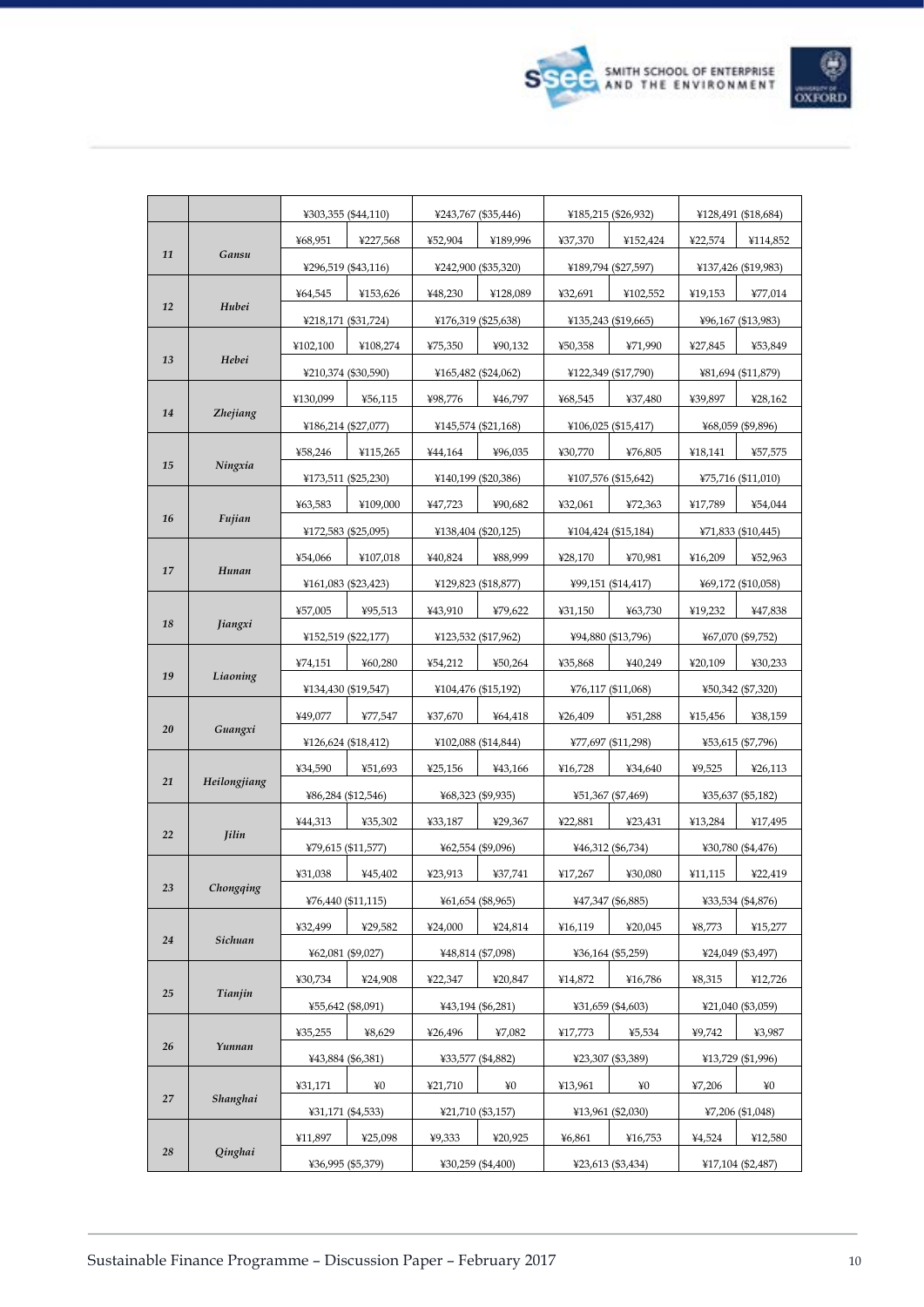

|                    |                | ¥10,384                  | 46,372     | ¥7,911       | ¥5,310                 | 45,506       | 44,248                 | ¥3,407       | ¥3,186                 |  |
|--------------------|----------------|--------------------------|------------|--------------|------------------------|--------------|------------------------|--------------|------------------------|--|
| 29                 | Hainan         | $416,755$ (\$2,436)      |            |              | ¥13,221 (\$1,922)      |              | ¥9,754 (\$1,418)       |              | ¥6,592 (\$959)         |  |
|                    |                | 41,348                   | $*0$       | 4340         | ¥0                     | ¥0           | ¥0                     | ¥0           | ¥0                     |  |
| 30                 | Hong Kong      | ¥1,348 (\$196)           |            |              | ¥340 (\$49)            |              | 40(60)                 |              | 40(60)                 |  |
|                    |                | 4316                     | $*0$       | ¥49          | ¥0                     | ¥0           | ¥0                     | ¥0           | ¥0                     |  |
| 31                 | <b>Beijing</b> | ¥316 (\$46)              |            | ¥49 (\$7)    |                        | 40(60)       |                        | 40(60)       |                        |  |
|                    |                | ¥0                       | 442        | ¥0           | 435                    | $*0$         | 428                    | ¥0           | 420                    |  |
| 32                 | Tibet          | $442($ \$6)              |            | ¥35 $($ \$5) |                        | ¥28 $($ \$4) |                        | ¥20 $($ \$3) |                        |  |
|                    |                | ¥0                       | $*0$       | ¥0           | ¥0                     | ¥0           | ¥0                     | ¥0           | ¥0                     |  |
| 33                 | Macau          | 40(60)                   |            | 40(50)       |                        | 40(60)       |                        | 40(60)       |                        |  |
|                    |                | ¥2,703,262               | ¥4,498,029 | 42,050,923   | ¥3,745,860             | ¥1,426,301   | ¥2,993,691             | ¥843,102     | ¥2,242,839             |  |
| <b>Grand Total</b> |                | ¥7,201,291 (\$1,047,122) |            |              | ¥5,796,783 (\$842,896) |              | ¥4,419,991 (\$642,700) |              | ¥3,085,941 (\$448,719) |  |

Provinces are ranked by the maximum asset stranding assessed across the four scenarios. OPR refers to operational plant asset stranding values, CON+PLN refers to plants under construction and planned.

Merged cells below each OPR and CON+PLN field are the total of OPR and CON+PLN asset stranding values.

As depicted in the 5-year scenario in Figure 1 below, the provinces with the highest amount of potential asset stranding are: Inner Mongolia, Shaanxi, Xinjiang, Shanxi, Guizhou, and Jiangsu. The so-called 'rust-belt' provinces of Heilongjiang, Jilin, and Liaoning have relatively moderate levels of estimated coal-fired asset stranding compared to the whole country. The 10-year, 15-year, and 20-year scenarios are depicted in Section 3.



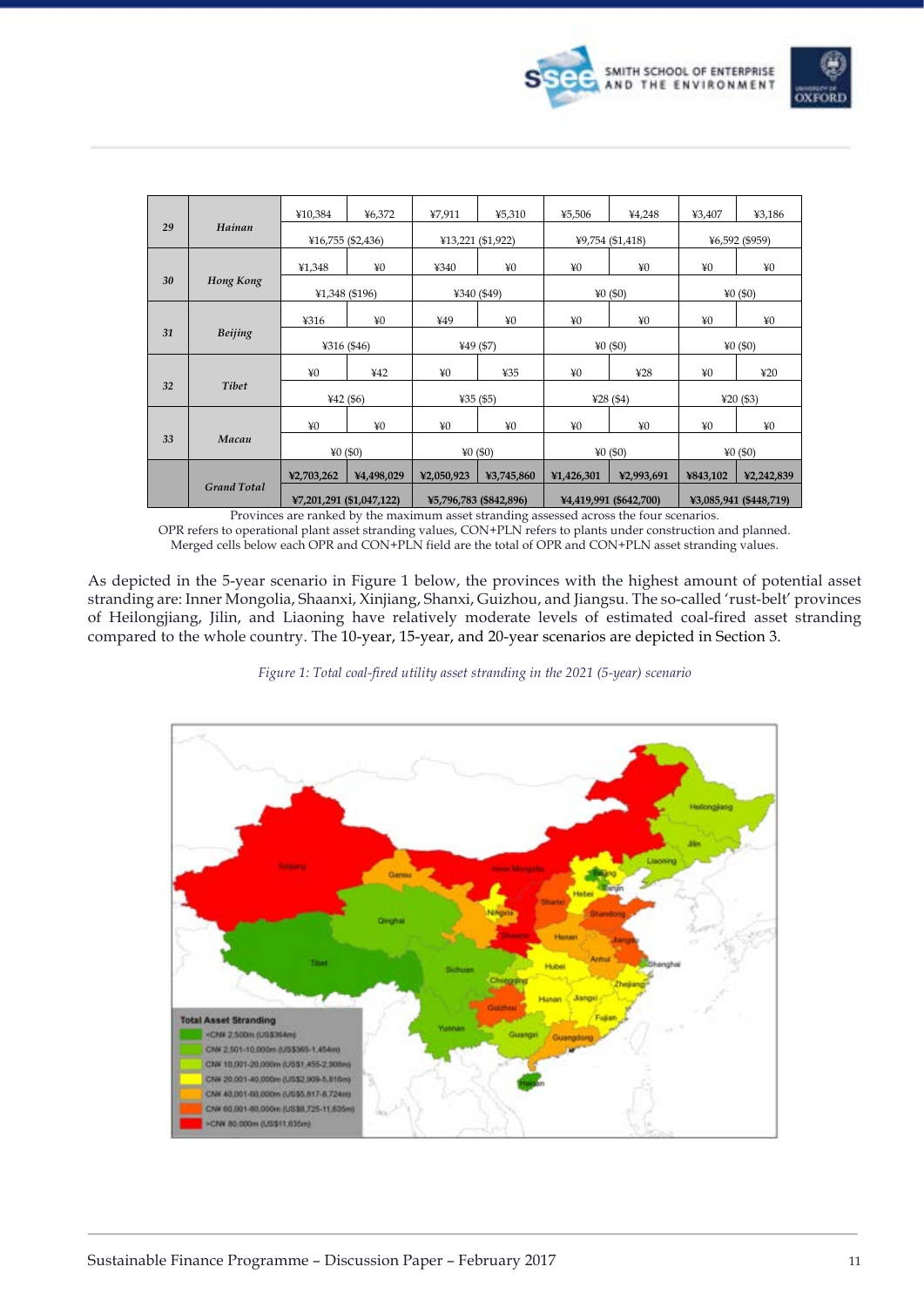

Our initial estimates highlight how potential stranded assets could be distributed across China's provinces. It should be noted that industries upstream and downstream of coal-fired generation would also be negatively affected; further expanding the scale of asset stranding and increasing the probability that such scenarios could significantly re-price associated financial assets.

In this discussion paper we have simply aggregated our asset-level results to show provincial and national-level impacts, but the bottom-up approach we employ enables much more granular assessments, looking at specific companies, communities, and sub-provincial units. Analysis at this resolution can be represented in a number of ways, including spatially, and can help policymakers manage the political economy frictions of NDC implementation in a very targeted and sophisticated way. This data driven approach to understanding at a high degree of granularity which specific stakeholders could be affected and when on the basis on different NDC implementation pathways is important area of future research. It is also relevant to wide range of sectors, not just coal.

#### *Recommendations*

China's transition away from coal is necessary and beneficial. But the transition will be complex and be distributed across China and within China's provinces in very different ways. There are strong social and political imperatives to ensure that the transition is managed smoothly and we now have the data, analytics, and methodologies to support this process in a sophisticated way. Policymakers should therefore consider the following:

- Policymakers need to be explicit about the fact that there are likely to be political economy frictions from NDC implementation that need to be proactively managed and that there is an important role for government in managing them. This is a necessary condition for acting.
- There needs to be forward looking analyses of specific regions where coal-fired power stations and coal mines are concentrated to see when assets will likely close given plausible scenarios. These analyses should also seek to understand the impacts upstream and downstream of asset closures. Scenarios can be determined by policymakers, but should include scenarios tied to China's NDCs and climate change. These analyses need not be limited to coal assets and could focus on other industries.
- The analyses proposed can also seek to determine local impacts on employment, tax revenues, and financial institutions. This would help policymakers better target interventions to smooth the transition, but can also help financial regulators to see where risks are building up within local and national financial institutions, and help them develop and run stress-tests to better respond.
- Good asset-level data tied to ownership is a necessary pre-requisite for this kind of very granular analysis and it might be prudent to develop a national platform or national set of data and IT infrastructures to support work in this area. This would be created to help national, provincial, and sub-provincial policymakers and regulators study the challenges and opportunities of the transition to the low carbon economy for the areas for which they have oversight and responsibility. This could be complemented by training and stress-tests to help policymakers and regulators understand the tools they have at their disposal to identify and then respond to political economy frictions. The creation of a national data platform would also help to open up new areas of academic research.
- Policymakers should develop a 'tool kit' of different policy responses to managing political economy frictions. This should be based on in-depth international case study analysis. These analyses should examine how some countries or regions have managed the closure of coal assets, assess in detail the instruments used to enable the transition away from coal, and investigate the extent to which such instruments could be applied to China to alleviate political economy frictions. Again, this research could extend beyond looking at coal assets and to other sectors, but should be focused on policy responses appropriate to a Chinese context.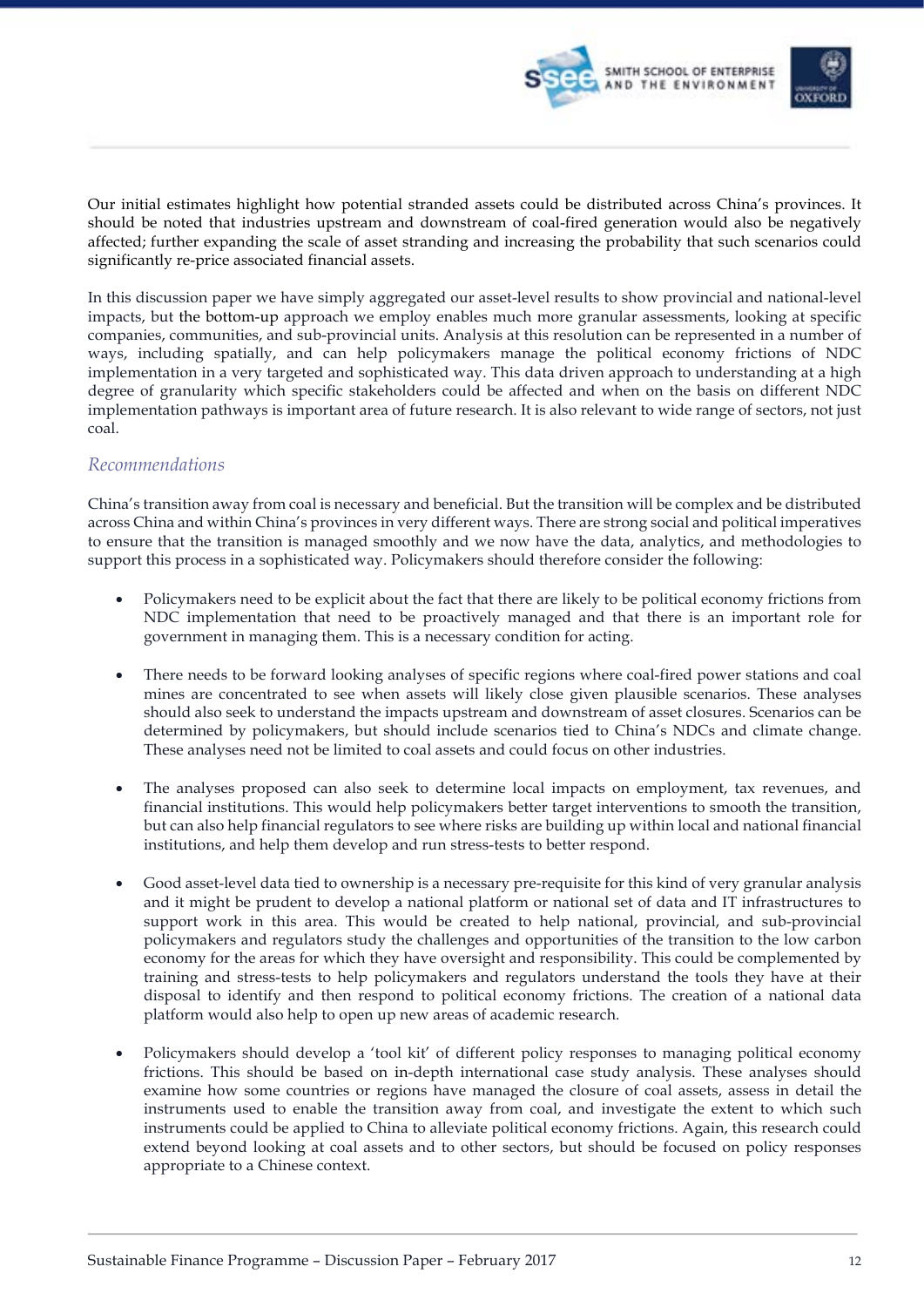



# 1.Introduction

90% of China's carbon emissions come from the consumption of fossil fuels of which 68% are due to coal combustion.<sup>17</sup> With a target of 15% of non-fossil fuel sources by 2020 and 20% by 2030, combined with an investment in renewable energy 73% higher than the US,<sup>18</sup> China has set itself as a global leader in the low-carbon energy transition.

This transition is necessary and desirable, but will likely result in stranded coal assets with associated economic, social, and political implications. Navigating these issues could be challenging as they will affect a large range of stakeholders: the owners of assets potentially impacted, the businesses operating assets, communities hosting assets, and policymakers reliant on tax revenues generated from assets. Central and provincial-level government in China, as well as other stakeholders, therefore have a significant interest in seeking to manage the economic and political consequences of mine and power station closures in the transition to a low-carbon energy system.

Failure to manage these political economy 'frictions' could destabilise the low-carbon transition, prevent the realisation of Nationally Determined Contributions (NDCs), and threaten the welfare of a broad range of groups in China. Yet this remains an under researched area and little has been done to factor these issues into NDCs and low carbon development plans globally or in specific jurisdictions. This discussion paper attempts to correct this by undertaking an initial assessment of the political economy implications associated with the premature closure of coal assets in China. The paper discusses stranding facing the coal industry more broadly, before focusing on coal-fired generation specifically. It is an initial foray into these complex issues and one we hope spurs additional research on this topic in China and further afield. Not addressing these issues proactively could harm the chances of a successful low carbon transition in China, leading to prolonged lock-in of coal-fired generation that would almost certainly frustrate global efforts to tackle anthropogenic climate change.

The discussion paper proceeds as follows. Section 2 outlines China's political economy and its influence on shaping the deployment of the coal industry19. Section 3 briefly reviews the different types of asset at risk of stranding and the likely economic, social, and political consequences. We then estimate the potential scale and geographical distribution of stranded coal-fired generation assets. Finally, Section 4 discusses the results and provides recommendations, particularly in terms of avenues for future research.

<sup>17</sup> Zhu Liu, "China's Carbon Emissions Report 2015," 2015, https://www.belfercenter.org/sites/default/files/files/publication/carbonemissions-report-2015-final.pdf.

<sup>18</sup> The Climate Group - RE 100, "China's Fast Track to a Renewable Future."

<sup>19</sup> Defined here as thermal coal mining, coal processing, and coal-fired generation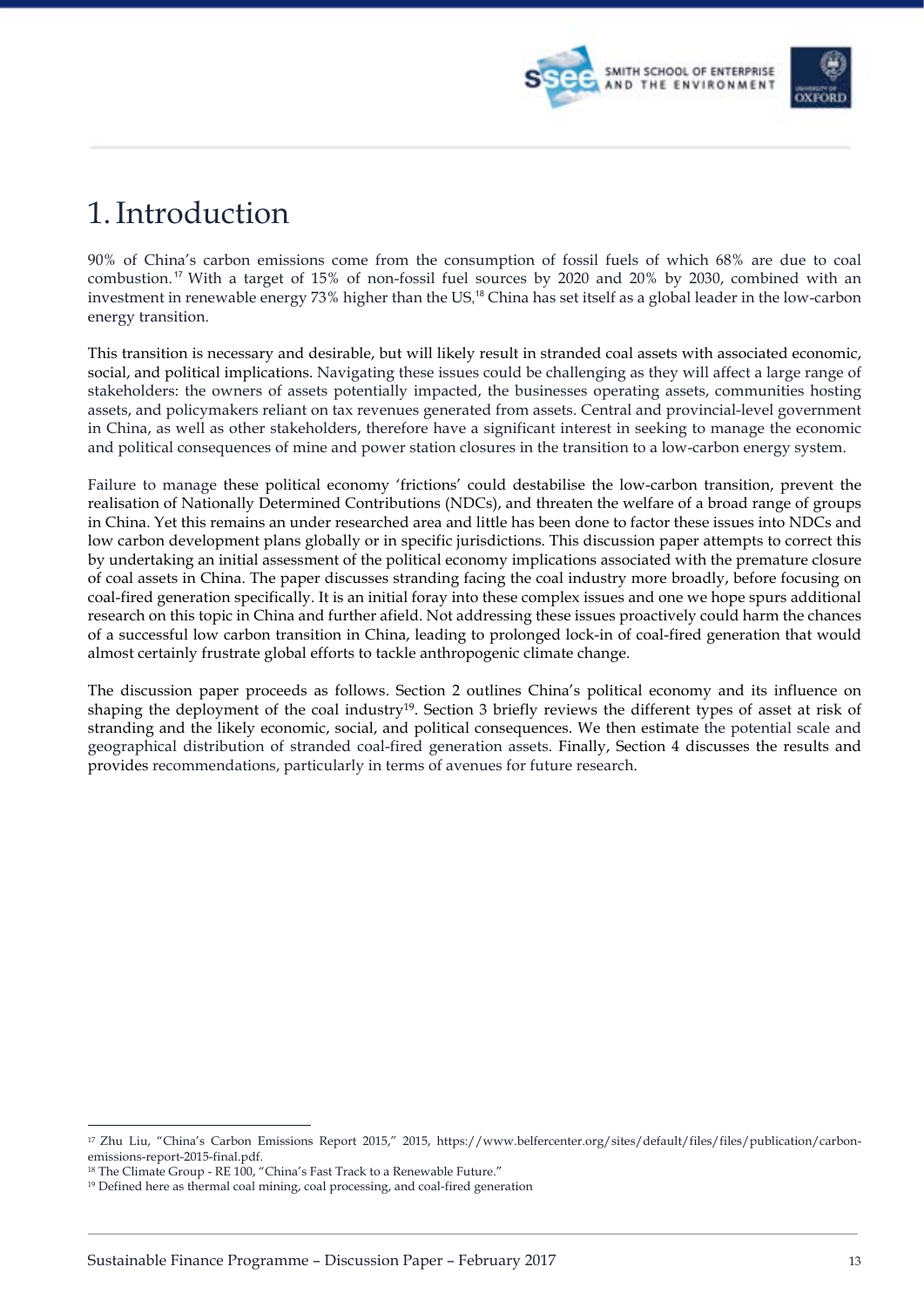



# 2. Political Economy of Coal in China

This section aims to provide a basic background on the political economy of coal in China. This preamble precedes the analysis, conducted in the forthcoming section, on the political economy frictions that could arise from a transition towards a low-carbon economy.

## 2.1. General Political Economy of China

### *2.1.1. Three Economic Models*

To understand the shift in the coal-fired electricity industry in China, we must first outline the shift in the Chinese political economy over the past four decades. Since 1978, China has begun transitioning from a planned economy towards a market-based economy. This process can be divided into three periods, summarised in Figure 2: the socialist period (1949 to 1978), the reform period (late-1970s to mid-1990s), and the capitalist period (mid-1990s to present). The following paragraphs outline each period and their importance in China's economic history.20

#### *Figure 2: An Overview of the three economic systems*



Following decades of warfare, the People's Republic of China was founded in October 1949. The chief aim was to overcome the debilitating effects of civil war and to restore the economy to normal working order. The republic focused on a total overhaul of the land ownership system and planned extensive land reforms. The old system of landlord ownership was replaced with a distribution system, favouring landless peasants. The administration adopted the Soviet economic model, where any products produced were typically monopolised by the state, with collective enterprises (defined shortly) acting like state enterprises. <sup>21</sup> Government control was extended by applying financial pressures to induce private owners to sell their firms to the state or convert them to join publicprivate enterprises under state control. Rural areas were deindustrialised as much of the industrial activity became concentrated in urban State-Owned Enterprises (SOEs).22

In a typical capitalist system, the marginal cost of operation typically acts as a price signal to incentivise investment and development. However, a major challenge for investment in China was the great variety of geographic zones in China and the low levels of interaction between regions. China became a command economy, where investment decisions were determined politically and administratively, redistributing resources among regions and overcoming the lack of interaction. State ownership of industries, and central control over planning and financial systems, enabled the government to mobilise surplus capital to boost national economic output. Rents generated through state monopoly control of industries formed the basis of state revenue, which was redirected into social benefits for key groups who supported or were compliant with the state. This, in turn, fuelled further industrial investment.23 The aim was to embark on an intensive programme of industrial growth and socialisation.

<sup>-</sup><sup>20</sup> Wright, *The Political Economy of the Chinese Coal Industry: Black Gold and Blood-Stained Coal*.

<sup>21</sup> Chris Bramall, *Chinese Economic Development* (Routledge, 2008).

<sup>22</sup> Linda Grove, *A Chinese Economic Revolution: Rural Entrepreneurship in the Twentieth Century* (Rowman & Littlefield, 2006); Barry Naughton,

<sup>&</sup>quot;The Chinese Economy: Transition and Growth" (Taylor & Francis, 2007).

<sup>23</sup> Wright, *The Political Economy of the Chinese Coal Industry: Black Gold and Blood-Stained Coal*.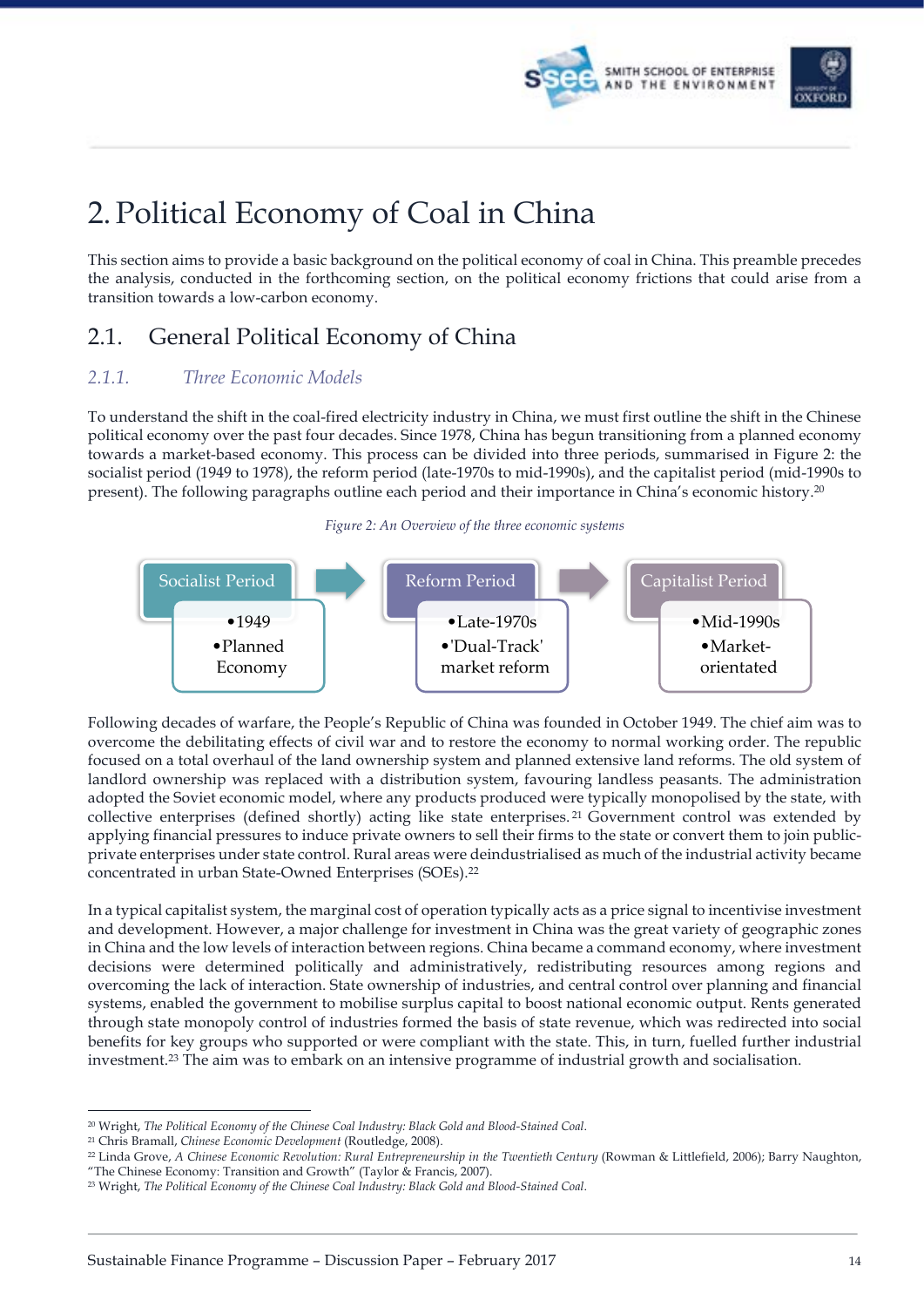

The reform period began in 1978, when the *Third Plenum of the National Party Congress's 11th Central Committee* represented a major milestone at which party leaders decided to undertake a programme of gradual reform in China's economic system. The idea was not to abandon communism, but to improve the economic model by transitioning towards a more market-orientated economy. In doing so, government control and planning was reduced, but not completely eliminated. China introduced a 'dual-track' system which allowed government to control key sectors of the economy, while providing limited control to private enterprises in other sectors. A central component of the dual-track approach was the price reform strategy that enables commodities to circulate with both a market price and, within the command economy, an administrated one. New economic actors began to move into profitable niches,<sup>24</sup> which limited impact to the operating environment of SOEs and avoided threatening the interests of key beneficiaries in the command economy.25 By 1987, the system created a new climate of dynamism and opportunity in the economy. The dual-track system encouraged new rural enterprises to develop alongside SOEs and enter niches of the economy which were previously neglected. The quasi marketbased principles resulted in improvements in overall economic efficiency and economic performance, raising both output growth and living standards.26

China brought an end to the dual-track system in the mid-1990s, with the key task of creating a socialist market economy. The capitalist period harmonised prices and marginal costs by allowing market forces to determine prices. Further, the period included extensive reforms of markets which affected both SOEs and rural enterprises. Loss-making SOEs were given less government support and thus forced to compete. The removal of state backing allowed some inefficient SOEs to become bankrupt and close. Further, the removal of niche markets forced rural enterprises to compete more directly with SOEs.27 The shift in economic environment impacted the ownership of firms. The capitalist period was characterised by a large influx of foreign capital and a shift towards private enterprises. The following section elaborates on the various ownership structures observed in China today.

#### *2.1.2. Three Tiers of Companies*

In addition to the major reforms in economic models, China also reformed ownership structures at the industrylevel. China's ownership structures can be divided into three tiers summarised in Figure 3. The nuances between each tier results in major differences in firm size, competition, investment and state support.

<sup>24</sup> Albert Park and Minggao Shen, "Joint Liability Lending and the Rise and Fall of China's Township and Village Enterprises," *Journal of Development Economics* 71, no. 2 (2003): 497–531.

<sup>25</sup> Naughton, "The Chinese Economy: Transition and Growth."

<sup>26</sup> Peter Nolan, "Economic Reform, Poverty and Migration in China," *Economic and Political Weekly* 28, no. 26 (1993): 1369–77.

<sup>27</sup> Wright, *The Political Economy of the Chinese Coal Industry: Black Gold and Blood-Stained Coal*.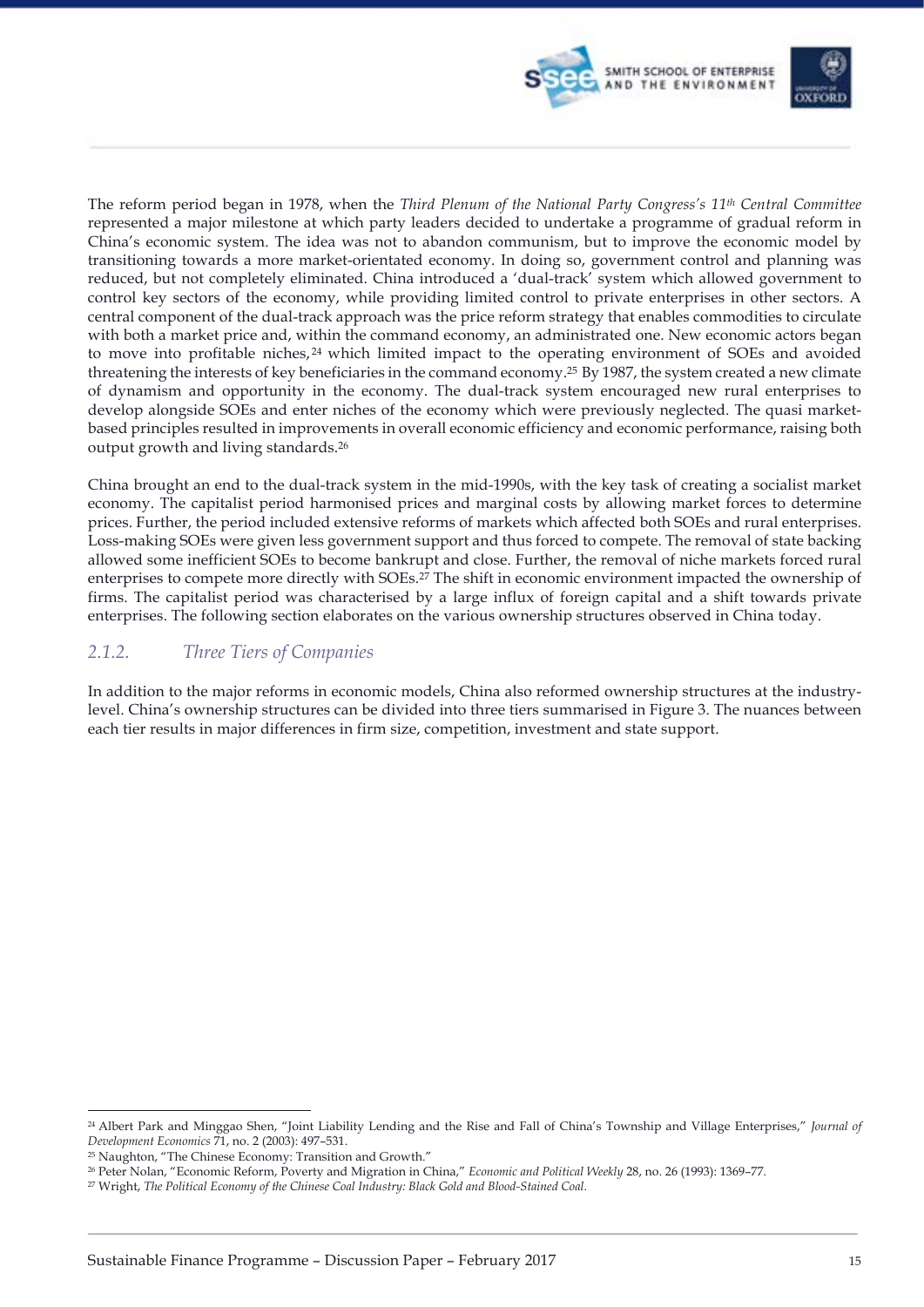





*Figure 3: Structural model of China's companies28*

The first tier of firms consists of large SOEs and government controlled firms, which have some degree of natural monopoly or market power. This top tier of companies often represents legacy investments in state-owned firms which developed as part of the planned economy between 1949 and the late-1970s. The sectors that SOEs typically occupy are considered vital to national security and are primarily clustered in industries such as steel, coal, shipbuilding, and heavy machinery.

Such SOEs and government-controlled firms choose social above private benefits,<sup>29</sup> for example maintaining supply even when consumers are behind with payments, or expanding operations when faced with an economic slow-down.30 In the planned economy, some state-owned coal companies were obliged to provide coal at belowmarket prices to the state-owned power and steel sectors, despite high wholesale electricity prices. Often, the market price of coal barely covered the marginal cost of production, assuming modern technology and safety standards.31 The price differentials between cheap coal and power prices have historically led to large profits for SOE power utilities. SOEs also have a responsibility for the welfare of their workers beyond their role as production units. Historically, the Chinese authorities have rarely allowed lossmaking SOE groups go bankrupt, partly due to the mass unrest from the large number of employees. This has also led to a bloated workforce and social services as a legacy of their importance to the planned economy.32 The latter implies that the operating costs of SOE utilities are likely higher than private utilities, while efficiency and performance may be lower. Thus, this tier of firms is the most likely to suffer when exposed to competitive market forces.

The second tier of industrial firms are Township and Village Enterprises (TVEs), representing the collective sector. TVEs are medium-sized firms, market-oriented, and exist in competitive markets. The TVE designation primarily refers to the location of the company, rather than the ownership structure. They are typically based within townships and villages and may originate from domestic start-ups, foreign investments, or from the state sector

<sup>28</sup> Jianzhong Tang and Laurence J C Ma, "Evolution of Urban Collective Enterprises in China," *The China Quarterly* 104 (1985): 614–40.

<sup>29</sup> Wright, *The Political Economy of the Chinese Coal Industry: Black Gold and Blood-Stained Coal*.

<sup>30</sup> Gabriel Wildau, "China's : The State-Owned Zombie Economy," *The Financial Times*, February 2016.

<sup>31</sup> Wright, *The Political Economy of the Chinese Coal Industry: Black Gold and Blood-Stained Coal*.

<sup>32</sup> Wildau, "China's : The State-Owned Zombie Economy."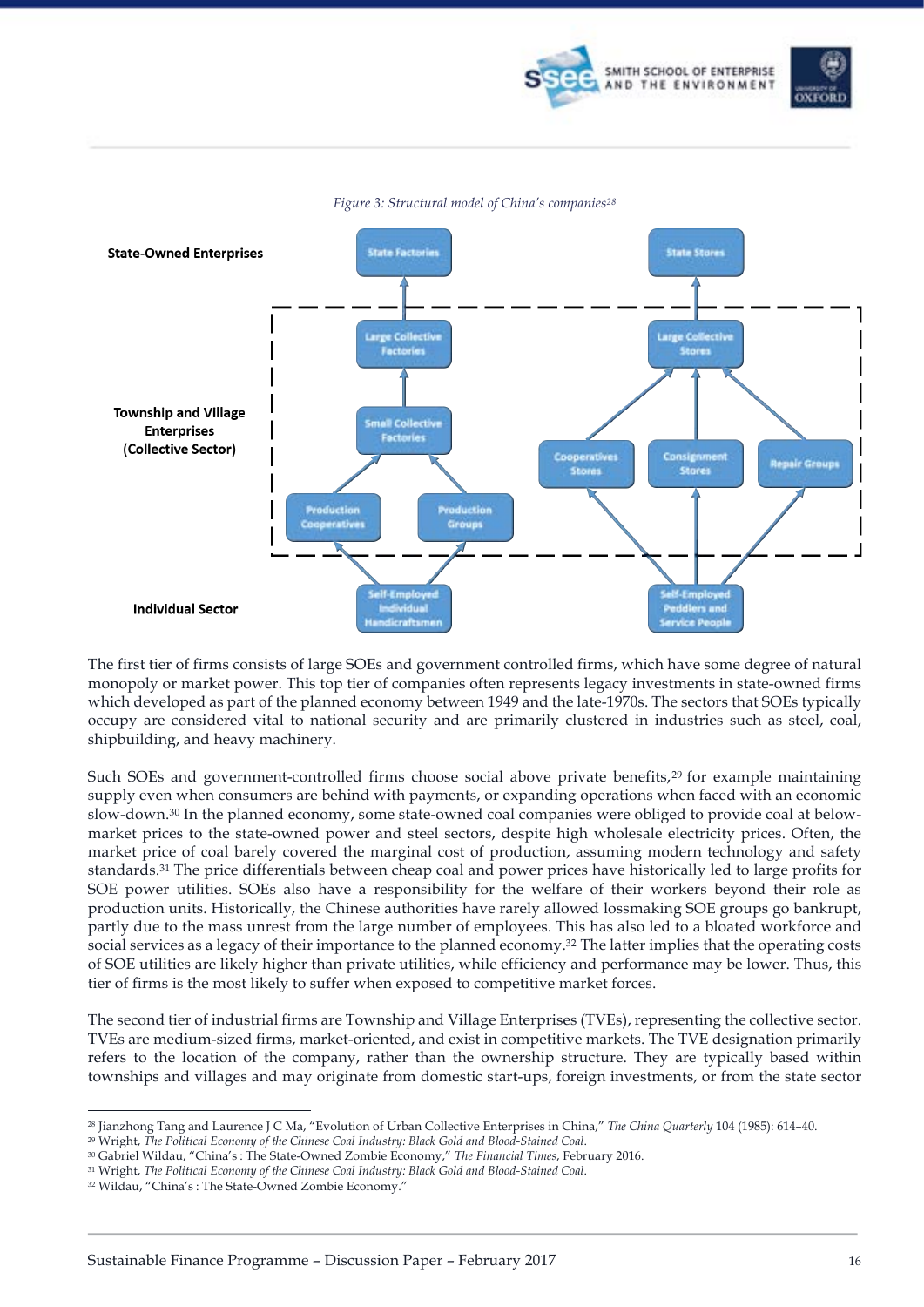

or management buy-outs. Many TVEs are collectively-owned, either as the result of local government establishing a new TVE, or through a legacy of earlier sponsorship.

Most TVEs emerged during the dual-track reform period of 1978 to 1990. Originally, TVEs had a limited role as they were restricted to primary industries producing iron, steel, cement, and farm tools. Two factors led to the major uptake of TVEs: first, the political and institutional environments during the early years of reform which favoured public enterprises; second, the fiscal decentralisation in the early 1980s. Fiscal decentralisation provided a powerful incentive for local governments to develop economies under their jurisdiction. In addition, the emphasis on revenue targets and fiscal autonomy incentivised officials to maximise tax revenues and achieve key performance indicators as these metrics directly impacted career and fiscal interests.33

The third tier typically refers to individual ownership and self-employed craftsmen. These typically represent small-scale operations.

### 2.2. Political Economy of Coal

After having examined the Chinese political economy over the past four decades, we now outline the political economy of coal in China which will be critical in analysing the risks and opportunities implied by the achievement of NDCs.

### *2.2.1. China's Coal Industry*

China is the world's largest producer of coal and coal-fired electricity, producing 3,874 Mt or 47% of global coal supply,<sup>34,35</sup> and operating 978 GW or 48% of global coal-fired generation capacity.<sup>36</sup> Coal represents the backbone of China's industrial economy, accounting for 73% of China's energy production, 66% of energy consumed,37 and 93% of all thermal generation.38 Over the past 40 years the rate of coal production growth has moved with economic cycles and has grown at an average rate of 5.7% per year, as shown in Figure 4.

<sup>33</sup> Hehui Jin and Yingyi Qian, "Public versus Private Ownership of Firms: Evidence from Rural China," *Quarterly Journal of Economics*, 1998, 773–808; Hongbin Li and Li-An Zhou, "Political Turnover and Economic Performance: The Incentive Role of Personnel Control in China," *Journal of Public Economics* 89, no. 9 (2005).

<sup>&</sup>lt;sup>34</sup> China Statistical Yearbook, "13-12 Total Output of Industrial Products 2014," 2015.

<sup>35</sup> World Coal Association, "Coal Facts 2015," 2015.

<sup>36</sup> Oxford University Smith School.

<sup>37</sup> Yan-Shen Zhang Zhu, Chen; Jian-Nan Wang, Guo-Xia Ma, "China Tackles the Health Effects of Air Pollution," *The Lancet* 382, no. 9909 (2013): 1959–60.

<sup>38</sup> China Statistical Yearbook, "9-1 Total Consumption of Energy and Its Composition 2014."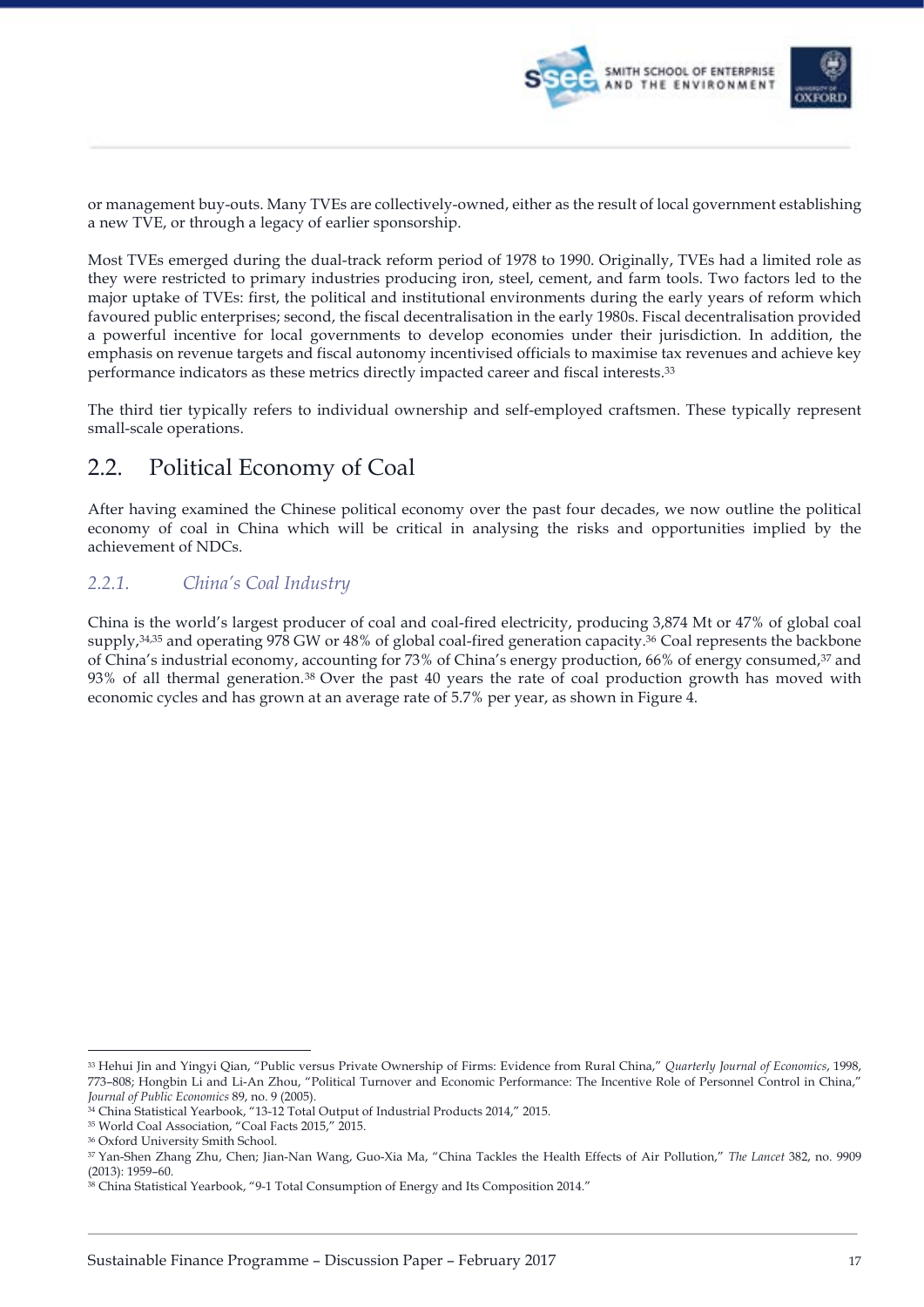



#### *Figure 4: China's coal production and growth rate (1949-2014)39*

The main industries associated with coal in China are mining and electricity generation. According to the 2008 census (the most recently available data), total employment in power and heat utilities was estimated at 3.02 million,40 while 2015 National Bureau of Statistics data registered 4.4 million coal mining employees. Coal mining has historically provided the opportunity for low-skill rural workers to earn wages many multiples of what they could have achieved in local agriculture. For this reason, in many regions coal mining is the most attractive employment option for many rural Chinese and is crucial for local economies. <sup>41</sup>

#### *2.2.2. Geographical Distribution of Coal*

China has the world's third largest coal reserves behind Russia and the United States. While the Chinese National Bureau of Statistics estimated ensured reserves in 2009 at 319 Bt<sup>42</sup> (sufficient for 100 years holding production at current levels), most Western estimates, using different definitions, assess recoverable reserves at only 114 Bt, or 13% of global reserves (sufficient for 29 years of current production).43

#### *2.2.2.1. Location of Coal Output*

Exploiting coal reserves in China is more challenging than in other countries. China's coal is of relatively poor quality,44 its seams are generally thinner, and fewer deposits are located close to the surface increasing extraction costs. In 2009 (the most recent year for which data are available), coal was mined in almost all provinces (except Hainan and Tibet, and the metropolitan areas of Shanghai and Tianjin). The major coal producing regions were concentrated in the northcentral and central provinces of Inner Mongolia (20%), Shanxi (20%), and Shaanxi (10%), see Figure 5.45 These major coal areas were located some distance from primary areas of coal-consumption along the southern coast.

<sup>39</sup> Zhongguo tongji nianjian 2008-2015, *SAWS, Zhongguo Meitan Gongye Fazhan Gaiyao* (Beijing: Meitan gongye chubanshe, 2010).

<sup>40</sup> More recent data than 'China's Economic Census Yearbook 2008' (Zhongguo tongji nianjian 2008) does not appear to be available, http://www.stats.gov.cn/tjsj/pcsj/jjpc/2jp/indexce.htm. 41 Wright, *The Political Economy of the Chinese Coal Industry: Black Gold and Blood-Stained Coal*.

<sup>42</sup> Zhongguo tongji nianjian 2008-2015, *SAWS, Zhongguo Meitan Gongye Fazhan Gaiyao*.

<sup>43</sup> China Energy Group, "China Energy Databook," 2008.

<sup>44</sup> Wright, *The Political Economy of the Chinese Coal Industry: Black Gold and Blood-Stained Coal*. p.20.

<sup>45</sup> Zhongguo tongji nianjian 2008-2015, *SAWS, Zhongguo Meitan Gongye Fazhan Gaiyao*. 12-11.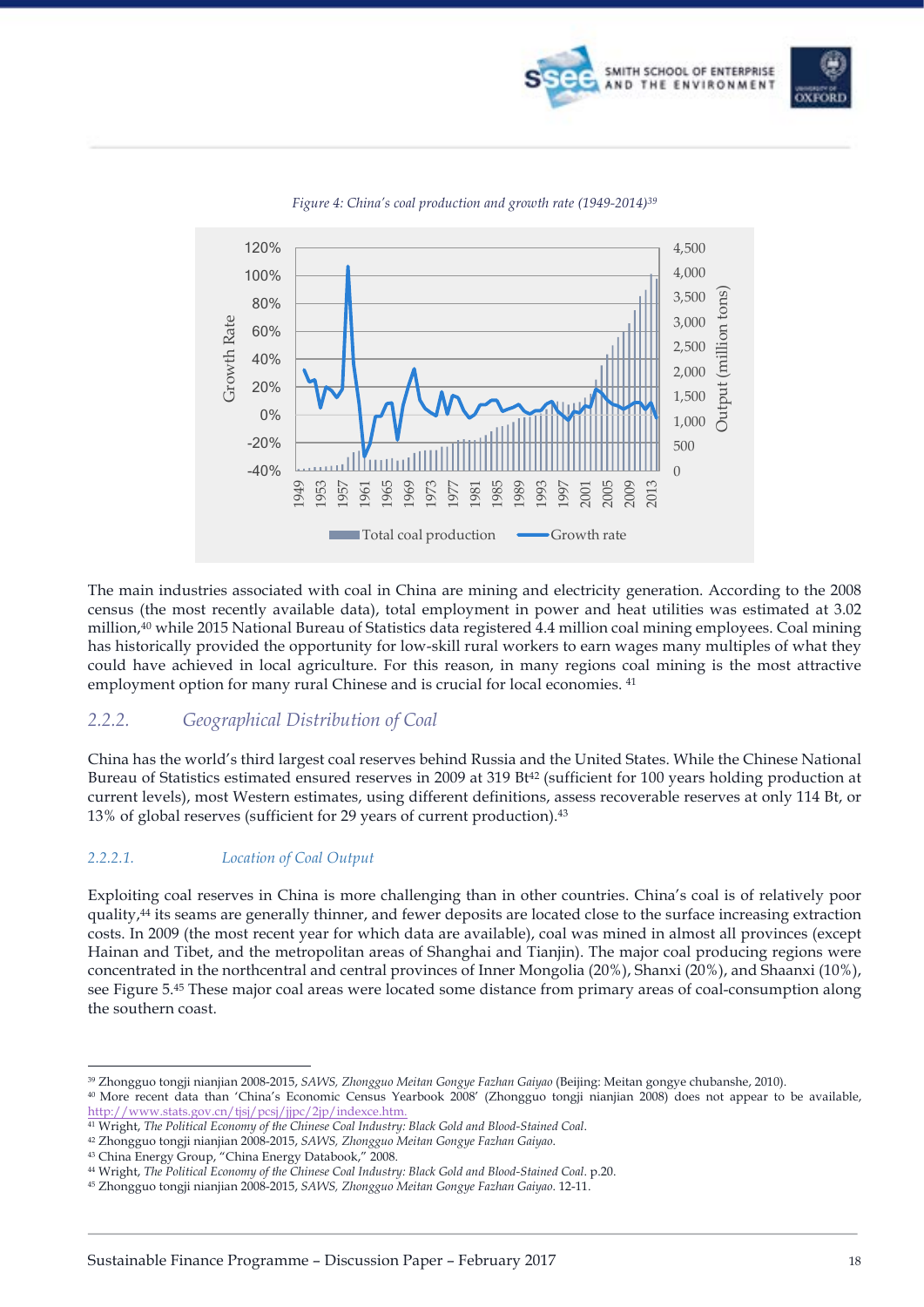



#### *Figure 5: Coal output by province and the location of coal-fired power plants (2009)*

Coal mining techniques in China vary by mine.46 However, mining is a classic labour-intensive industry. Although we were unable to source official statistics on coal mine employment levels by province, it is reasonable to assume that province-level coal-mining employment will be approximately proportionate to coal-production in that province, see Table 3.

 <sup>46</sup> Coal Age, "Understanding the Chinese Coal Industry," n.d.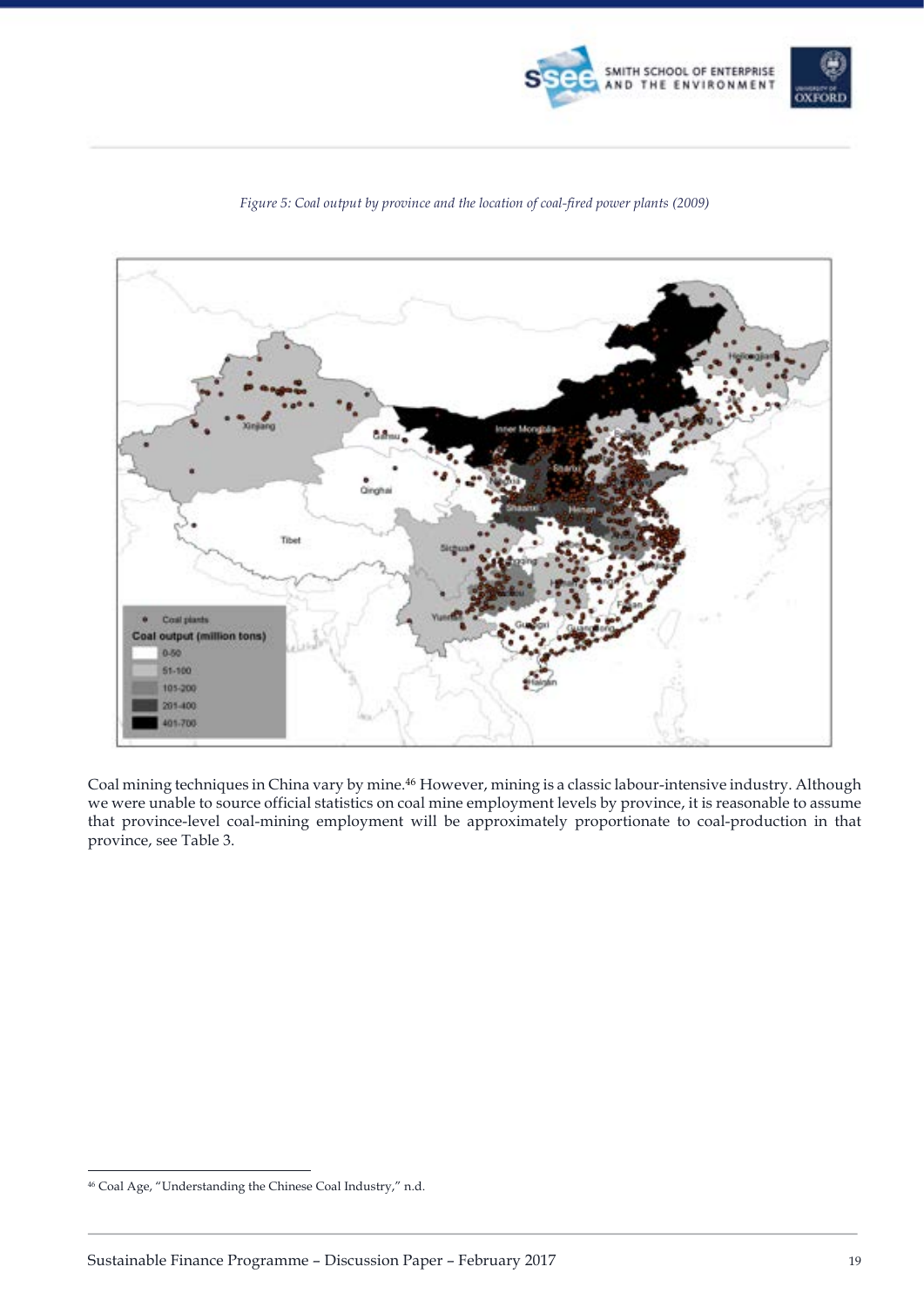

| Province       | Output<br>(million<br>tons) | <b>Share</b> | Province     | Output<br>(million<br>tons) | <b>Share</b> | Province | Output<br>million)<br>tons) | <b>Share</b> |
|----------------|-----------------------------|--------------|--------------|-----------------------------|--------------|----------|-----------------------------|--------------|
| Total          | 2,951                       | 100%         | Heilongjiang | 87                          | 3%           | Gansu    | 39                          | $1\%$        |
| Inner Mongolia | 601                         | 20%          | Hebei        | 85                          | 3%           | Jiangxi  | 30                          | $1\%$        |
| Shanxi         | 594                         | 20%          | Xinjiang     | 76                          | 3%           | Fujian   | 25                          | $1\%$        |
| Shaanxi        | 296                         | 10%          | Hunan        | 66                          | 2%           | Jiangsu  | 24                          | $1\%$        |
| Henan          | 230                         | 8%           | Liaoning     | 66                          | 2%           | Qinghai  | 13                          | $0\%$        |
| Shandong       | 144                         | 5%           | Yunnan       | 56                          | 2%           | Hubei    | 11                          | $0\%$        |
| Guizhou        | 137                         | 5%           | Ningxia      | 55                          | 2%           | Beijing  | 6                           | 0%           |
| Anhui          | 128                         | 4%           | Jilin        | 44                          | 1%           | Guangxi  | 5                           | 0%           |
| Sichuan        | 90                          | 3%           | Chongqing    | 43                          | 1%           | Others   | $\boldsymbol{0}$            | $0\%$        |

#### *Table 3: Coal output by province (2009)47*

#### *2.2.2.2. Location of coal-fired assets*

In 2016, the Chinese coal fleet capacity was most heavily concentrated around the following populous and heavily industrialised areas: (1) central and yellow river plains, (2) coastal areas, and (3) a cluster centred around Guizhou province exporting substantial amounts of power to neighbouring provinces, see Figure 6. Other coal power agglomerations tended to be smaller and associated with a regionally important city. Large expansions to China's coal fleet were under construction in the central provinces of Shanxi, Shaanxi, and the western-most province of Xinjiang, see Figure 6. In particular, the latter had been targeted for economic development in order to calm local political tension. With regard to planned coal plants, the most notable province was coal-rich Inner Mongolia, which had a disproportionate 86,830 MW planned or 15% of total Chinese planned coal capacity, exceeding the 81,350 MW of coal-fired power operating at that time.

<sup>47</sup> Zhongguo tongji nianjian 2008-2015, *SAWS, Zhongguo Meitan Gongye Fazhan Gaiyao*.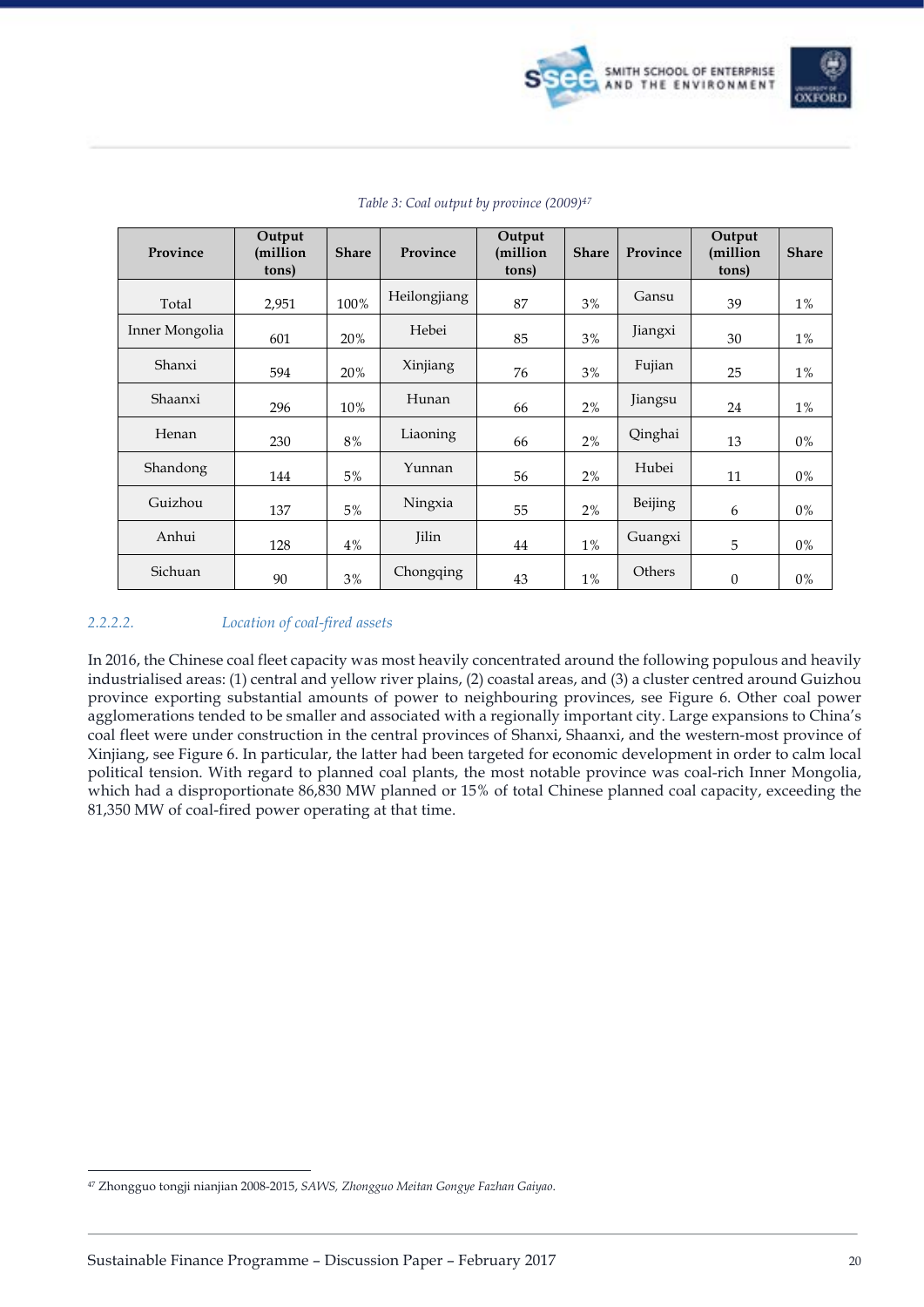



*Figure 6: Location of existing and planned coal-fired assets48*

Table 4 below provides the operating, under construction and planned Chinese coal-fired generation capacity.

 <sup>48</sup> Oxford University Smith School.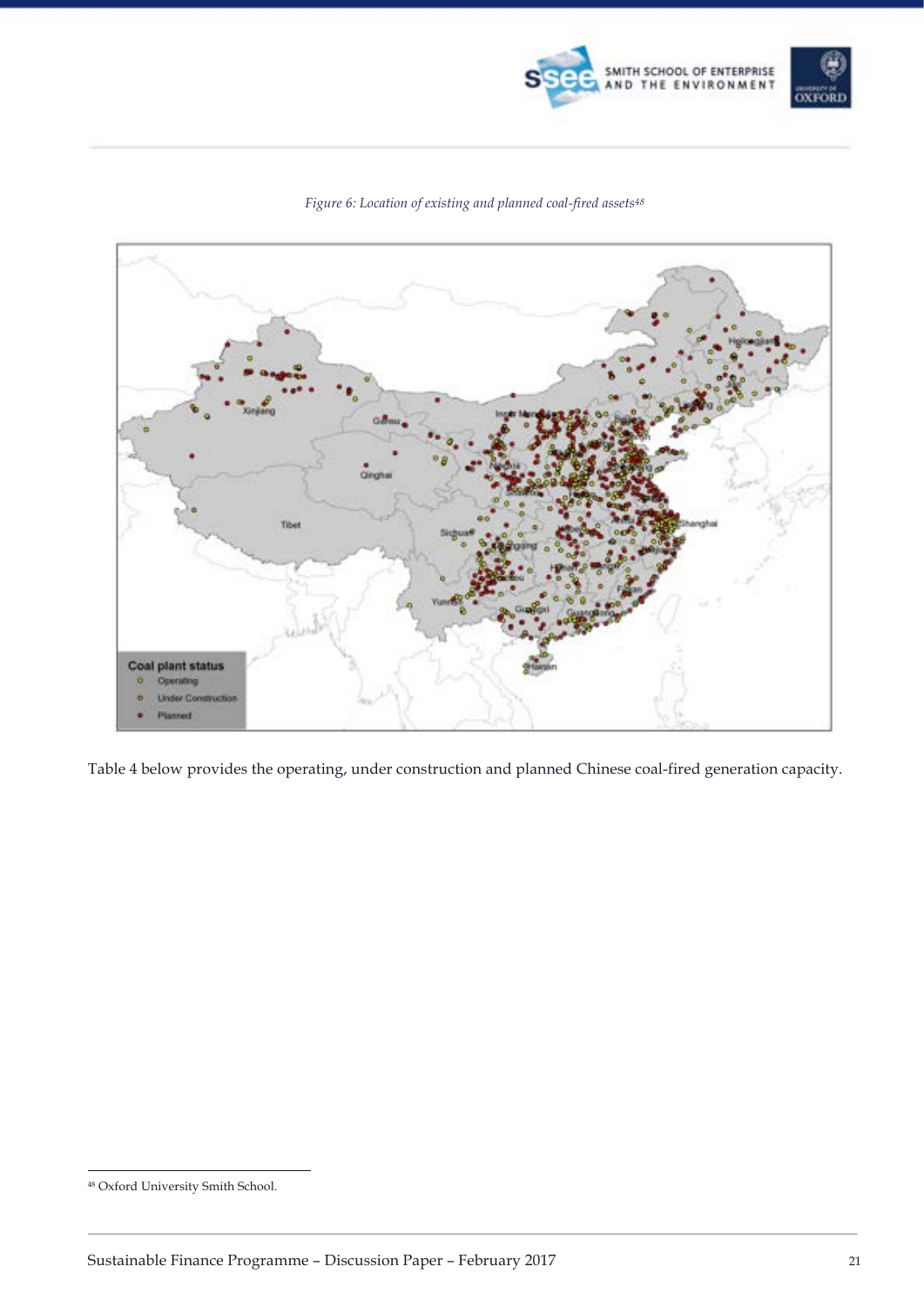

|                    | Operating        |          | <b>Under Construction</b> |            | Planned  |            |  |
|--------------------|------------------|----------|---------------------------|------------|----------|------------|--|
|                    | Capacity         | Share    | Capacity                  | Share      | Capacity | Share      |  |
| Inner Mongolia     | 81,350           | 8.32%    | 18,320                    | 8.06%      | 81,710   | 14.50%     |  |
| Jiangsu            | 78,579           | 8.03%    | 6,238                     | 2.74%      | 33,042   | 5.86%      |  |
| Shandong           | 77,804           | 7.95%    | 21,020                    | 9.25%      | 21,961   | 3.90%      |  |
| Henan              | 71,879           | 7.35%    | 11,575                    | 5.09%      | 28,476   | 5.05%      |  |
| Guangdong          | 65,048           | 6.65%    | 3,800                     | 1.67%      | 33,280   | 5.91%      |  |
| Shanxi             | 59,347           | $6.07\%$ | 31,697                    | 13.94%     | 34,230   | $6.08\%$   |  |
| Xinjiang           | 49,333           | 5.04%    | 20,380                    | 8.97%      | 45,642   | $8.10\%$   |  |
| Anhui              | 45,403           | 4.64%    | 8,678                     | 3.82%      | 21,123   | 3.75%      |  |
| Hebei              | 45,254           | 4.63%    | 7,400                     | 3.26%      | 11,365   | 2.02%      |  |
| Zhejiang           | 44,455           | $4.54\%$ | 242                       | $0.11\%$   | 9,641    | $1.71\%$   |  |
| Guizhou            | 33,045           | $3.38\%$ | 6,640                     | 2.92%      | 50,845   | 9.02%      |  |
| Shaanxi            | 32,918           | 3.37%    | 22,540                    | 9.92%      | 45,360   | 8.05%      |  |
| Liaoning           | 31,962           | 3.27%    | 5,570                     | 2.45%      | 4,323    | 0.77%      |  |
| Hubei              | 24,826           | 2.54%    | 6,340                     | 2.79%      | 22,935   | 4.07%      |  |
| Gansu              | 23,614           | 2.41%    | 6,700                     | 2.95%      | 28,912   | 5.13%      |  |
| Fujian             | 23,430           | 2.40%    | 6,640                     | 2.92%      | 14,366   | 2.55%      |  |
| Ningxia            | 20,289           | $2.07\%$ | 12,430                    | 5.47%      | 7,942    | $1.41\%$   |  |
| Hunan              | 18,716           | 1.91%    | 5,200                     | 2.29%      | 14,144   | $2.51\%$   |  |
| Jilin              | 18,627           | 1.90%    | 700                       | 0.31%      | 7,770    | 1.38%      |  |
| Jiangxi            | 17,960           | 1.84%    | 7,320                     | 3.22%      | 12,725   | 2.26%      |  |
| Heilongjiang       | 17,335           | $1.77\%$ | 2,612                     | 1.15%      | 6,822    | 1.21%      |  |
| Guangxi            | 16,747           | 1.71%    | 5,570                     | 2.45%      | 8,764    | $1.56\%$   |  |
| Shanghai           | 15,121           | 1.55%    | $\mathbf{0}$              | $0.00\%$   |          | $0.00\%$   |  |
| Yunnan             | 14,047           | $1.44\%$ | 300                       | 0.13%      | 1,800    | $0.32\%$   |  |
| Sichuan            | 13,434           | 1.37%    | 2,000                     | $0.88\%$   | 4,450    | $0.79\%$   |  |
| Tianjin            | 12,148           | 1.24%    | 2,050                     | 0.90%      | 1,850    | 0.33%      |  |
| Chongqing          | 10,590           | $1.08\%$ | 4,640                     | 2.04%      | 4,740    | $0.84\,\%$ |  |
| Hong Kong          | 6,608            | 0.68%    | 0                         | 0.00%      |          | 0.00%      |  |
| Qinghai            | 3,785            | 0.39%    | 700                       | 0.31%      | 4,500    | $0.80\%$   |  |
| Hainan             | 3,724            | $0.38\%$ | $\boldsymbol{0}$          | $0.00\%$   | 700      | 0.12%      |  |
| Beijing            | 800              | $0.08\%$ | $\boldsymbol{0}$          | $0.00\%$   |          | $0.00\%$   |  |
| Tibet              | $\boldsymbol{0}$ | $0.00\%$ | 12                        | 0.01%      |          | $0.00\%$   |  |
| <b>Grand Total</b> | 978,177          | 100.00%  | 227,314                   | $100.00\%$ | 563,418  | $100.00\%$ |  |

#### *Table 4: Operating, under construction and planned Chinese coal-fired generation capacity49*

 <sup>49</sup> Oxford University Smith School.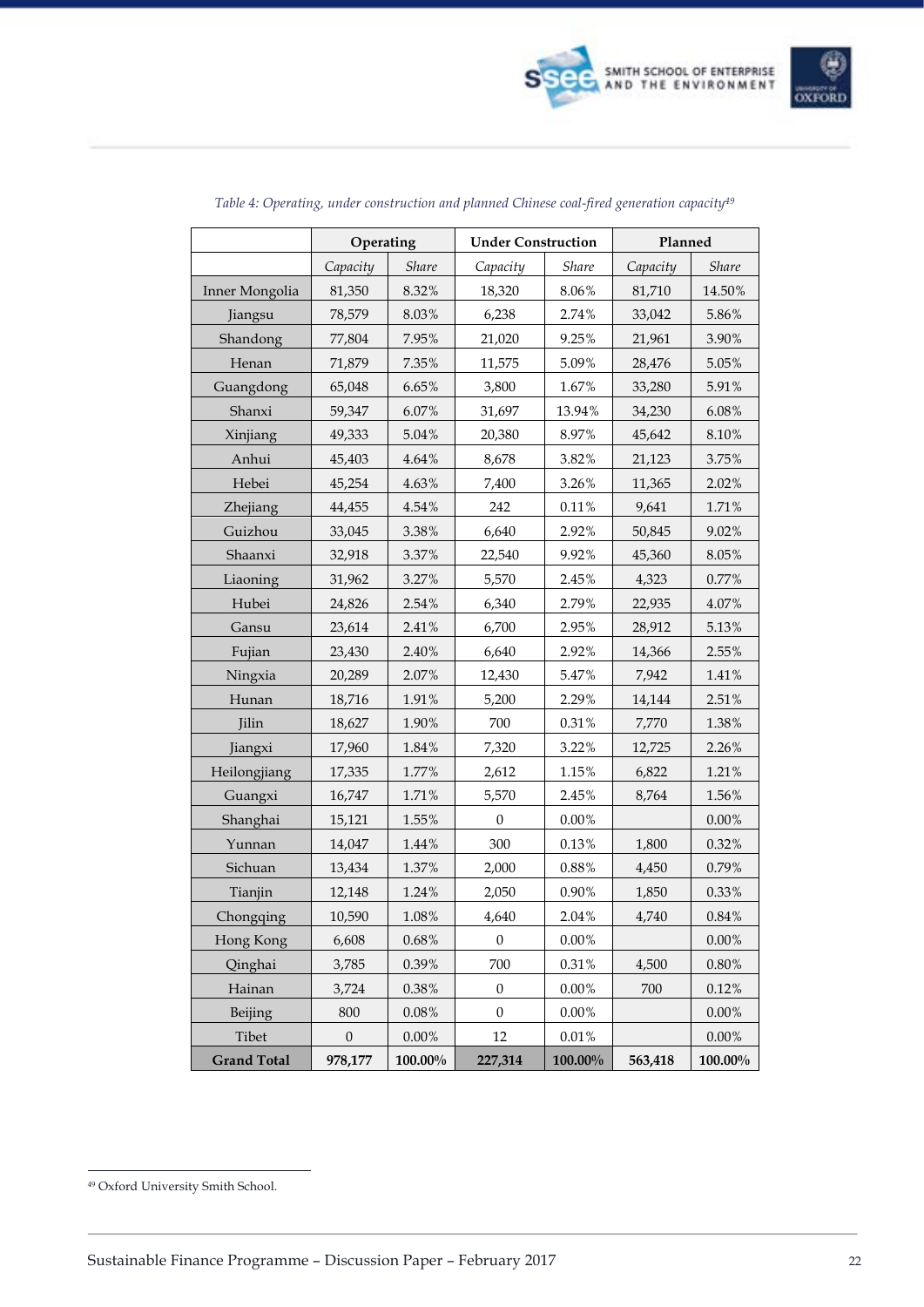



### *2.2.3. An Evolving Political Economy*

China's coal dependency raises profound governance challenges as the coal industry plays a significant role in both national and local economies.

After the reforms in the 1970s (as mentioned in the previous section), a 'revenue-sharing' system for SOE had been enforced between central and local governments. The central government's control over the coal industry had been reduced, creating opportunities for non-state rural enterprises and increasing the role played by local governments. A 'two-level' central and local administration had therefore been established. Local governments were, in particular, in charge of authorising and administering small-sized mines, encouraging coal production.50

Twenty years later, the revenue-sharing system had been replaced by a tax-sharing system. The central government became in charge of regulation and macroeconomic management, leaving the administration of coal mines to local authorities, with the Shenhua Group as an exception. One of the main consequences was a fragmented structure of the Chinese coal industry. This is supported by Figure 5, Figure 6, Table 3, and Table 4 above. The strategy adopted by local governments was driven by the willingness to maximise tax revenues and improve the local economy. Illegal mines with poor safety records grew significantly being responsible of around 70% of the world's mining deaths occurring in the country.51 Corruption in SOEs and major coal-producing provinces has also been a serious issue.52

The central government had thus worked towards improving control of the industry, as exemplified by the dedicated State Administration of Coal Mine Safety which participated in the closure of 3,000 mines of under 90,000 tonne capacity. <sup>53</sup> The central and local governments had acted to take control of numerous small-sized mines. In particular, the local government in Shanxi province implemented, in late 2008, a policy introducing large state-owned coal enterprises that could potentially annex small private mines. This provoked the resistance of mine owners as well as non-local investors. It should however be underlined that, despite the stronger legal, technological, financial and human capacity of SOEs to operate responsibly, their large scale production combined with huge working force can often obstruct safety improvement.

The central and local governments profited from the 2008 market turmoil and the resulting low-cost restructuring opportunities, caused by a low coal price and a decreasing demand, to promote policies in favour of coal resource integration. In particular, the 12th Five-Year Plan of Coal Industry Development issued in March 2012 aimed at enhancing 'support from the national authorities for cross-region, cross-industry and cross-ownership merger and re-structuring of large-scale enterprises with advantages in capital, technology and management, as well as support for integrated, scaled-up and concentrated operations in coal exploration, power generation and transport'.54 This plan contributed in increasing the market share of Shenhua Group, China Coal Energy Group and Datong Coal. <sup>55</sup>

In 2014, the coal demand decline had been associated with large losses in the coal industry. According to the China National Coal Association, in the first two months of 2015, over 80% of China's 90 major coal companies faced losses of altogether RMB 13.1 billion, while their profits over the same period a year before reached RMB 11.2 billion.56 Since then, small and medium enterprises with weak financial capacity have had to decrease their market

<sup>-</sup><sup>50</sup> Wuyuan Peng, "Coal Sector Reform and Its Implications for the Power Sector in China," *Resources Policy* 36, no. 1 (2011): 60–71, http://www.sciencedirect.com/science/article/pii/S0301420710000267.

<sup>51</sup> Xiaozong Wang, "Over 97% of China's Mining Accidents Are Human Caused and Death Toll Counts about 70% of the World's Total," *People's Daily*, 2011, http://society.people.com.cn/GB/15020575.html.

<sup>52</sup> Cheng and Eikeland, "China's Political Economy of Coal."

<sup>53</sup> "Small-Sized Coalmines Make Severe Production Safety Issues," *China Daily*, 2012, http://www.chinadaily.com.cn/hqgj/jryw/2012-10- 26/content\_7343593.html.

<sup>54</sup> Cheng and Eikeland, "China's Political Economy of Coal."

<sup>55</sup> Ibid.

<sup>56</sup> "China National Coal Association: Over 80% of 90 Large-Sized Coal Companies in Loss in the First Two Months," *People's Daily*, 2015, http://politics.people.com.cn/n/2015/0410/c70731-26828211.html.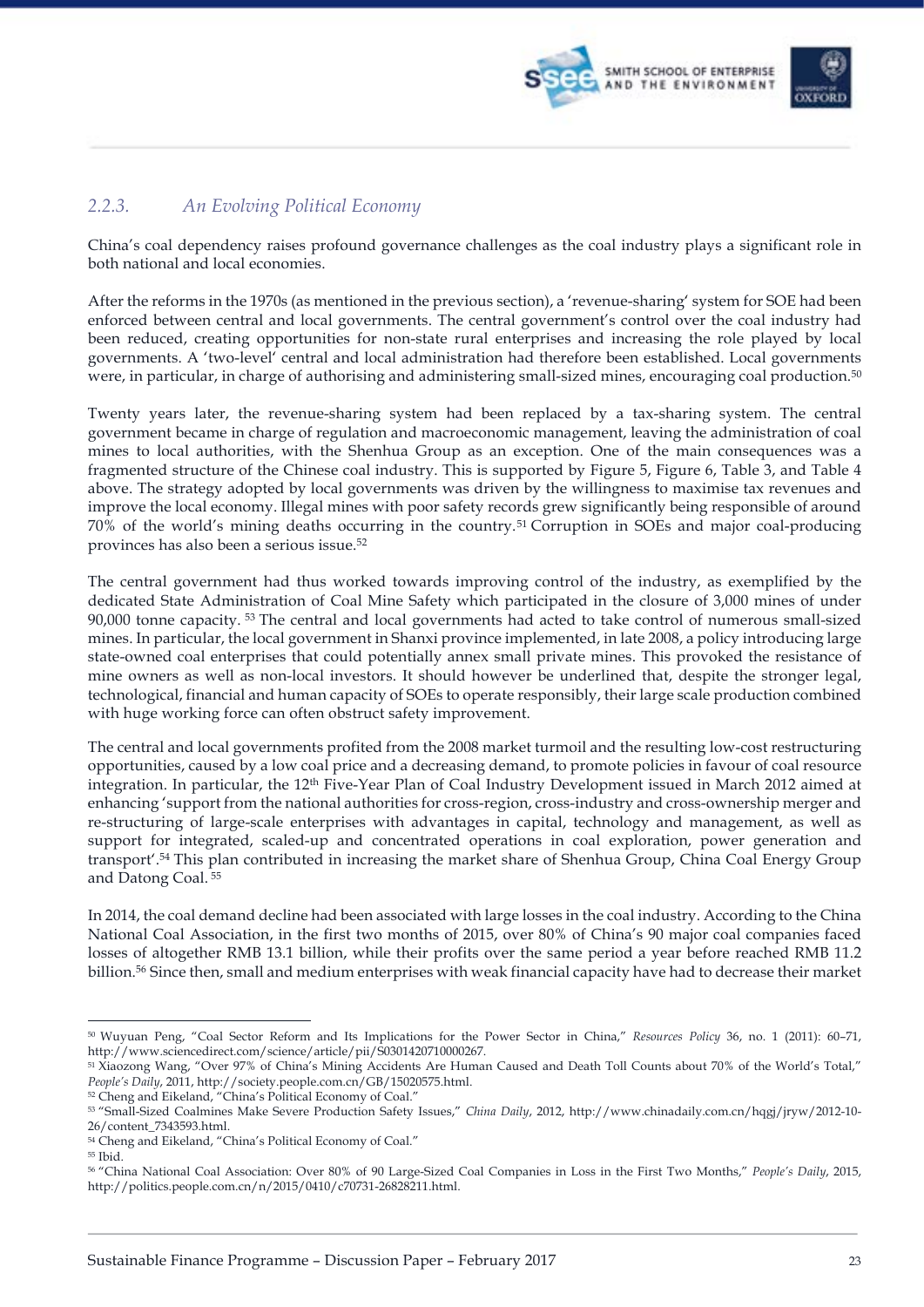

shares, leaving large-scale coal enterprises with strong financial capacities and secure financing channels with a huge opportunity to cheaply expand their businesses.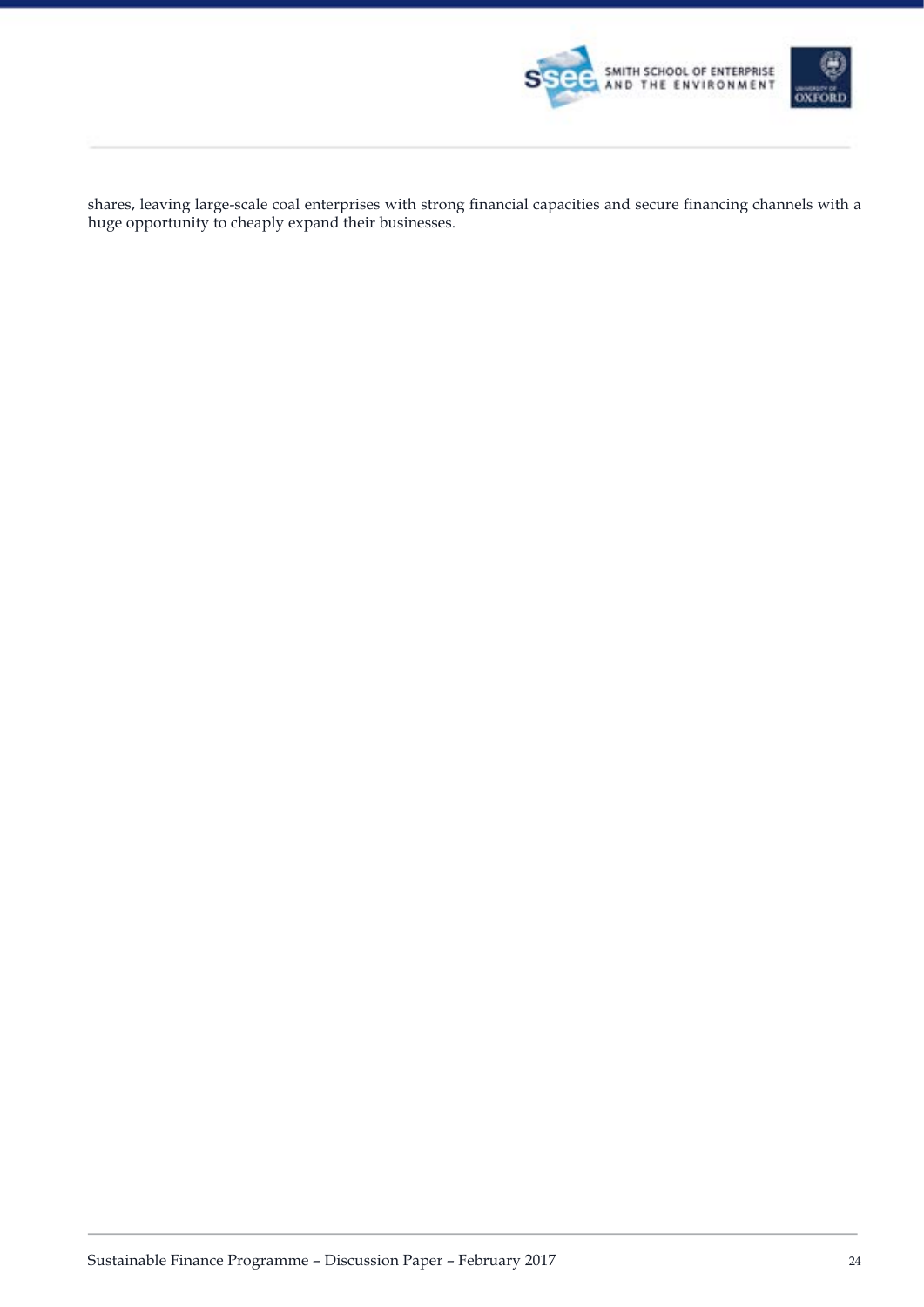



# 3. Political Economy Frictions

This section briefly examines the political economy frictions associated with a transition away from coal in China. Sections 3.1 – 3.3 summarise the different types of asset at risk of stranding and some potential downstream economic, social, and political consequences. Section 3.4 quantifies the potential scale of stranded coal-fired power station assets faced by China at the national and provincial levels, and the results are discussed in Section 3.5.

### 3.1. Economic and Socio-economic Stakeholders

Employment figures for the production and distribution of electricity, gas and water – collectively referred to as the utility industry – are reported in Figure 7 below.57 Plot (A) illustrates that the utility industry has created significant employment opportunities since 1995. In total, the number of persons employed by the utility industry increased from 2.6 million in 1995 to over 4 million in 2014. However, the growth has been asymmetric across ownership types. State-owned utilities cut their workforce by 19%, from 2.4 million employees in 1995 to 1.9 million in 2014. Urban collective units never established themselves as major employers in the utility industry. In 1995, urban collectives only employed 92,000 workers, declining to only 40,000 workers in 2014. In contrast to the former three tiers, other ownership types (including private and foreign ownership) experienced a 20-fold increase in employment, from 100,000 employees in 1995 to around 2.1 million in 2014. The latter is of interest, as it also coincides with a massive influx of rural workers into private employment and the 'urbanisation' of rural areas.

Simultaneous to increasing the number of employees, Plot (B) shows that the average wage bill of employees in the utility industry increased substantially over the period too. At the absolute level, state-owned and other (private) employees receive the highest salaries, at around ¥72,000-75,000 per annum in 2014 – considerably above the national average of ¥56,360.58 In contrast, urban collective employees typically receive around ¥50,000 per annum. While the number of state-owned employees decreased over time, this cohort typically experienced the greatest relative growth in wages, at 12.69% per annum. Urban collectives and other (private) ownerships only experienced wage increases of 10.42% and 10.56%, respectively. Clearly, employment in the utility industry provides above-average wages for the majority of its employees, and has generally kept pace with growth in the Chinese economy – especially for those employed by SOEs.

<sup>57</sup> Electricity-industry-only figures were not used due to data availability. 58 National Bureau of Statistics of China, "National Bureau of Statistics of China >> Annual Data," 2016.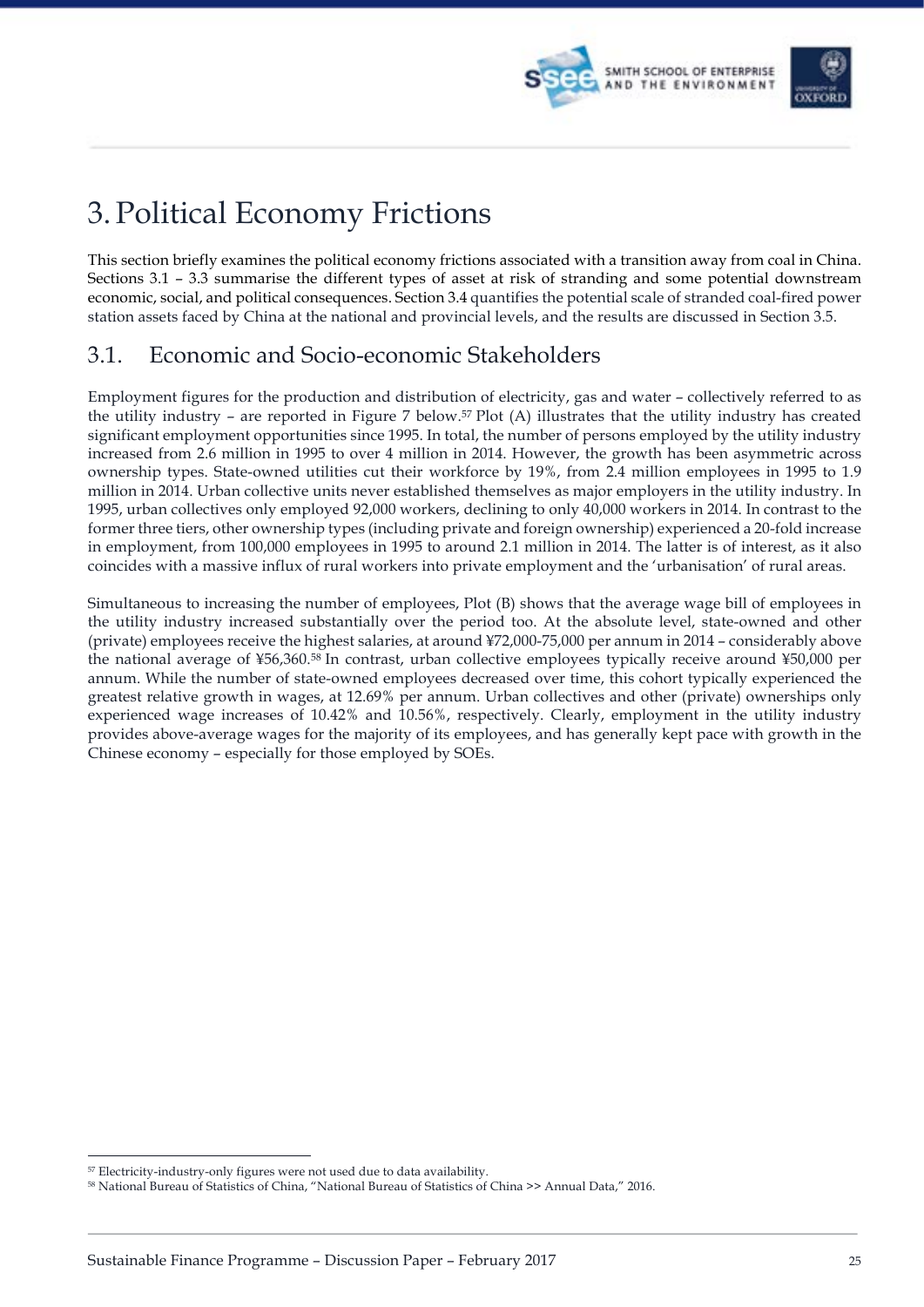





#### *Figure 7: Employment and average wages for utility employees (1995-2014)59*

China has little indigenous supply of natural gas and oil. Moreover, due to the importance of coal to various provinces, the trends in increased coal-related employment, and reliance of many SOEs on cheap coal suggests that China has little ability to wean itself off coal in the short-term, and that it will continue to play an important role over the coming years.

### 3.2. The struggle between electricity and coal

China's coal and electricity industries have a strong reliance on each other. The two industries are intrinsically linked as the electric power industry purchases over 50% of China's coal, while coal represents over 70% of the plants' operating costs. <sup>60</sup> However, excessive government interventions have made it difficult for the two industries to form a stable, reasonable, and transaction cost-saving relationship.61 The significant inter-sectoral struggle between coal and electricity industries (*mei dian zhi zheng*) has been ongoing since the 1980s, with both attempting to garner preferential support from the state.62

The profit margins between the coal and electricity industries are inversely related: higher coal prices produce larger profits in coal mining but prices negatively impact the power industry. While this is intuitive, the underlying implications are that the Chinese coal-fired power industry will be particularly sensitive to their changing resource landscape in comparison to other countries with more diversified generation portfolios, which could potentially lead to significant amounts of asset stranding. However, the degree of asset stranding will vary at the province-level, where regulation and/or coal availability will represent major stranding factors.

<sup>59</sup> Ibid.

<sup>60</sup> Sylvie Cornot-Gandolphe, *China's Coal Market: Can Beijing Tame King Coal?*, 2014.

<sup>61</sup> Bing Wang, "An Imbalanced Development of Coal and Electricity Industries in China," *Energy Policy* 35, no. 10 (October 2007): 4959–68, doi:http://dx.doi.org/10.1016/j.enpol.2007.04.022.

<sup>62</sup> Wright, *The Political Economy of the Chinese Coal Industry: Black Gold and Blood-Stained Coal*.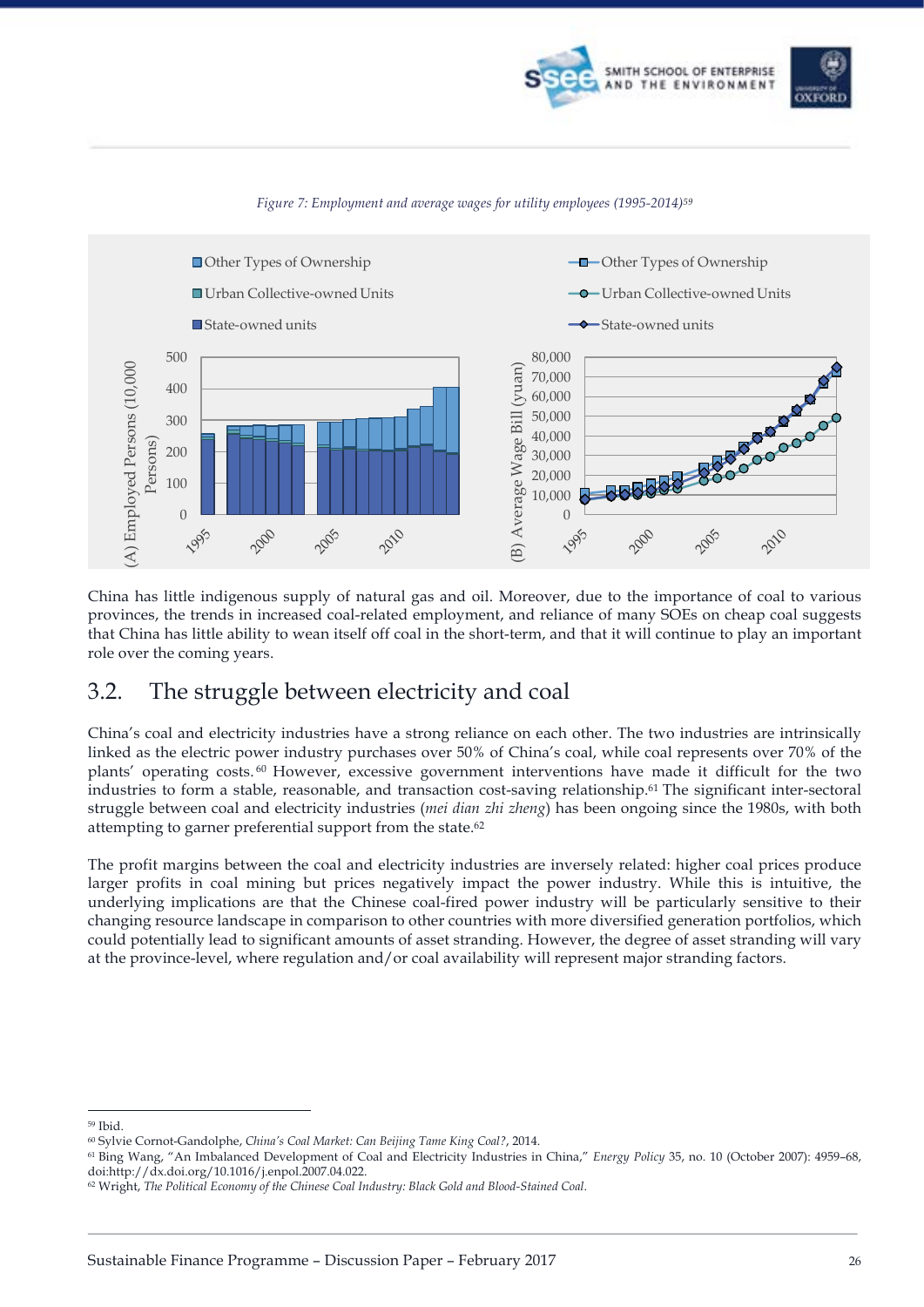



## 3.3. The Stranding of Ancillary and Labour Assets

In addition to the direct asset-stranding of coal-fired power stations, the decarbonisation of the Chinese economy could potentially impair other assets closely linked to the coal sector such as, physical assets (e.g. infrastructure, coal processing technologies, and coal mines), natural assets (e.g. water reserves), financial assets (e.g. equities, debt, and derivatives), human assets (e.g. knowledge, management practices, and labour), and social assets (e.g. community networks). This gives rise to the so-called 'stranded nations' where a significant part of a nation's wealth may lastingly lose its value.<sup>63</sup>

### *3.3.1. Stranded Ancillary Assets*

If Chinese coal-fired power plants are stranded, in addition to the plants themselves, coal mines and all the capital and machinery associated with them, which formerly supplied power plants, would incur stranding as well. Another potentially stranded asset is water, especially in the southern half of China where water is abundant. Water is heavily used in thermal power generation and coal mining, and decisions to close coal plants and mines could significantly decrease the value of water resources and capital dependent on these industries.

Other physical infrastructure built around serving coal industry employees such as housing, schools, and roads would also be affected by nationwide coal-power closures. A notable characteristic of Chinese cities is that many lack economic diversification. The Chinese government actually categorises 263 cities (comprising 48% of China's population) as 'resource-based'.64 Resource-based cities are generally defined as cities which have greater than 40% of their economy dependent on non-renewable resources.65 Among these 263 cities, 80 are classified as primarily coal-based resource cities. According to our own calculations, 14% of China's 2013 GDP (RMB 56.9 tn) came from these 80 coal-based resource cities. The real estate market in these cities represents a huge risk factor. Indeed many of the cities identified as resource-based have been overbuilt by local governments dependent on tax revenues linked to land sales.<sup>66</sup> The risk of non-performing loans associated with exuberant real estate development is increased by the departure of a significant fraction of workers due to poor employment prospects.67

Financial assets which derive their value from coal and related industries would also experience declines as a result of coal closures. This has potential implications for financial institutions assessing the risk of investing in coal assets and for financial regulators to ensure that such risks are being properly assessed and priced.

The extent to which such stranding events occur could be mitigated by China's ability to export its coal, thereby preserving its coal mining industry. At present, attempting to do so may prove difficult or impossible due to the scale involved (47% of global supply)<sup>68</sup> and the national and international initiatives to move away from coal-fired power. An additional factor which would obstruct coal exportation in China is, as mentioned in Section 2.2, the poor quality of its coal and the remote localisation of its mines, imparting heavy transportation costs. These factors would limit the viability of exporting coal overseas. This is evidenced by the fact that the lowest-quality form of coal (lignite) is almost always consumed at the point of extraction and no international market price exists for it. Given China's reliance on rail to transport coal from its interior to its urban and coastal areas, we could also see Chinese railways incur substantial stranding.

<sup>&</sup>lt;sup>63</sup> David Manley, James Cust, and Giorgia Cecchinato, "Stranded Nations? The Climate Policy Implications for Fossil Fuel-Rich Developing Countries," 2016, http://www.oxcarre.ox.ac.uk/images/stories/papers/PolicyPapers/oxcarrepp201634.pdf. <sup>64</sup> 中国城市统计年鉴 *China City Statistical Yearbook*, 2014.

<sup>65</sup> This is regularly quoted in academic journals, newspapers and dissertations, but is not written in government documents, see: "发展特色旅 游:阜新转型又一新思路.""技术创新视角下的资源型城市经济转型—基于枣庄市经济转型的案例分析 Economic Transformation under High-Tech Innovation: Case Study of Zaozhuang, Shandong."

<sup>66</sup> Jamil Anderlini, "The Chinese Chronicle of a Crash Foretold," *The Financial Times*, n.d.

<sup>67</sup> Lucy Hornby and Archie Zhang, "China's Rust Belt Faces Exodus of Young Talent," *The Financial Times*, n.d.

<sup>68</sup> World Coal Association, "Coal Facts 2015."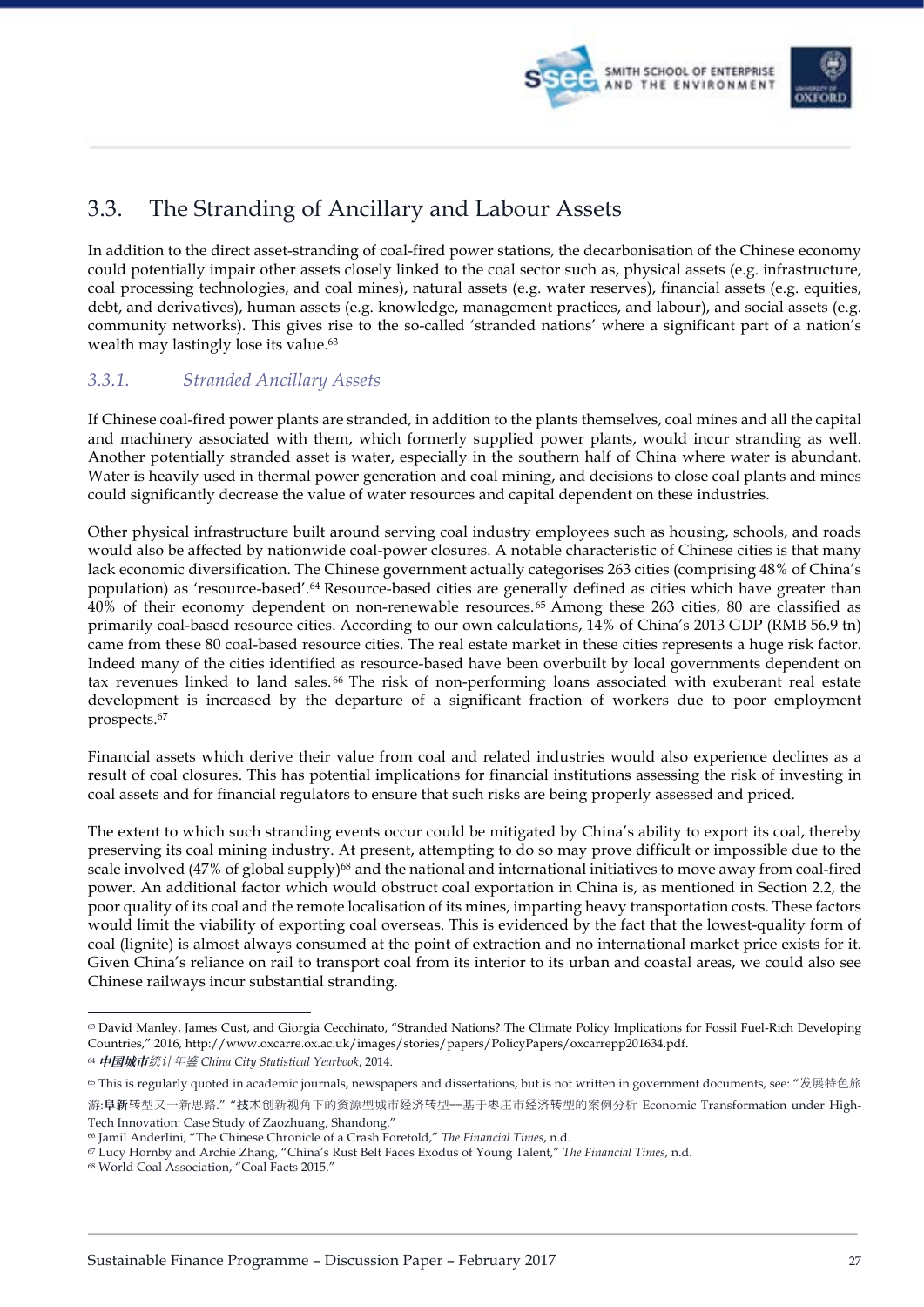



### *2.3.2 Stranded Labour*

As intimated above, physical assets are not the only type of assets that can become stranded. The stranding of human capital (or 'stranded labour') is an unavoidable consequence of shifting environmental and energy landscapes. The specialisation of local economies could leave some particularly vulnerable.

For example, the adverse impact of transition in the UK coal sector has been evident in local communities and labour dynamics. The number of people employed in UK coal mines fell from 1.2 million in 1920 to below 3,000 in 2015.69 The infamous UK miners' strike in the 1980s (known as the 'Great Strike for Jobs') is the kind of conflict that governments should seek to avoid if carbon-intensive sectors are phased out. This could be achieved by requiring better planning to ensure the future of communities likely to be affected by asset stranding.70 This could be completed through voluntary relocation, education, training, and tax incentives to attract new industries to the region. However, this is likely to be even more complicated in the developing world, especially in communities lacking education and training in other skills, and where low-income jobs limit opportunities to relocate and find employment, as detailed below.

Although stranded labour is more difficult to quantify than those from physical assets, they are at least as relevant for determining the sustainability of any given policy direction. On the one hand, economic losses from unemployment consist of the loss of income and new job search costs borne by workers. On the other hand, economic losses from unemployment include the obsolescence of knowledge and skills related to a particular industry, location, corporate culture, and social environment.<sup>71,72</sup> Long-term unemployed workers may also experience a phenomenon known as 'scarring', whereby their skills, employability, and subsequent wages decline – especially for men of middle-age and older.73,74 Finally, there are physical and psychic costs associated with the stresses of being unemployed.75 Research also shows that the negative effects of unemployment can be substantial and long-lasting.76

Beginning in the late 1990s the Chinese government first allowed companies that were loss-making to declare bankruptcy, close, and lay-off their workers.77 As in western countries, bankruptcy is now used in China as a way for companies to reduce workforces, increase efficiency, and reopen.78 Historically these episodes have produced high levels of unemployment, such as in China's last major economic restructuring between the late 1990s and early 2000s. While official statistics universally reported much lower figures, it is believed that in many cities the real unemployment rate greatly exceeded 20% during this period.79Although we do not have data on utility worker lay-offs specifically, it is also thought that around a quarter of the 2.8 million total workers in state-owned coal mining companies were laid-off at the time.80

As depicted in Figure 8, the geographical distribution of laid-off coal mine workers was heavily concentrated in the 'rust-belt' of northeast China (Heilongjiang, Jilin, and Liaoning provinces). At the time, these lay-offs deprived many workers of what used to be secure and relatively well-paid jobs, and created a large new group of urban

 <sup>69</sup> Ben Caldecott et al., "Stranded Assets and Thermal Coal: An Analysis of Environment-Related Risk Exposure," *Stranded Assets Programme, SSEE, University of Oxford*, 2016.

<sup>70</sup> Chris Cook and John Stevenson, *The Longman Handbook of Modern British History, 1714-1987* (Longman, 1988).

<sup>71</sup> Friedrich Hayek, "The Use of Knowledge in Society," *American Economic Review* 35, no. 4 (1945): 519–30.

<sup>72</sup> D Neal, "Industry-Specific Human Capital: Evidence from Displaced Workers," *Journal of Labor Economics* 13, no. 4 (1995): 653–77.

<sup>73</sup> M. Gregory and R. Jukes, "Unemployment and Subsequent Earnings: Estimating Scaring Among British Men 1984-94," *The Economic Journal* 111, no. 475 (2001): 607–25.

<sup>74</sup> W. Arulampalam, P. Gregg, and M. Gregory, "Unemployment Scarring," *The Economic Journal* 111 (n.d.): 577–84.

<sup>75</sup> F. McKee-Ryan et al., "Psychological and Physical Well-Being during Unemployment: A Meta-Analytic Study," *Journal of Applied Psychology* 90, no. 1 (2005): 53–76.

<sup>76</sup> R Topel, "Specific Capital and Unemployment: Measuring the Costs and Consequences of Job Loss," in *Carengie-Rochester Conference Series on Public Policy*, n.d., 181–214.

<sup>77</sup> Liu Chuangeng, "Guoyou Zhongdian Meikuang Zhigong Xiagang Xianzhuang Ji Qushi Fenxi," *Meikuang Xiandaihua* 1 (2001): 5–7.

<sup>78</sup> Wright, *The Political Economy of the Chinese Coal Industry: Black Gold and Blood-Stained Coal*.

<sup>79</sup> Lucy Hornby, "China Comes Full Circle with Talk of Mass Lay-Offs," *The Financial Times*, n.d.

<sup>80</sup> Wright, *The Political Economy of the Chinese Coal Industry: Black Gold and Blood-Stained Coal*. p.148.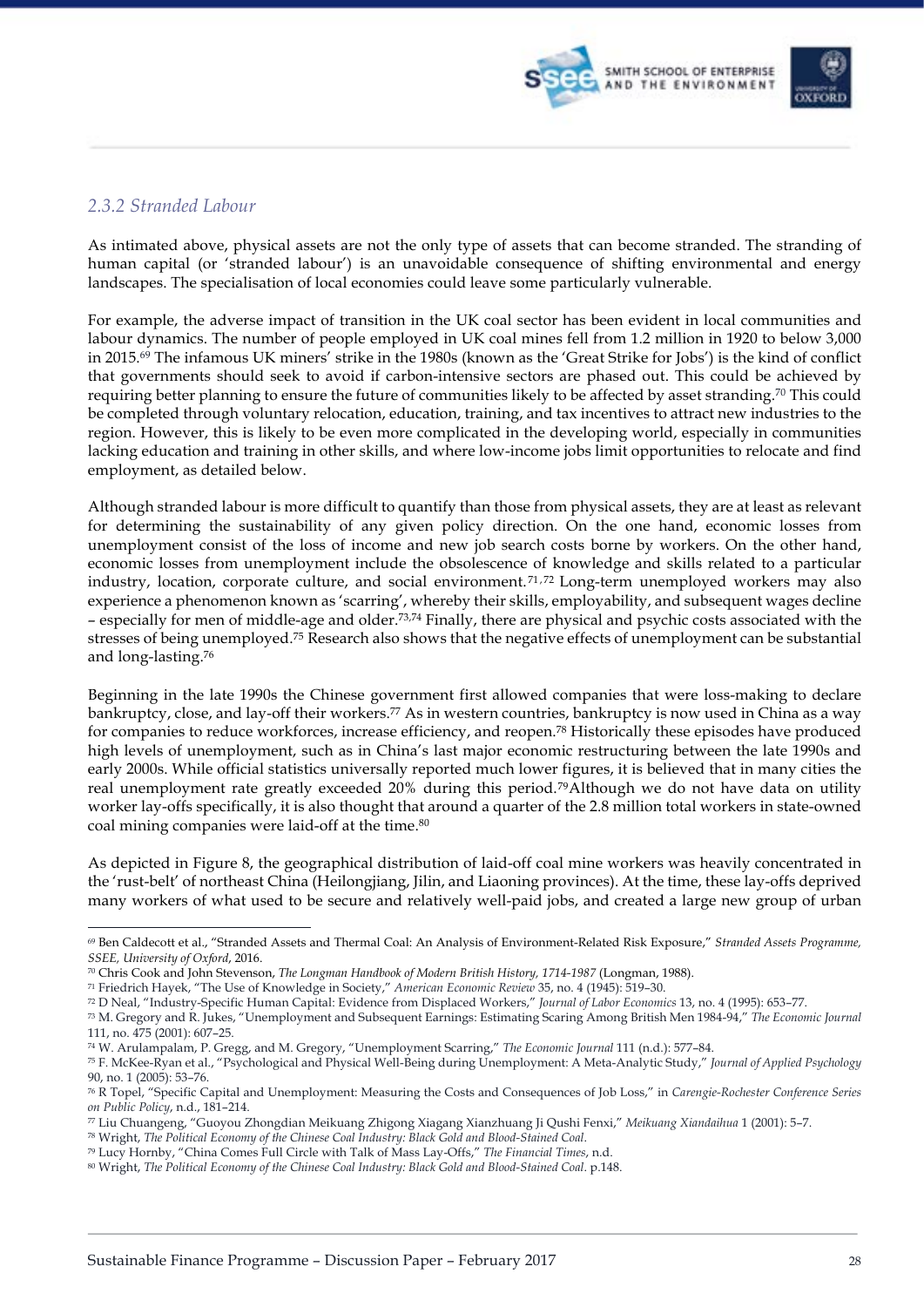

poor. <sup>81</sup> It is believed that those laid-off workers were also the most vulnerable and least able to find reemployment.82

*Figure 8: Coal mine lay-offs (1999) <sup>83</sup>*



The preferred outcome from the point of view of the state and the enterprise is to re-employ laid-off workers. One of the ways that employers tried to organise this was by trying to diversify their activities into 'non-coal' production and to transfer workers to these units. For example, 40% of workers in key state-owned coal-mining enterprises in Jiangxi were transferred to non-coal production, which effectively eased the problem of redundancy.84 However, such enterprises were often unproductive and alternative employment was not always possible to create.85 This is especially true because many mines are located in remote regions where towns only exist on the basis of the mine.<sup>86</sup>

Some cities which have already experienced the closure of economically critical coal mines have subsequently seen their populations decline considerably, especially younger wage-earners. For instance, the population of

<sup>83</sup> Oxford University Smith School.

 <sup>81</sup> Zhongguo meitan gongye Xiehui, *Zhongguo Hangye Fenxi Baogao* (Beijing: Zhongguo jingji chubanshe, 2005).; Carsten A Holz and Yi-min Lin, "Pitfalls of China's Industrial Statistics: Inconsistencies and Specification Problems," *China Review* 1.1 (2001): 29–71.

<sup>82</sup> Wright, *The Political Economy of the Chinese Coal Industry: Black Gold and Blood-Stained Coal*. p.148.

<sup>84</sup> Qian Linfang and Wang Shaozhou, "Shilun Dui Meikuang Xiagang Shiye Renyuan de Jiuye Yuanzhu," *MJY* 2 (2002): 57–58.

<sup>85</sup> Wright, *The Political Economy of the Chinese Coal Industry: Black Gold and Blood-Stained Coal*.

<sup>86</sup> Zhao Yanying and Zhang Shenli, "Dui Jilin Sheng Meitan Qiye Xiagang Zhigong Zaijiuyenandian Wenti de Diaocha Fenxi Yu Duice Jianyi," *Laodong Shijie* 7 (2000): 6–8.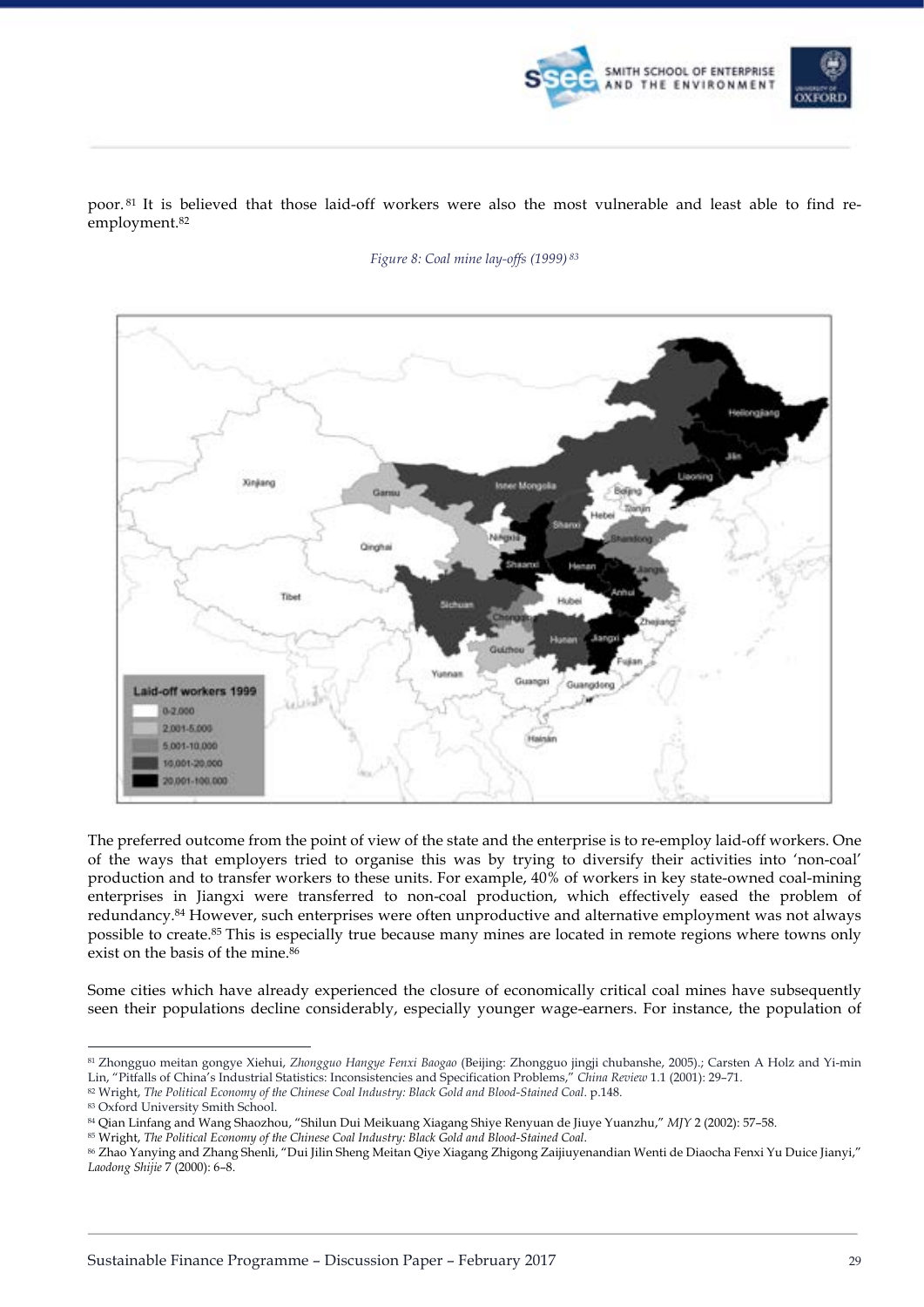

some residential areas in Shuangyashan - a coal-mining town whose only mine is struggling financially - has fallen by a third in the past few years, as younger workers depart for better job prospects elsewhere.87 This outpouring of workers is likely to result, at least temporarily, in the erosion of social capital in both the locations workers leave from and depart to.88 The loss of social capital is likely to not only affect the subjective well-being of workers, but also their wage earning capacity. It is well known that a great deal of economic decision-making in China is based upon *guanxi* – or social relationships. By moving cities, workers may be deprived of many of these connections which may handicap their employability and attractiveness for pay-rises and promotion.

Many laid-off workers often lack education and training in other skills. As a result, they face limited opportunities, can hardly relocate to find better employment, and are locked into low-income trades. Such workers are also often reluctant to seek employment in new industries and locations because of cultural factors and a lack of transferable skills.89 Moreover, Chinese workers who are unable to find re-employment in their original firm usually suffer steep declines in income.90 For instance, a survey of 55 enterprises in 2001 showed that laid-off workers were only paid about 20-30% as much as workers who remained within their company. Furthermore, state provided aid for the unemployed is considered to be insufficient.<sup>91</sup>

### *3.3.2. Industrial Protests in China*

Since the 1990s there has been a dramatic increase in industrial conflict in China as a result of a transformation in industrial relations. According to the All-China Federation of Trade Unions (ACFTU) roughly 1.3 million workers were annually involved in labour disputes between 1992-1997, but this figure nearly trebled to 3.6 million in 1998. Similarly, between 1994-2006 collective protests grew from 10,000 to 90,000.92 This represents an annual growth rate of 20%, or twice the rate of GDP growth over the period. Most protests share in common the workers' collective discontent with rights abuses, poor working conditions, and deteriorating living standards.<sup>93</sup>

Most large-scale industrial protests are launched by workers in SOEs and generally stem from one of two root causes. The first one is a subsistence crisis – a situation where workers have drastically reduced or no incomes paid for a period of time, while the second one is the case of overt managerial corruption.94 As worker discontent could boil over into wider protests against its authoritarian rule, the government is keen to avoid situations that incite demonstrations. It therefore imposes strict regulations on labour organisation, <sup>95</sup> regularly imprisons workers for leading protests,<sup>96</sup> and instructs local officials to take actions that prevent workers from taking their grievances to Beijing.97

- <sup>90</sup> Wright, *The Political Economy of the Chinese Coal Industry: Black Gold and Blood-Stained Coal*. p.150.
- <sup>91</sup> Ibid.

<sup>-</sup><sup>87</sup> Christian Shepherd and Lucy Hornby, "Chinese Police Break up Coal Jobs Protest," *The Financial Times*, n.d.

<sup>88</sup> Christian A. L. Hilber, "New Housing Supply and the Dilution of Social Capital" (London, UK, 2007).

<sup>89</sup> See Jane Perlezand, "Mass Layoffs in China's Coal Country Threaten Unrest - The New York Times," n.d. 'Longmay Group, the biggest coal company in northeastern China, announced in September [2015] that it planned to lay off 100,000 workers'.

<sup>92</sup> Hongyi Lai, "Uneven Opening of China's Society, Economy, and Politics: Pro-Growth Authoritarian Governance and Protests in China Title," *Journal of Contemporary China* 19, no. 67 (2010): 819–35.

<sup>93</sup> F Chen, "Industrial Restructuring and Workers' Resistance in China," *Modern China2* 29, no. 2 (2003): 237–62.

<sup>94</sup> F Chen, "Subsistence Crises, Managerial Corruption and Labour Protests in China," *The China Journal* 44, no. July (2000): 41–63.

<sup>95</sup> Eli Friedman and Ching Kwan Lee, "Remaking the World of Chinese Labour," *British Journal of Industrial Relations* 48, no. 3 (2010): 507–33. <sup>96</sup> Lucy Hornby, "China Coal Protests Highlight Overcapacity Tensions," *The Financial Times*, n.d.

<sup>97</sup> Zhongguo meitan zhi bianzuan weiyuanhui, *Zhongguo Meitan Zhi: Guizhou Juan* (Beijing: Meitan gongye chubanshe, 1994). p. 151; Benxi shi dangshi difangzhi bagongshi, *Benxi Shi Zhi*, Vol.2 ed. (Dalian: Dalian chubanshe, 1998).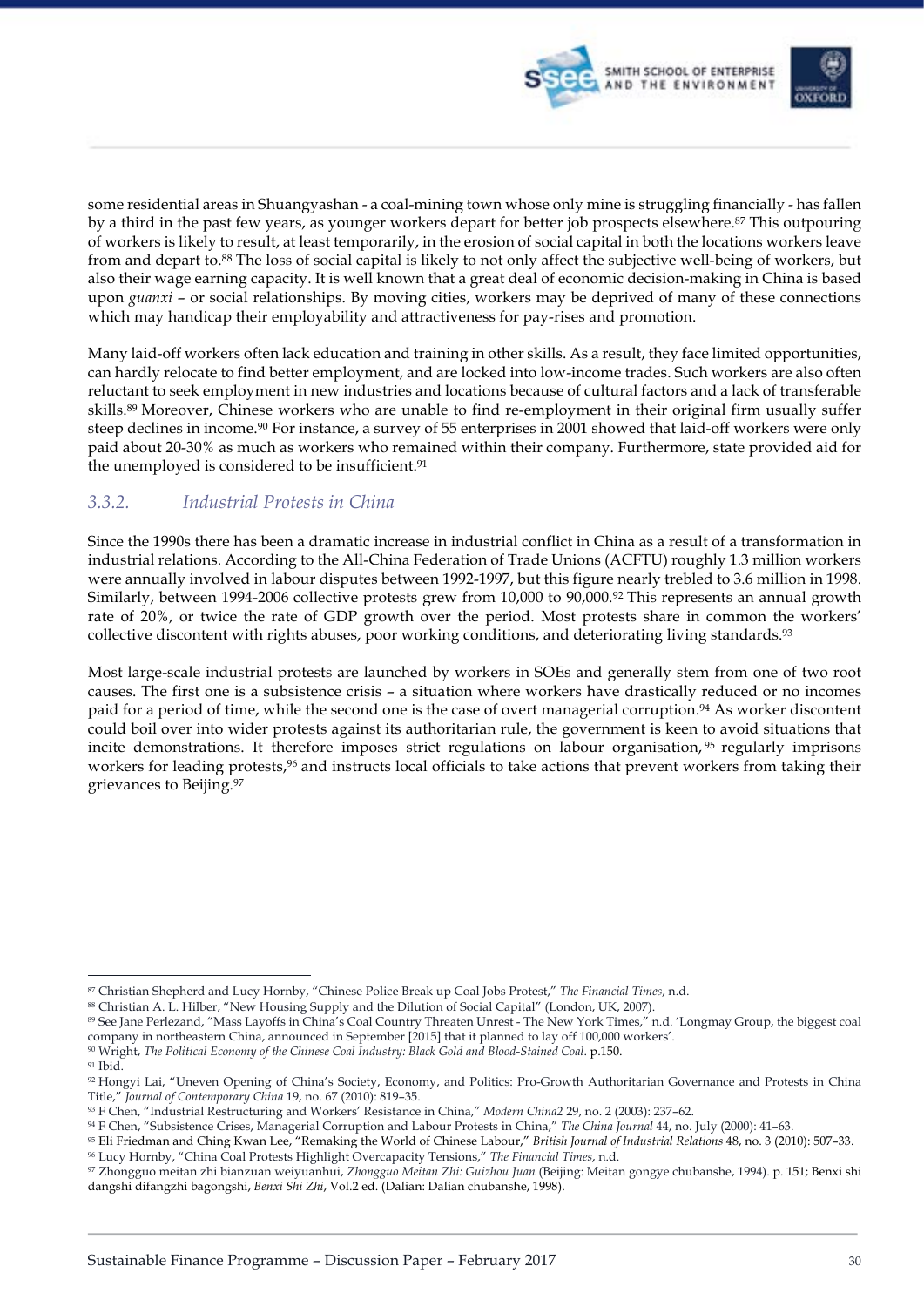



### 3.4. Analysis of Asset Stranding

This section seeks to quantify the scale of asset stranding potentially faced by China's coal power industry at the national and provincial levels. We use four illustrative scenarios where all existing and planned coal-fired power stations are completely stranded over 5-year, 10-year, 15-year, and 20-year periods. In all four scenarios the start date is 2016 and the known installed capacity is 978 GW (including capacity planned for 2016).

These scenarios are suitable time horizons to consider given the pace of change in the global energy system. Disruption appears to be accelerating as tipping points are reached and the idea that the power sector will remain relatively static and 'safe' for new thermal coal assets is counter to the evidence we see internationally across the G20. They are also reasonable time horizons in terms of keeping within the carbon budget constraints associated with the Paris Agreement on climate change.

Assessing the likely scale of coal-power asset stranding is a complex question involving assumptions on discount rates, future electricity prices, fuel costs, salvage values, and non-market factors such as the timing and stringency of regulation. We have made various assumptions in our analysis and these have been made transparently. Our objective is to illustrate the plausible upper bound of the scale of potential stranded assets over different time horizons.

### *3.4.1. Methodology*

To calculate potential asset stranding charges, we extract the capacities of all coal-fired generation assets by province in MW from Platt's WEPP database, Greenpeace, and CoalSwarm's coal database. We delineate the capacities into existing and planned (or currently under construction). We use IEA data98 to estimate build cost (in 2012\$) per kW, for all coal-fired technologies in our combined database.99 For circulating fluidized bed (CFB) technologies, we estimate the build cost in 2015\$ per kW based on the recently built CFB plant,100 and discount to 2012\$ build cost using World Bank inflation data.101 We assume all sunk costs – such as fees and contingency, engineering, procurement and construction services, and any additional owner costs  $-102$  as these represent losses in the case of asset stranding. For each asset, we depreciate the asset using the straight-line method over an assumed useful life of 35 years since the date (or planned date) of build. The assumption of 35 years stems from analysis of the Q3 2016 WEPP dataset, which shows a bimodal distribution of plant age at retirement. Coal-fired plants are typically retired at either 16 or 34 years old, with the latter being the most common retirement age (see Figure 9). We assume a salvage value of zero. As the last planned coal-fired generating asset is scheduled for 2020, our total time series covers 2016 to 2056 to include all depreciation. The series plot, for each year, the total estimated asset stranding charge if the value of all the coal generating assets were to decline to zero. Therefore, these estimates should be interpreted as an upper bound of possible asset stranding in the case where all coalfired power plants are prematurely and permanently shut down.

<sup>-</sup><sup>98</sup> http://www.worldenergyoutlook.org/weomodel/investmentcosts/

<sup>99</sup> Coal technologies include: Circulating fluidized bed (CFB), integrated gasification combined cycle (IGCC), IGCC with CCS, Subcritical, Supercritical, ultracritical, and coal with CCS.

<sup>100</sup> http://cornerstonemag.net/china-brings-online-the-worlds-first-600-mw-supercritical-cfb-boiler/

<sup>101</sup> Note, we estimate the CFB cost at ~832 2012\$/kW, which is marginally higher than the cost of (expensive) ultracritical technologies at 800 2012\$/kW. We find the estimated CFB cost to be a reasonable assumption.

<sup>102</sup> Fang Rong and David G. Victor, "What Does It Cost to Build a Power Plant?," *ILAR Working Paper*, vol. 17, 2012.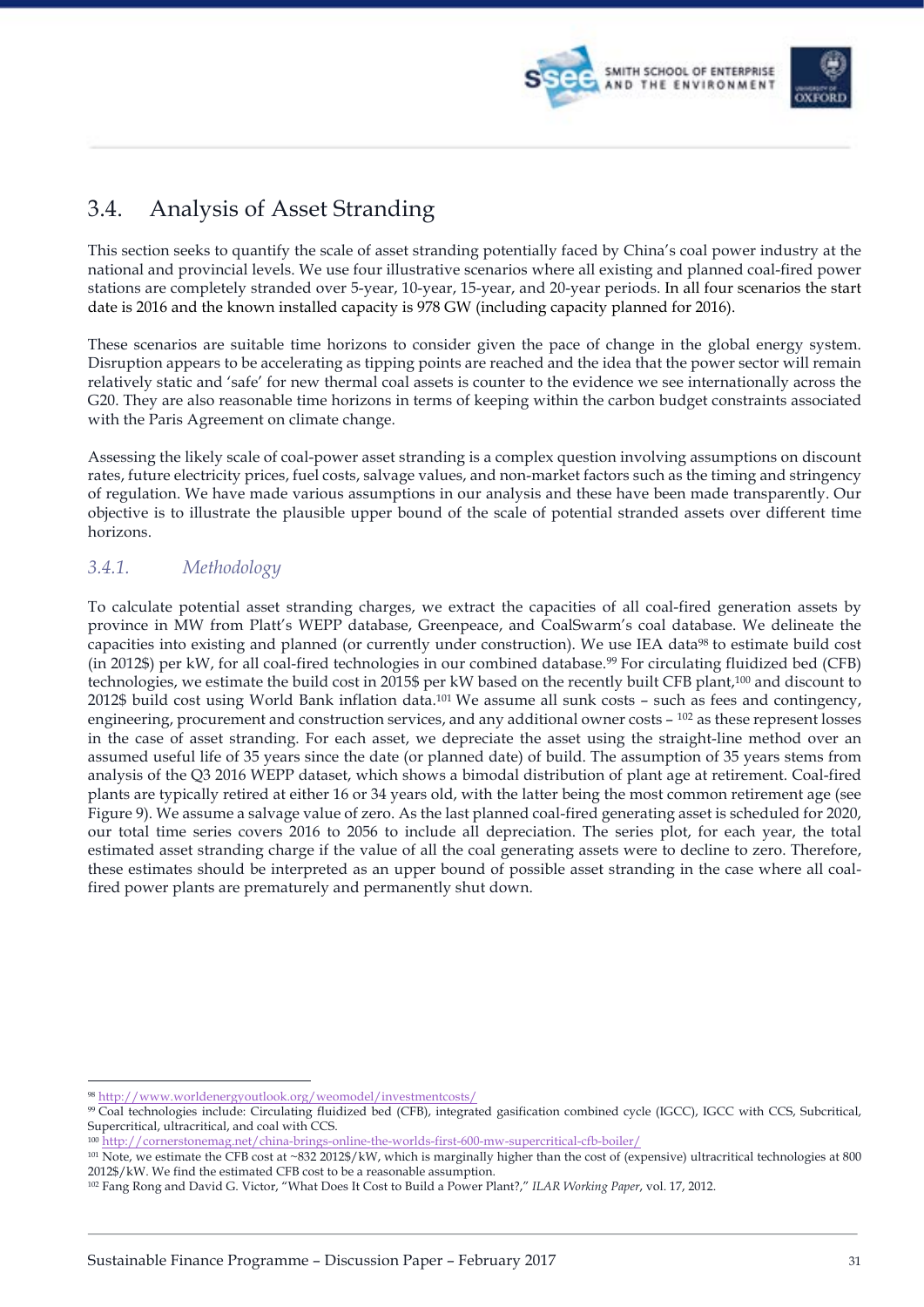

#### *Figure 9: Plant age at retirement (Q3, 2016)103*



#### *3.4.2. Asset Stranding Results*

#### *3.4.2.1. National Level Results*

The results in Figure 10 show that at least some operating, planned and under construction capacity incur asset stranding regardless of the four scenarios. Noticeably, a large amount of coal-fired capacity is planned from 2017 onwards, suggesting much higher potential asset stranding for planned capacity. Figure 10 and Table 5 depict future asset stranding in nominal terms104 for the four scenarios.

 <sup>103</sup> Oxford University Smith School.

<sup>104</sup> We estimate stranded assets in 2012\$ costs and present the nominal values. Over the 1987 to 2015 period, China's inflation rate varied between 24% to -1.4%. As such, presenting nominal costs refrains from making assumptions regarding appropriate discount rates, and allows the reader to discount future values to present value.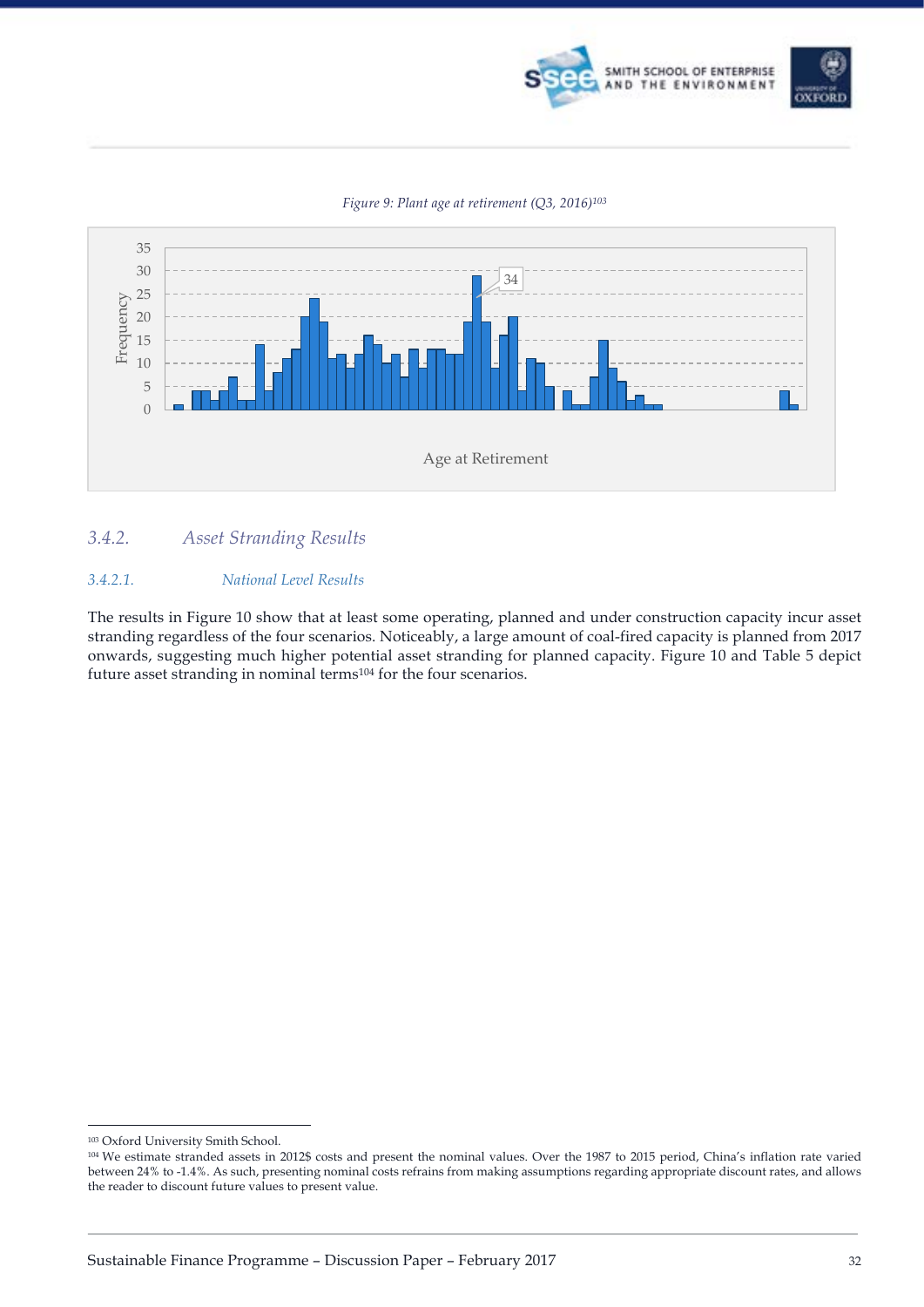



*Figure 10: Estimated scale of asset stranding for existing and new build coal generators*

NB: The difference between the value on the y-axis and zero represents estimated stranded assets charge. Letters in the chart correspond to the labels in Table 5.

| Coal Offline in: | <b>Operating Assets</b>  | Planned and<br><b>Under Construction</b> | <b>Total</b>             |
|------------------|--------------------------|------------------------------------------|--------------------------|
| 2021 (5 Years)   | $[A]$ ¥2,703 (\$393)     | [B] ¥4,498 (\$654)                       | $[A+B]$ ¥7,201 (\$1,047) |
| 2026 (10 Years)  | $[C]$ ¥2,051 (\$298)     | $[D]$ ¥3,746 (\$545)                     | $[C+D]$ ¥5,797 (\$843)   |
| 2031 (15 Years)  | [E] $\yen$ 1,426 (\$207) | $[F]$ ¥2,994 (\$435)                     | $[E+F]$ ¥4,420 (\$643)   |
| 2036 (20 Years)  | [G] $4843$ (\$123)       | [H] ¥2,243 (\$326)                       | $[G+H]$ ¥3,086 (\$449)   |

*Table 5: Estimates of total asset stranding charges in CN¥ billion (US\$ billion)*

For the 5, 10, 15, and 20-year scenarios, asset stranding for new-capacity is estimated using known planned capacity and capacity either planned or currently under construction. Therefore, this number could change due to currently planned projects becoming cancelled and additional planned capacity being added over upcoming years. In the 5-year scenario, operating asset stranding charges are ¥2,703 billion (\$393 billion). Almost two-thirds of the asset stranding charges arise from planned coal-fired projects. The total stranded charge (¥7,201 billion|\$1,047 billion) is of a comparable level to immediately closing all coal-fired capacity in 2017. The implications are that stranded assets in China are potentially a costly risk faced by investors in the present and short-term. The 10-year scenario shows total asset stranding charges of ¥5,797 billion (\$843 billion), of which about two-thirds (¥3,746 billion|\$545 billion) is derived from planned coal-fired projects. As expected, estimates of stranded assets in the 15-year scenario are considerably lower, at only ¥4,420 billion (\$643 billion), of which 68% (¥2,994 billion|\$435 billion) comprises planned projects. Finally, the stranded asset charges in the 20-year scenario total ¥3,086 billion (\$449 billion), of which 73% (¥2,243 billion|\$326 billion) would fall on planned capacity.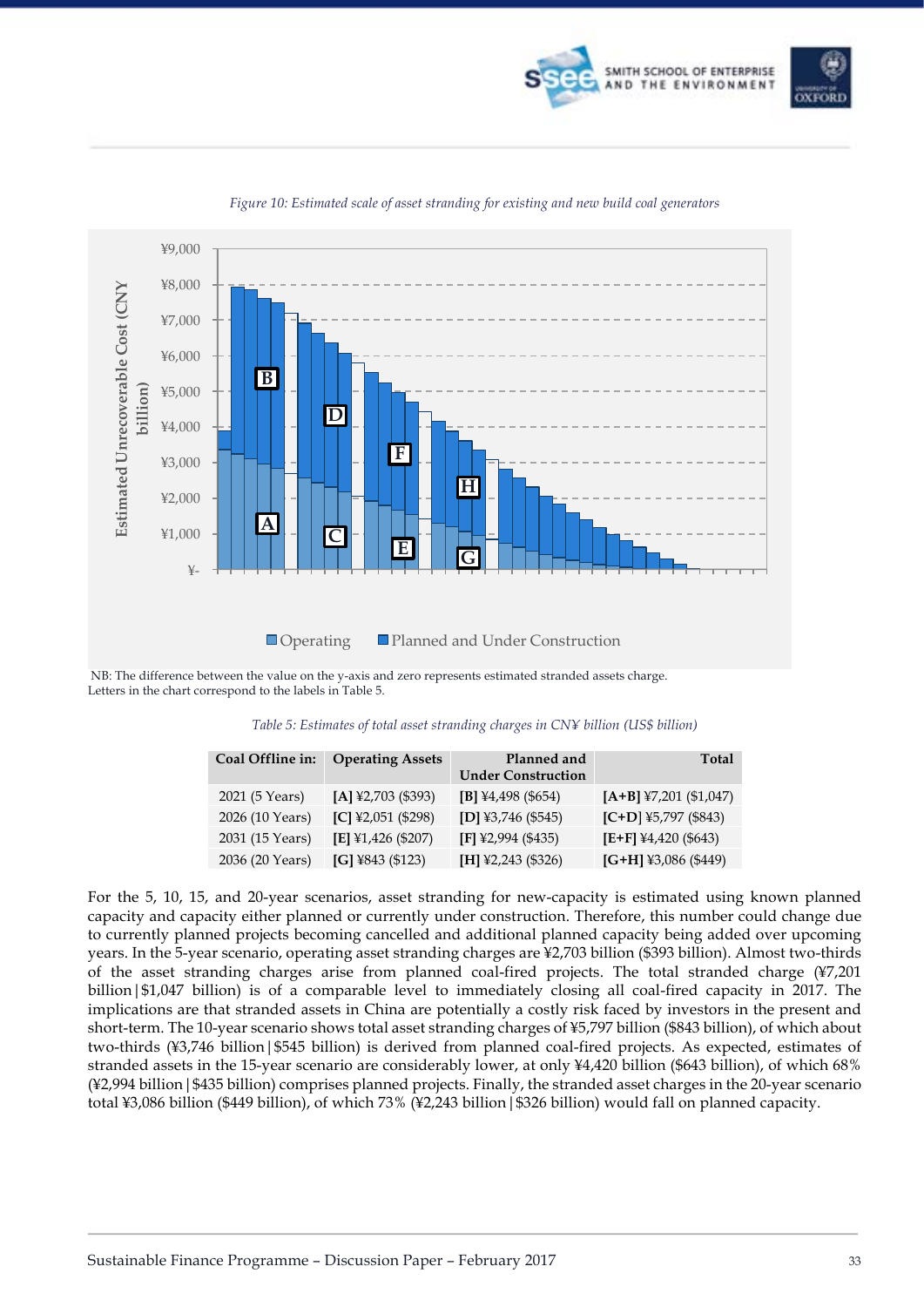

These scenarios estimate that stranded coal assets could be as much as ¥3,086-7,201 billion (\$449-1,047 billion), equivalent to 4.1-9.5% of China's 2015 GDP.105 The substantial scale of these figures highlights the potential for systemic financial risk associated with the stranding and continued expansion of coal-fired power plants in China.

#### *3.4.2.2. Provincial Level Results*

This section disaggregates the national results of coal-fired asset stranding to each province. This exercise is depicted in Table 6 below.

**2021 (5 Years) 2026 (10 Years) 2031 (15 Years) 2036 (20 Years)** *Rank Province* **OPR CON+PLN OPR CON+PLN OPR CON+PLN OPR CON+PLN** *1 Inner Mongolia* ¥220,146 ¥600,825 ¥166,248 ¥500,626 ¥113,094 ¥400,427 ¥62,259 ¥300,228 ¥820,971 (\$119,376) ¥666,875 (\$96,969) ¥513,521 (\$74,670) ¥362,487 (\$52,708) *2 Shaanxi* ¥103,612 ¥455,846 ¥80,086 ¥380,473 ¥57,064 ¥305,101 ¥35,148 ¥229,729 ¥559,458 (\$81,349) ¥460,559 (\$66,969) ¥362,165 (\$52,662) ¥264,877 (\$38,515) *3 Xinjiang* ¥185,048 ¥368,368 ¥148,281 ¥305,808 ¥111,903 ¥243,247 ¥75,904 ¥181,658 ¥553,416 (\$80,471) ¥454,089 (\$66,028) ¥355,150 (\$51,642) ¥257,562 (\$37,451) *4 Shanxi* ¥154,231 ¥368,313 ¥116,347 ¥306,738 ¥80,450 ¥245,164 ¥46,223 ¥183,590 ¥522,543 (\$75,982) ¥423,086 (\$61,520) ¥325,614 (\$47,347) ¥229,813 (\$33,417) *5 Guizhou* ¥92,004 ¥385,298 ¥71,032 ¥320,860 ¥50,156 ¥256,422 ¥29,839 ¥192,331 ¥477,302 (\$69,403) ¥391,892 (\$56,984) ¥306,578 (\$44,579) ¥22,2170 (\$32,305) *6 Jiangsu* ¥231,978 ¥232,773 ¥175,682 ¥193,748 ¥121,687 ¥154,723 ¥70,769 ¥115,699 ¥464,751 (\$67,578) ¥369,430 (\$53,718) ¥276,410 (\$40,192) ¥186,467 (\$27,114) *7 Shandong* ¥213,272 ¥220,387 ¥161,645 ¥183,439 ¥112,074 ¥146,491 ¥66,309 ¥109,543 ¥433,659 (\$63,057) ¥345,084 (\$50,178) ¥258,565 (\$37,597) ¥175,851 (\$25,570) *8 Henan* ¥192,707 ¥182,033 ¥145,615 ¥151,682 ¥100,365 ¥121,332 ¥57,995 ¥90,982 ¥374,739 (\$54,490) ¥297,297 (\$43,229) ¥221,697 (\$32,236) ¥148,977 (\$21,662) *9 Guangdong* ¥185,496 ¥182,999 ¥140,283 ¥151,896 ¥97,517 ¥120,792 ¥58,769 ¥89,689 ¥368,495 (\$53,582) ¥292,179 (\$42,485) ¥218,309 (\$31,744) ¥148,458 (\$21,587) *10 Anhui* ¥139,402 ¥163,953 ¥107,499 ¥136,269 ¥76,630 ¥108,584 ¥47,591 ¥80,900 ¥303,355 (\$44,110) ¥243,767 (\$35,446) ¥185,215 (\$26,932) ¥128,491 (\$18,684) *11 Gansu* ¥68,951 ¥227,568 ¥52,904 ¥189,996 ¥37,370 ¥152,424 ¥22,574 ¥114,852 ¥296,519 (\$43,116) ¥242,900 (\$35,320) ¥189,794 (\$27,597) ¥137,426 (\$19,983) *12 Hubei* ¥64,545 ¥153,626 ¥48,230 ¥128,089 ¥32,691 ¥102,552 ¥19,153 ¥77,014 ¥218,171 (\$31,724) ¥176,319 (\$25,638) ¥135,243 (\$19,665) ¥96,167 (\$13,983) *13 Hebei* ¥102,100 ¥108,274 ¥75,350 ¥90,132 ¥50,358 ¥71,990 ¥27,845 ¥53,849 ¥210,374 (\$30,590) ¥165,482 (\$24,062) ¥122,349 (\$17,790) ¥81,694 (\$11,879)

*Table 6: Upper bound 5, 10, 15, and 20-year asset stranding estimates by province and operational status in CN¥ million (US\$ million)* 

 <sup>105</sup> The World Bank, "World Bank National Accounts Data."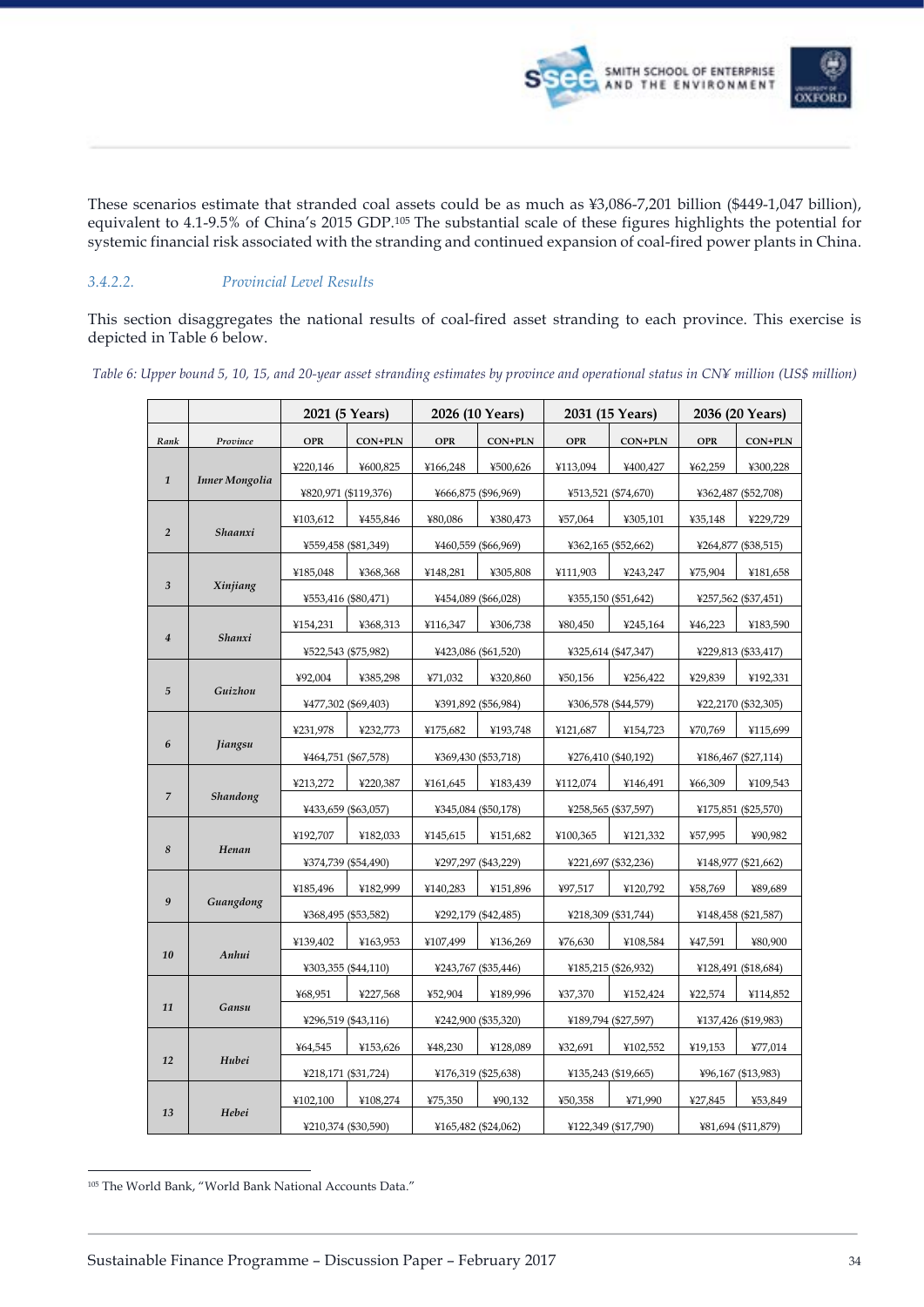



|    |                 |                     |          |                     |                     |                     |                     | ¥39.897 |                    |
|----|-----------------|---------------------|----------|---------------------|---------------------|---------------------|---------------------|---------|--------------------|
| 14 | <b>Zhejiang</b> | ¥130,099            | ¥56,115  | ¥98,776             | ¥46,797             | ¥68,545             | ¥37,480             |         | ¥28,162            |
|    |                 | ¥186,214 (\$27,077) |          |                     | ¥145,574 (\$21,168) |                     | ¥106,025 (\$15,417) |         | ¥68,059 (\$9,896)  |
| 15 | Ningxia         | ¥58,246             | ¥115,265 | ¥44,164             | ¥96,035             | ¥30,770             | ¥76,805             | ¥18,141 | ¥57,575            |
|    |                 | ¥173,511 (\$25,230) |          | ¥140,199 (\$20,386) |                     | ¥107,576 (\$15,642) |                     |         | ¥75,716 (\$11,010) |
| 16 | Fujian          | ¥63,583             | ¥109,000 | ¥47,723             | ¥90,682             | ¥32,061             | ¥72,363             | ¥17,789 | ¥54,044            |
|    |                 | ¥172,583 (\$25,095) |          |                     | ¥138,404 (\$20,125) |                     | ¥104,424 (\$15,184) |         | ¥71,833 (\$10,445) |
| 17 | Hunan           | ¥54,066             | ¥107,018 | ¥40,824             | ¥88,999             | ¥28,170             | ¥70.981             | ¥16,209 | ¥52,963            |
|    |                 | ¥161,083 (\$23,423) |          |                     | ¥129,823 (\$18,877) |                     | ¥99,151 (\$14,417)  |         | ¥69,172 (\$10,058) |
| 18 |                 | ¥57,005             | ¥95,513  | ¥43,910             | ¥79,622             | ¥31,150             | ¥63,730             | ¥19,232 | ¥47,838            |
|    | Jiangxi         | ¥152,519 (\$22,177) |          |                     | ¥123,532 (\$17,962) |                     | ¥94,880 (\$13,796)  |         | ¥67,070 (\$9,752)  |
|    |                 | ¥74,151             | ¥60,280  | ¥54,212             | ¥50,264             | ¥35,868             | ¥40,249             | ¥20,109 | ¥30,233            |
| 19 | Liaoning        | ¥134,430 (\$19,547) |          |                     | ¥104,476 (\$15,192) |                     | ¥76,117 (\$11,068)  |         | ¥50,342 (\$7,320)  |
|    |                 | ¥49.077             | ¥77,547  | ¥37,670             | ¥64,418             | ¥26,409             | ¥51,288             | ¥15,456 | ¥38,159            |
| 20 | Guangxi         | ¥126,624 (\$18,412) |          |                     | ¥102,088 (\$14,844) |                     | ¥77,697 (\$11,298)  |         | ¥53,615 (\$7,796)  |
|    |                 | ¥34,590             | ¥51,693  | ¥25,156             | ¥43,166             | ¥16,728             | ¥34,640             | ¥9,525  | 426,113            |
| 21 | Heilongjiang    | ¥86,284 (\$12,546)  |          |                     | 468,323(9,935)      |                     | ¥51,367 (\$7,469)   |         | ¥35,637 (\$5,182)  |
|    |                 | ¥44,313             | ¥35,302  | ¥33,187             | ¥29,367             | ¥22,881             | ¥23,431             | ¥13,284 | ¥17,495            |
| 22 | <i>Jilin</i>    | ¥79,615 (\$11,577)  |          |                     | ¥62,554 (\$9,096)   |                     | ¥46,312 (\$6,734)   |         | ¥30,780 (\$4,476)  |
|    |                 | ¥31,038             | ¥45,402  | ¥23,913             | ¥37,741             | ¥17,267             | ¥30,080             | ¥11,115 | ¥22,419            |
| 23 | Chongqing       | ¥76,440 (\$11,115)  |          |                     | ¥61,654 (\$8,965)   |                     | ¥47,347 (\$6,885)   |         | ¥33,534 (\$4,876)  |
|    |                 | ¥32.499             | ¥29,582  | 424,000             |                     |                     | ¥20,045             | ¥8,773  |                    |
| 24 | Sichuan         |                     |          |                     | ¥24,814             | ¥16,119             |                     |         | ¥15,277            |
|    |                 | ¥62,081 (\$9,027)   |          |                     | ¥48,814 (\$7,098)   |                     | ¥36,164 (\$5,259)   |         | ¥24,049 (\$3,497)  |
| 25 | Tianjin         | ¥30.734             | ¥24,908  | ¥22,347             | ¥20,847             | ¥14,872             | ¥16,786             | ¥8,315  | ¥12,726            |
|    |                 | ¥55,642 (\$8,091)   |          |                     | ¥43,194 (\$6,281)   |                     | ¥31,659 (\$4,603)   |         | ¥21,040 (\$3,059)  |
| 26 | Yunnan          | ¥35,255             | ¥8.629   | ¥26,496             | ¥7,082              | ¥17,773             | ¥5,534              | ¥9.742  | ¥3,987             |
|    |                 | ¥43,884 (\$6,381)   |          |                     | ¥33,577 (\$4,882)   |                     | ¥23,307 (\$3,389)   |         | ¥13,729 (\$1,996)  |
| 27 | Shanghai        | ¥31,171             | ¥0       | ¥21,710             | ¥0                  | ¥13,961             | ¥0                  | ¥7,206  | ¥0                 |
|    |                 | ¥31,171 (\$4,533)   |          |                     | ¥21,710 (\$3,157)   |                     | ¥13,961 (\$2,030)   |         | ¥7,206 (\$1,048)   |
| 28 | Qinghai         | ¥11,897             | ¥25,098  | ¥9,333              | ¥20,925             | ¥ $6,861$           | ¥16,753             | ¥4,524  | ¥12,580            |
|    |                 | ¥36,995 (\$5,379)   |          |                     | ¥30,259 (\$4,400)   |                     | ¥23,613 (\$3,434)   |         | ¥17,104 (\$2,487)  |
|    | Hainan          | ¥10,384             | 46,372   | ¥7,911              | 45,310              | 45,506              | 44,248              | ¥3,407  | ¥3,186             |
| 29 |                 | ¥16,755 (\$2,436)   |          |                     | ¥13,221 (\$1,922)   |                     | ¥9,754 (\$1,418)    |         | ¥6,592 (\$959)     |
|    |                 | 41,348              | ¥0       | ¥340                | ¥0                  | ¥0                  | ¥0                  | ¥0      | ¥0                 |
| 30 | Hong Kong       | ¥1,348 (\$196)      |          |                     | ¥340 (\$49)         |                     | 40(50)              |         | 40(60)             |
|    |                 | ¥316                | ¥0       | ¥49                 | ¥0                  | ¥0                  | $\yen 0$            | ¥0      | ¥0                 |
| 31 | <b>Beijing</b>  | ¥316 (\$46)         |          |                     | 449(\$7)            |                     | 40(60)              |         | 40(50)             |
| 32 | <b>Tibet</b>    | ¥0                  | 442      | ¥0                  | ¥35                 | ¥0                  | 428                 | ¥0      | 420                |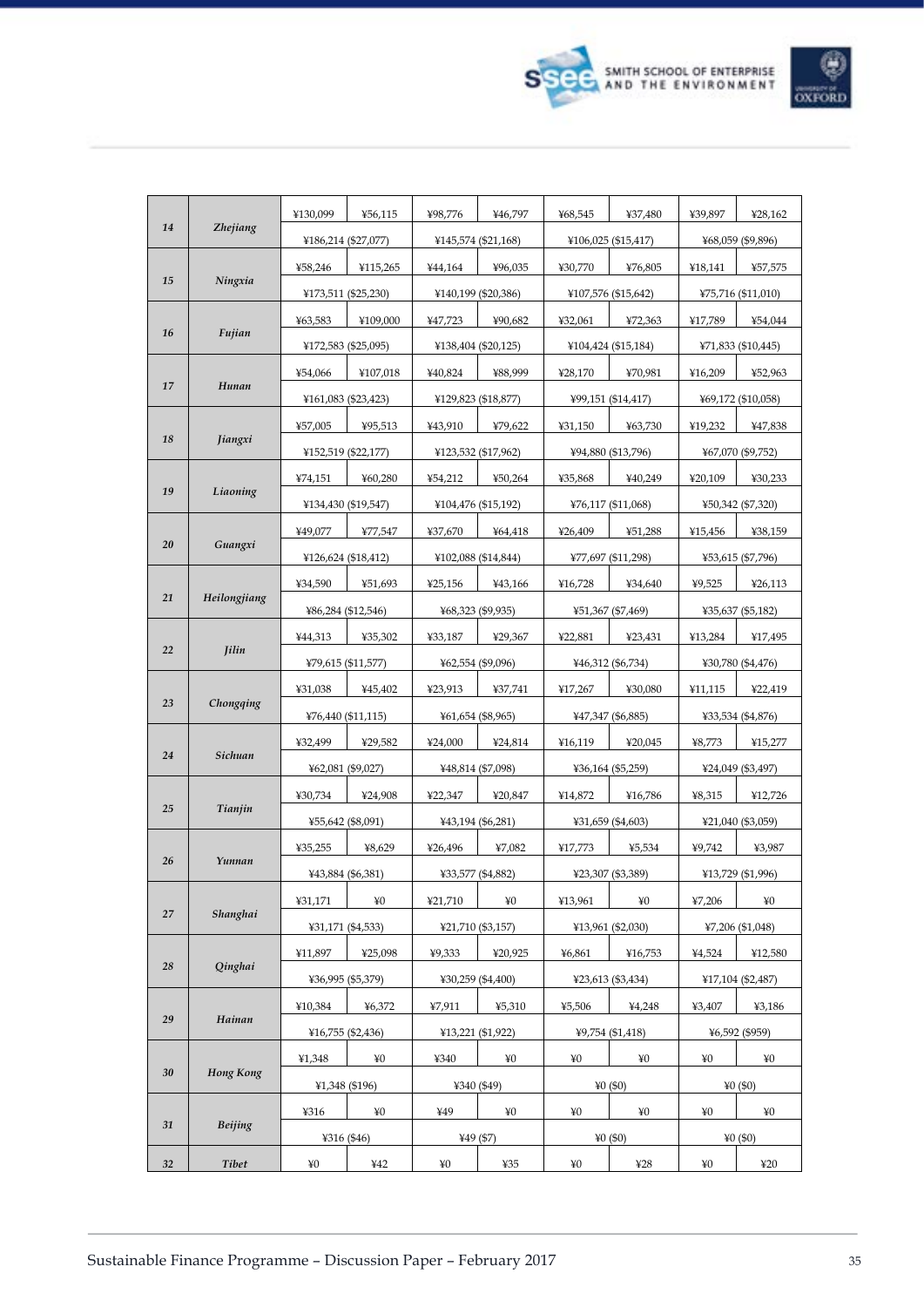

|    |                    | $442($ \$6)              |            | 435(5)     |                        | ¥28 $($ \$4) |                        | ¥20 $($ \$3) |                        |
|----|--------------------|--------------------------|------------|------------|------------------------|--------------|------------------------|--------------|------------------------|
|    |                    | ¥0                       | ¥0         | ¥0         | ¥0                     | ¥0           | ¥0                     | ¥0           | ¥0                     |
| 33 | Macau              | 40(50)                   |            | 40(60)     |                        | 40(50)       |                        | 40(60)       |                        |
|    |                    | ¥2,703,262               | ¥4,498,029 | ¥2,050,923 | ¥3,745,860             | ¥1,426,301   | ¥2,993,691             | ¥843,102     | ¥2,242,839             |
|    | <b>Grand Total</b> | ¥7,201,291 (\$1,047,122) |            |            | ¥5,796,783 (\$842,896) |              | ¥4,419,991 (\$642,700) |              | ¥3,085,941 (\$448,719) |

Provinces are ranked by the maximum asset stranding assessed across the four scenarios.

OPR refers to operational plant asset stranding values, CON+PLN refers to plants under construction and planned. Merged cells below each OPR and CON+PLN field are the total of OPR and CON+PLN asset stranding values.

As in the national case, the greatest potential asset stranding generally occurs for each province in second scenario, where all coal-fired utilities are shut down in 5 years (2021).

As depicted in Figure 11, the provinces with the greatest potential asset stranding are: Inner Mongolia, ¥820,972 (11.4% of total 5-year scenario stranding), Shaanxi, ¥559,458 (7.8%), Xinjiang, ¥553,416 (7.7%), Shanxi, ¥522,543 (7.3%), Guizhou, ¥477,302 (6.6%), and Jiangsu, ¥464,751 (6.5%). Perhaps surprising is the fact that the so-called 'rust-belt' provinces of Heilongjiang, Jilin, and Liaoning have relatively moderate levels of estimated coal-fired asset stranding compared to the country as a whole. While at a local level the asset stranding in these northeaster provinces may still be significant, at the national level these are comparatively minor concerns.

*Figure 11: Total coal-fired utility asset stranding in the 2021 (5-year) scenario*

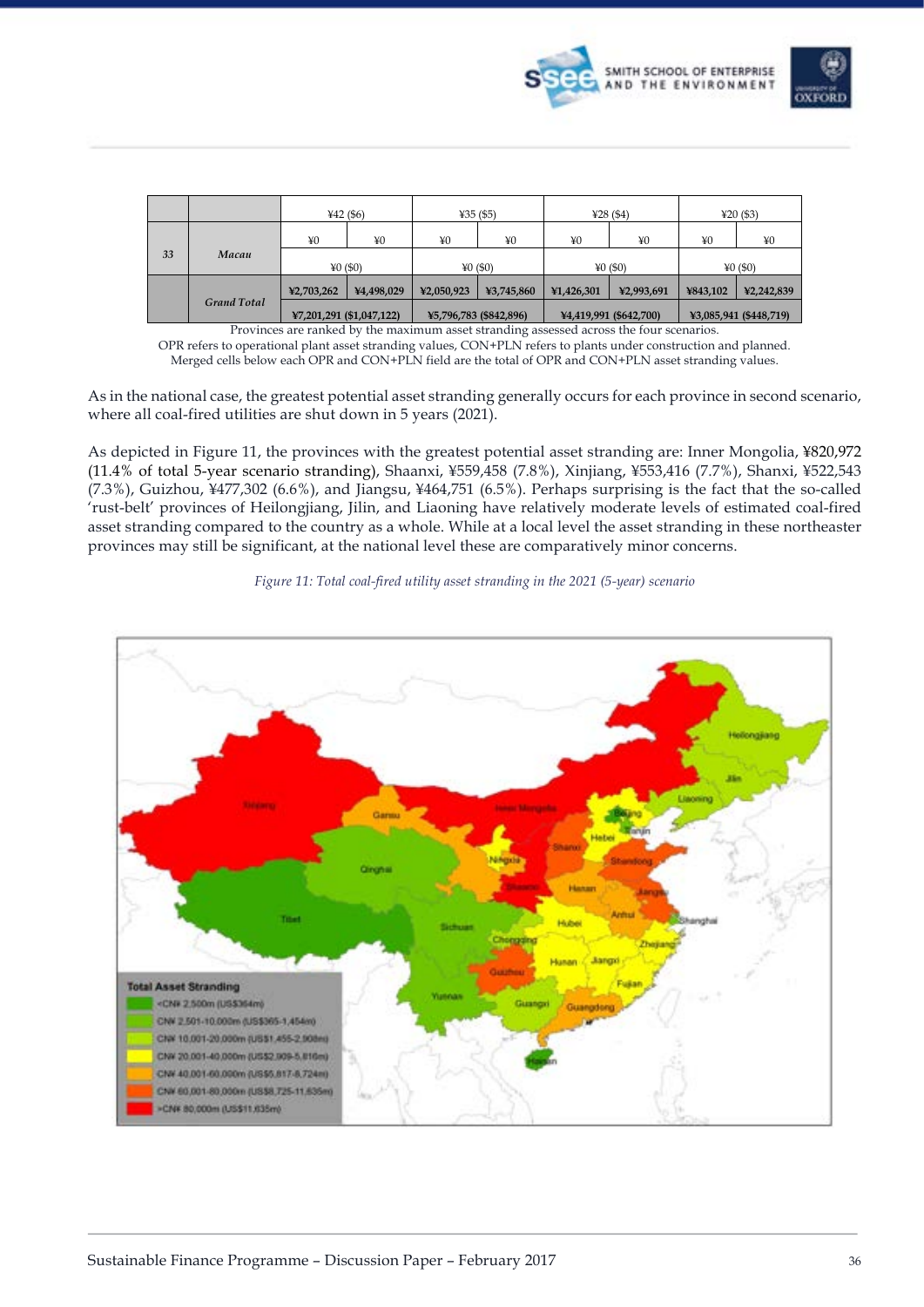

In Figure 12, only Inner Mongolia retains the highest level asset stranding classification of >CN¥ 80,000m. Due to the high level of front loading of China's planned capacity, all provinces see a fall in asset stranding, and this is reflected in classification changes to a number of provinces.





As it can be seen by comparing Figure 11 and Figure 12 to Figure 13 and Figure 14 below, no province falls more than a single classification level from one 5-year scenario to the next, and the initial relative levels of assets stranding depicted in Figure 11 are stable across the four scenarios.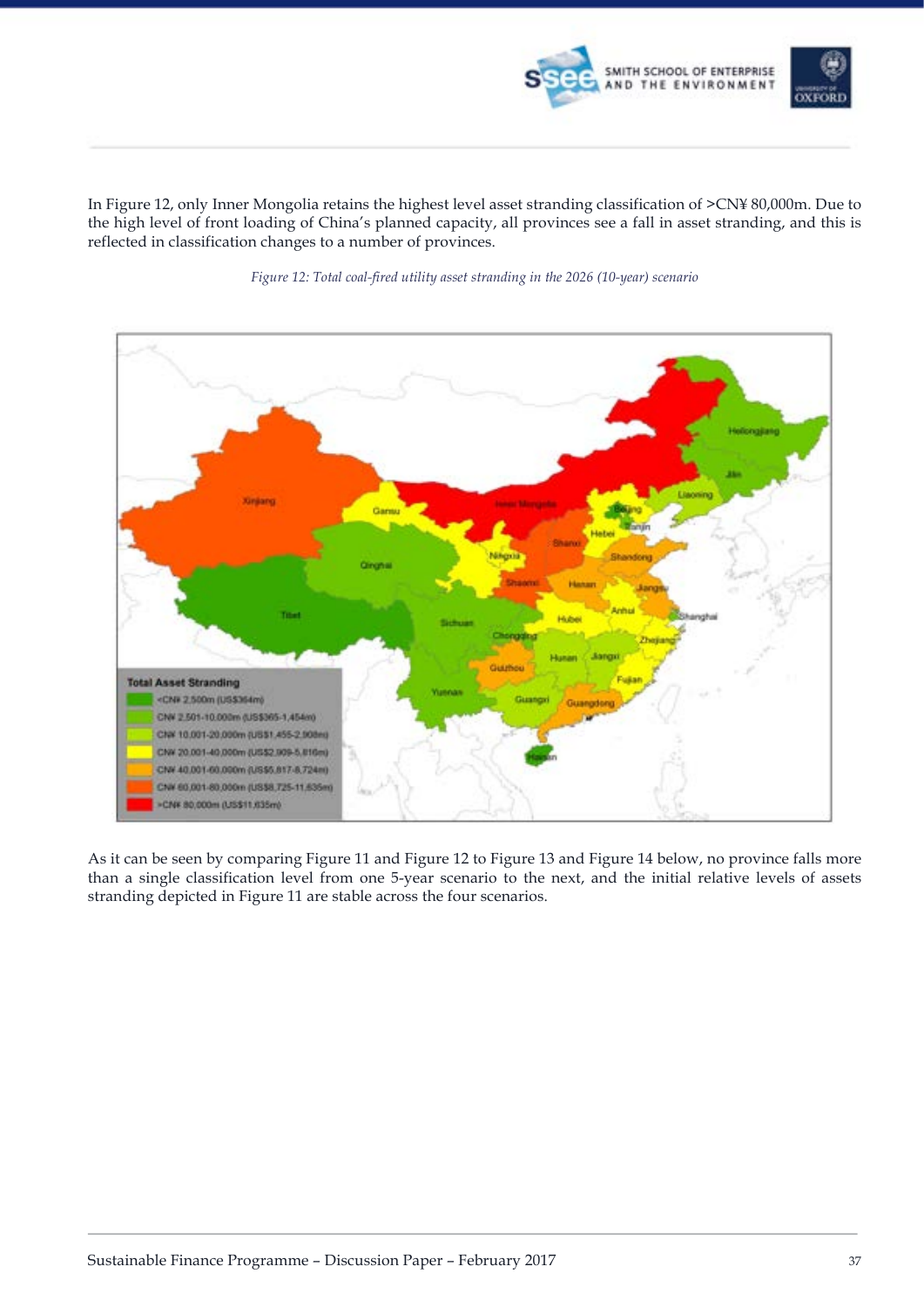



#### *Figure 13: Total coal-fired utility asset stranding in the 2031 (15-year) scenario*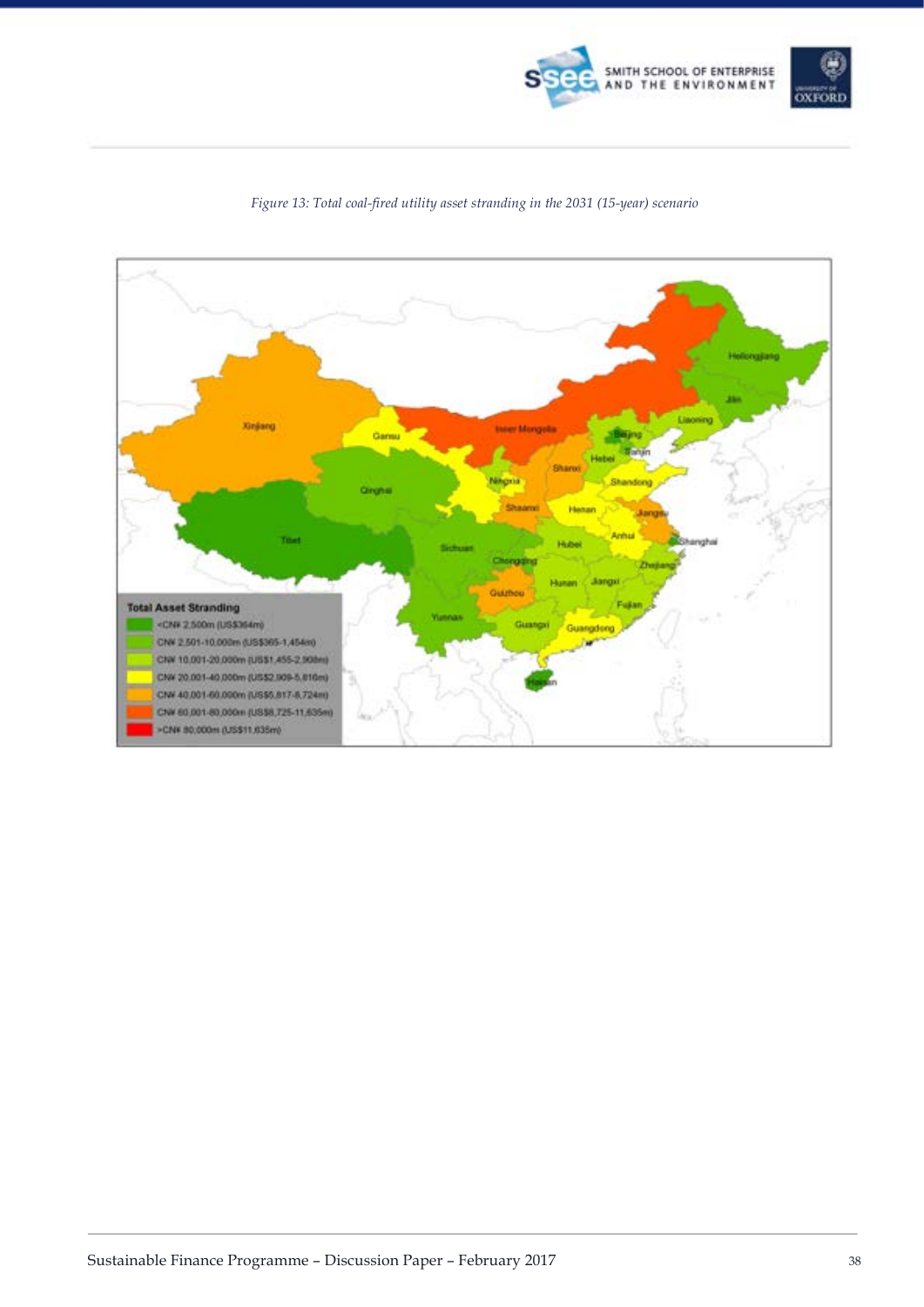





#### *Figure 14: Total coal-fired utility asset stranding in the 2036 (20-year) scenario*

### 3.5. Implications

This section has highlighted the demonstrably significant amount of resources potentially at stake in the event of asset stranding in China's coal-fired generation industry. Asset stranding is highest in the 2021 (5-year) scenario due to the large number of coal-fired plants planned in the near-term. Within the industry itself estimates of asset stranding could be as high as ¥3,086-7,201 billion (\$449-1,047 billion), equivalent to 4.1-9.5% of China's 2015 GDP,106 depending on the stranding timeframe and severity. Of course, downstream industries would also be negatively affected; further expanding this figure and increasing the likelihood that such an event could have significant implications for financial assets. The primary areas affected would be in China's north, central, and western provinces, but not necessarily its 'rust-belt' in the northeast.

We underline that the detailed preceding analysis of asset stranding under various scenarios uses asset-level data. The asset-level data is highly granular power station data linked with corporate ownership information. This data enables bottom-up analysis of the impact of energy transitions on companies and communities at a resolution unattainable with aggregate statistics.

The impact of asset stranding scenarios has been considered on a plant-by-plant basis. By using asset-level data, the projected date of closure for each power station was developed under different scenarios. This high resolution

 <sup>106</sup> Ibid.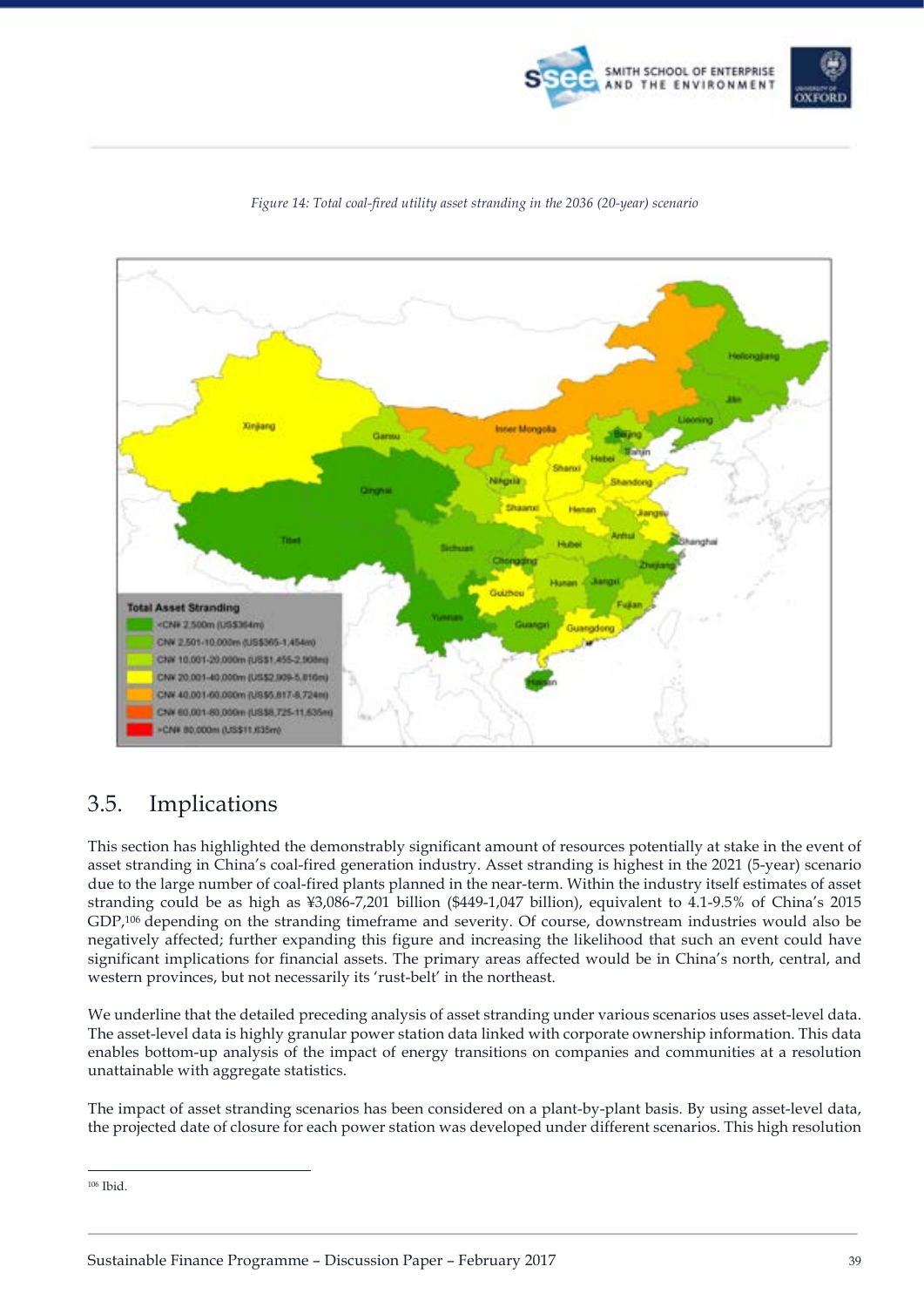

analysis provides much better visibility of company-, community-, and region-specific sensitivity to asset stranding. This sensitivity would otherwise be hidden by an aggregate top-down analytical approach.

The advantage of this form of analysis for policy development is apparent. By using high-resolution asset-level analysis policymakers can deliver their interventions directly to those who are most vulnerable. Policymakers can also better identify any potential conflicts between multiple policy interventions or communities which may suffer an unintended downside from a policy intervention. Political economy tensions and frictions (e.g. between governments and corporates, corporates and labour groups of different industries, or centralised and devolved governments) can be better identified and mitigated.

Analyses driven by asset-level data are just beginning to empower policy, investor, and company decisionmakers, and the full scope of their potential is far from being realised. Asset-level data is crucial for understanding environmental risk more broadly.107 The provision of asset-level data is a key priority for ongoing discussions concerning the disclosure of climate-related financial risk. 108,109 Its utility in this case for informing political economy sensitivities to energy transitions is apparent; asset-level data provides the information policymakers need to deliver a smooth energy transition.

We highlight, however, that, since not all power plants are equally likely to run-afoul of regulation and other constraints, analysis could be undertaken to flag the riskiest assets at the national and provincial level. This could be done along various metrics such as: carbon intensity, water stress, air pollution, and economic dependency on coal-fired power.110 Such analysis could identify areas within provinces where power plants are particularly vulnerable to closure as well as the risks that have to be addressed there in order to prevent and mitigate future asset stranding.

 <sup>107</sup> Ben Caldecott and Lucas Kruitwagen, "S&P Global Market Intelligence - Guest Opinion: How Asset Level Data Can Improve The Assessment Of Environmental Risk In Credit Analysis," 2016.

<sup>108</sup> Ben Caldecott, "The Future of Climate-Related Disclosure," *The Economist*, 2016, https://www.eiuperspectives.economist.com/sustainability/future-climate-related-disclosure.

<sup>109 2</sup>degrees-Investing, Environment, and Smith School of Enterprise and the, "Climate Disclosure: How to Make It Fly - from Annual Reporting to Physical Asset - Level Data," 2016, http://2degrees-investing.org/IMG/pdf/make\_dislosure\_fly\_v0.pdf.

<sup>110</sup> For example see, Caldecott et al., "Stranded Assets and Thermal Coal: An Analysis of Environment-Related Risk Exposure."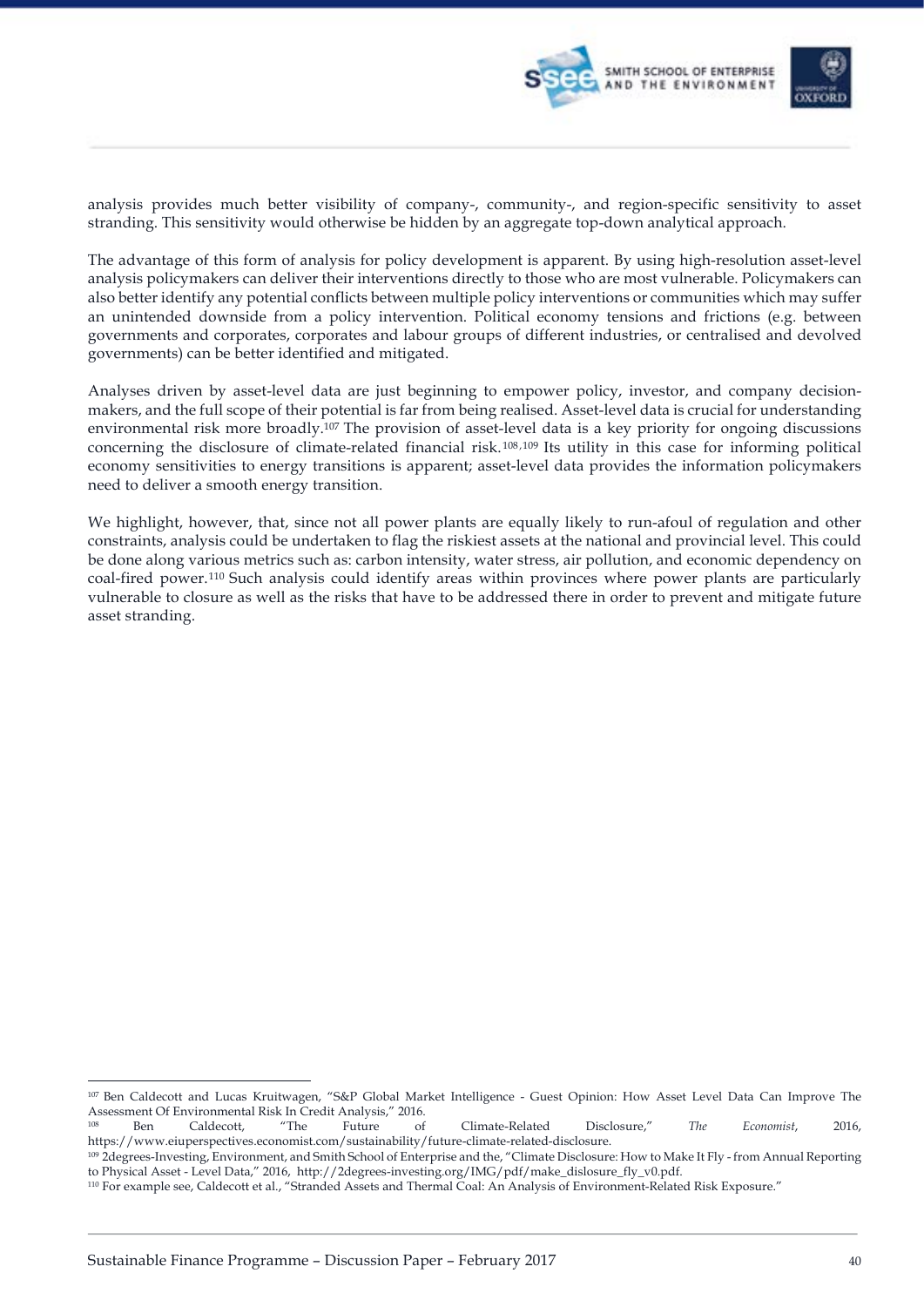



# 4. Conclusion

In this discussion paper, we have highlighted how China's transition away from coal is necessary and beneficial, but that the transition will also be complex and be distributed across China and within China's provinces in very different ways. There are strong social and political imperatives to ensure that the transition is managed smoothly.

We argue that we now have the data, analytics, and methodologies to support this process in a sophisticated way. Identifying at a high degree of granularity which specific stakeholders could be affected and when, on the basis on different NDC implementation pathways, is critical. In this discussion paper we have simply aggregated our asset-level results to show provincial and national-level impacts, but the bottom-up approach we employ enables much more granular assessments, looking at specific companies, communities, and sub-provincial units. Analysis at this resolution can be represented in a number of ways, including spatially, and can help policymakers manage the political economy frictions of NDC implementation in a very targeted and sophisticated way.

We also make a number of high-level recommendations to help encourage and enable the use of these forms of analysis and to support the development of appropriate responses to managing the political economy frictions of stranded coal assets in China. These are as follows:

- Policymakers need to be explicit about the fact that there are likely to be political economy frictions from NDC implementation that need to be proactively managed and that there is an important role for government in managing them. This is a necessary condition for acting.
- There needs to be forward looking analysis of specific regions where coal-fired power stations and coal mines are concentrated to see when assets will likely close given plausible scenarios. These analyses should also seek to understand the impacts upstream and downstream of asset closures. Scenarios can be determined by policymakers, but should include scenarios tied to China's NDCs and climate change. These analyses need not be limited to coal assets and could focus on other industries.
- The analysis proposed can also seek to determine local impacts on employment, tax revenues, and financial institutions. This would help policymakers better target interventions to smooth the transition, but can also help financial regulators to see where risks are building up within the local and national financial institutions, and help them develop and run stress-tests to better respond.
- Good asset-level data tied to ownership is a necessary pre-requisite for this kind of very granular analysis and it might be prudent to develop a national platform or national set of data and IT infrastructures to support work in this area. This would be created to help national, provincial, and sub-provincial policymakers and regulators study the challenges and opportunities of the transition to the low carbon economy for the areas for which they have oversight and responsibility. This could be complemented by training and stress-tests to help policymakers and regulators understand the tools they have at their disposal to identify and then respond to political economy frictions. The creation of a national data platform would also help to open up new areas of academic research.
- Policymakers should develop a 'tool kit' of different policy responses to managing political economy frictions. This should be based on in-depth international case study analysis. These analyses should examine how some countries or regions have managed the closure of coal assets, assess in detail the instruments used to enable the transition away from coal, and investigate the extent to which such instruments could be applied to China to alleviate political economy frictions. Again, this research could extend beyond looking at coal assets and to other sectors, but should be focused on policy responses appropriate to a Chinese context.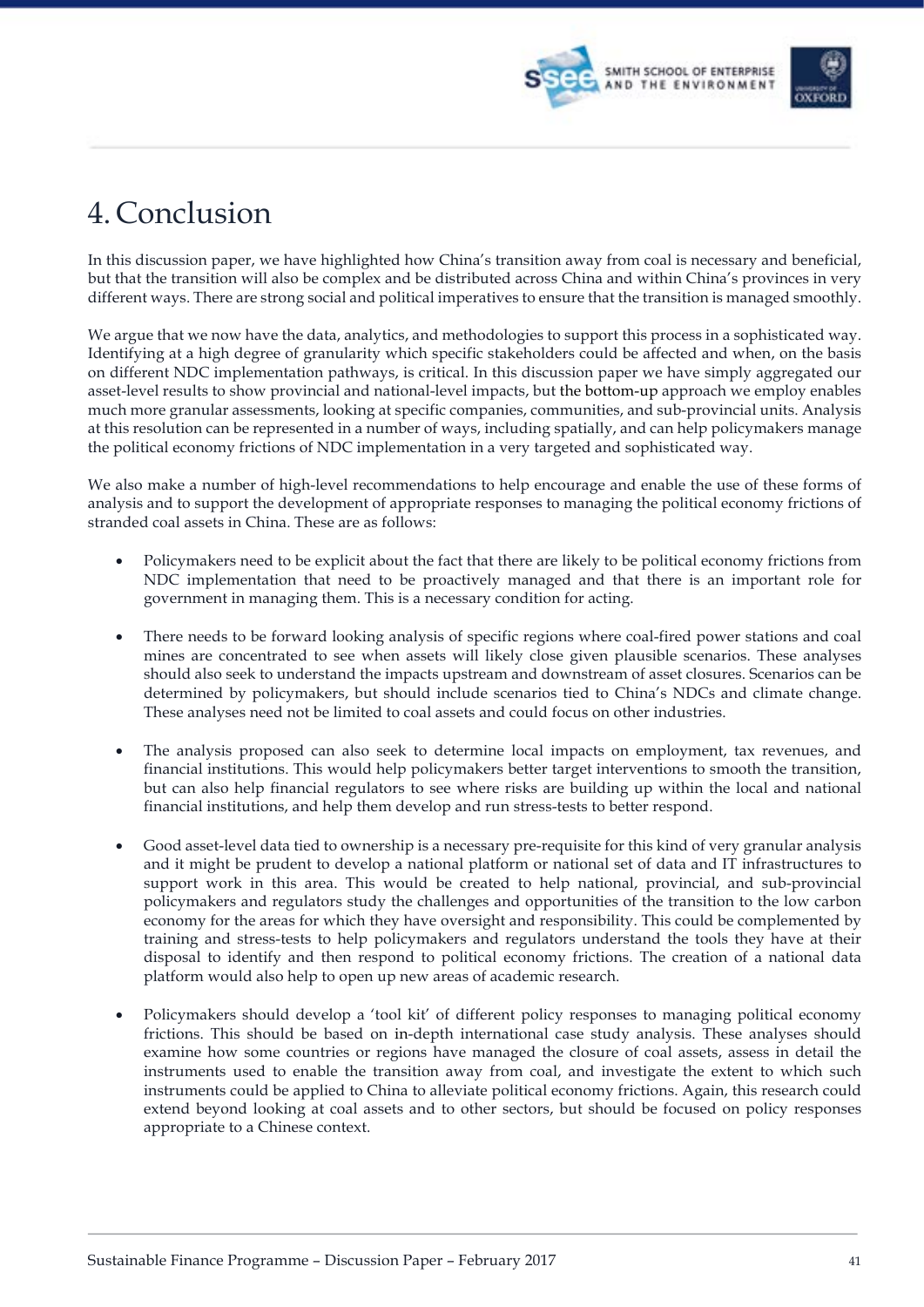



# References

- 2degrees-Investing, Environment, and Smith School of Enterprise and the. "Climate Disclosure: How to Make It Fly - from Annual Reporting to Physical Asset - Level Data," 2016. http://2degreesinvesting.org/IMG/pdf/make\_dislosure\_fly\_v0.pdf.
- Anderlini, Jamil. "The Chinese Chronicle of a Crash Foretold." *The Financial Times*, n.d.
- Arulampalam, W., P. Gregg, and M. Gregory. "Unemployment Scarring." *The Economic Journal* 111 (n.d.): 577–84.
- Benxi shi dangshi difangzhi bagongshi. *Benxi Shi Zhi*. Vol.2 ed. Dalian: Dalian chubanshe, 1998.
- Bramall, Chris. *Chinese Economic Development*. Routledge, 2008.
- Caldecott, Ben. "The Future of Climate-Related Disclosure." *The Economist*, 2016. https://www.eiuperspectives.economist.com/sustainability/future-climate-related-disclosure.
- Caldecott, Ben, and Lucas Kruitwagen. "S&P Global Market Intelligence Guest Opinion: How Asset Level Data Can Improve The Assessment Of Environmental Risk In Credit Analysis," 2016.
- Caldecott, Ben, Lucas Kruitwagen, Gerard Dericks, Daniel J Tulloch, Irem Kok, and James Mitchell. "Stranded Assets and Thermal Coal: An Analysis of Environment-Related Risk Exposure." *Stranded Assets Programme, SSEE, University of Oxford*, 2016.
- Chen, F. "Industrial Restructuring and Workers' Resistance in China." *Modern China2* 29, no. 2 (2003): 237–62.
- ———. "Subsistence Crises, Managerial Corruption and Labour Protests in China." *The China Journal* 44, no. July (2000): 41–63.
- Cheng, Hen, and Per Ove Eikeland. "China's Political Economy of Coal," 2015. https://www.fni.no/getfile.php/132020/Filer/Publikasjoner/FNI-R1015.pdf.
- China Energy Group. "China Energy Databook," 2008.
- "China National Coal Association: Over 80% of 90 Large-Sized Coal Companies in Loss in the First Two Months." *People's Daily*, 2015. http://politics.people.com.cn/n/2015/0410/c70731-26828211.html.

China Statistical Yearbook. "13-12 Total Output of Industrial Products 2014," 2015.

———. "9-1 Total Consumption of Energy and Its Composition 2014," 2015.

- "China's Coal Cap Policy Will Increase Country's Clean Energy Jobs." *Natural Resources and Defense Council*, 2015. http://www.nrdc.org/media/2015/150326.asp.
- Chuangeng, Liu. "Guoyou Zhongdian Meikuang Zhigong Xiagang Xianzhuang Ji Qushi Fenxi." *Meikuang Xiandaihua* 1 (2001): 5–7.
- Coal Age. "Understanding the Chinese Coal Industry," n.d.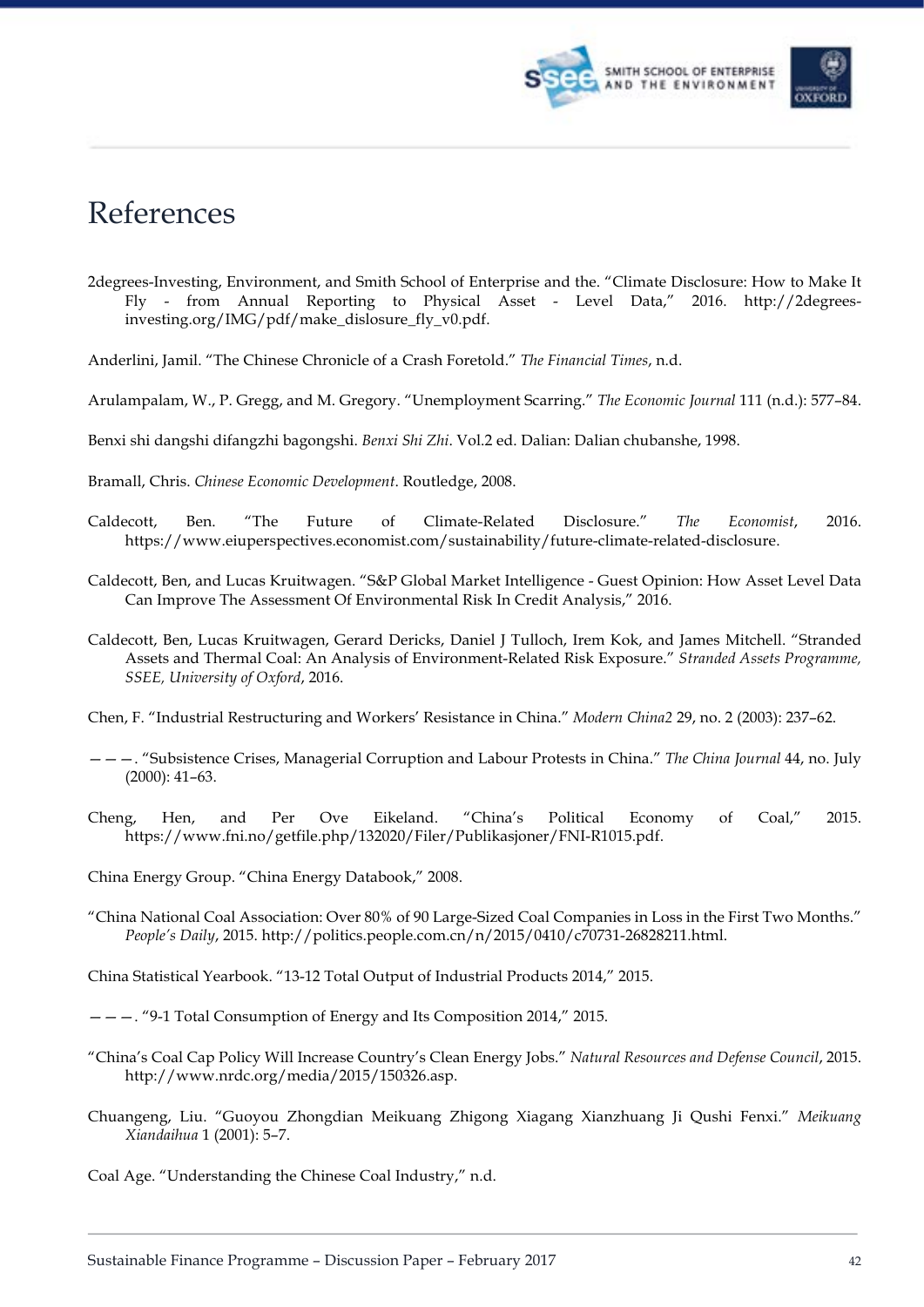

Cook, Chris, and John Stevenson. *The Longman Handbook of Modern British History, 1714-1987*. Longman, 1988.

Cornot-Gandolphe, Sylvie. *China's Coal Market: Can Beijing Tame King Coal?*, 2014.

- Friedman, Eli, and Ching Kwan Lee. "Remaking the World of Chinese Labour." *British Journal of Industrial Relations* 48, no. 3 (2010): 507–33.
- Gregory, M., and R. Jukes. "Unemployment and Subsequent Earnings: Estimating Scaring Among British Men 1984-94." *The Economic Journal* 111, no. 475 (2001): 607–25.
- Grove, Linda. *A Chinese Economic Revolution: Rural Entrepreneurship in the Twentieth Century*. Rowman & Littlefield, 2006.
- Hayek, Friedrich. "The Use of Knowledge in Society." *American Economic Review* 35, no. 4 (1945): 519–30.
- Hilber, Christian A. L. "New Housing Supply and the Dilution of Social Capital." London, UK, 2007.
- Holz, Carsten A, and Yi-min Lin. "Pitfalls of China's Industrial Statistics: Inconsistencies and Specification Problems." *China Review* 1.1 (2001): 29–71.
- Hornby, Lucy. "China Coal Protests Highlight Overcapacity Tensions." *The Financial Times*, n.d.

- Hornby, Lucy, and Archie Zhang. "China's Rust Belt Faces Exodus of Young Talent." *The Financial Times*, n.d.
- Jin, Hehui, and Yingyi Qian. "Public versus Private Ownership of Firms: Evidence from Rural China." *Quarterly Journal of Economics*, 1998, 773–808.
- Lai, Hongyi. "Uneven Opening of China's Society, Economy, and Politics: Pro-Growth Authoritarian Governance and Protests in China Title." *Journal of Contemporary China* 19, no. 67 (2010): 819–35.
- Li, Hongbin, and Li-An Zhou. "Political Turnover and Economic Performance: The Incentive Role of Personnel Control in China." *Journal of Public Economics* 89, no. 9 (2005).
- Linfang, Qian, and Wang Shaozhou. "Shilun Dui Meikuang Xiagang Shiye Renyuan de Jiuye Yuanzhu." *MJY* 2 (2002): 57–58.
- Liu, Zhu. "China's Carbon Emissions Report 2015," 2015. https://www.belfercenter.org/sites/default/files/files/publication/carbon-emissions-report-2015 final.pdf.
- Manley, David, James Cust, and Giorgia Cecchinato. "Stranded Nations? The Climate Policy Implications for Fossil Fuel-Rich Developing Countries," 2016. http://www.oxcarre.ox.ac.uk/images/stories/papers/PolicyPapers/oxcarrepp201634.pdf.
- McKee-Ryan, F., Z. Song, C. Wanberg, and A. Kinicki. "Psychological and Physical Well-Being during Unemployment: A Meta-Analytic Study." *Journal of Applied Psychology* 90, no. 1 (2005): 53–76.

National Bureau of Statistics of China. "National Bureau of Statistics of China >> Annual Data," 2016.

<sup>———. &</sup>quot;China Comes Full Circle with Talk of Mass Lay-Offs." *The Financial Times*, n.d.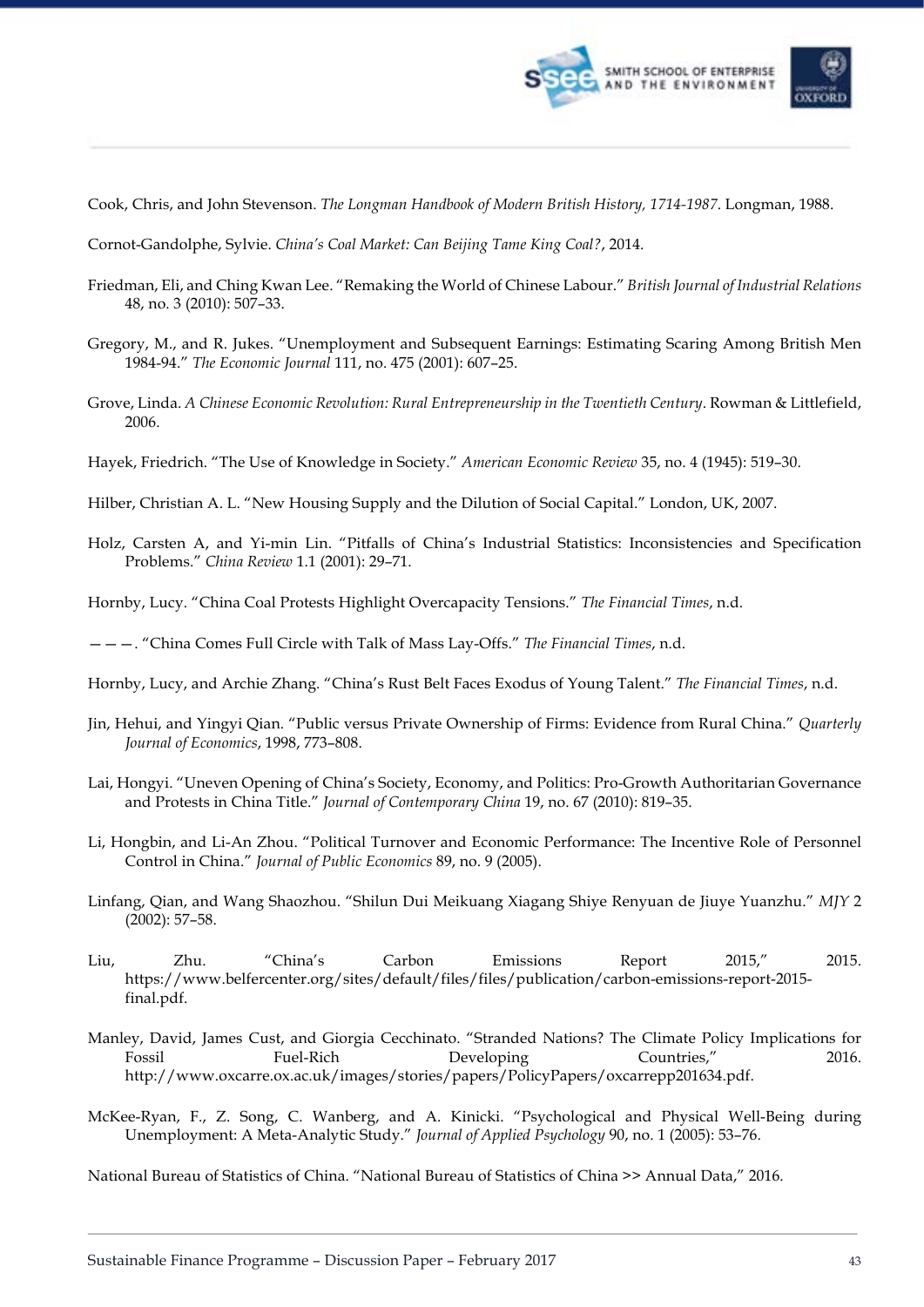

- Naughton, Barry. "The Chinese Economy: Transition and Growth." Taylor & Francis, 2007.
- Neal, D. "Industry-Specific Human Capital: Evidence from Displaced Workers." *Journal of Labor Economics* 13, no. 4 (1995): 653–77.
- Nolan, Peter. "Economic Reform, Poverty and Migration in China." *Economic and Political Weekly* 28, no. 26 (1993): 1369–77.
- Park, Albert, and Minggao Shen. "Joint Liability Lending and the Rise and Fall of China's Township and Village Enterprises." *Journal of Development Economics* 71, no. 2 (2003): 497–531.
- Peng, Wuyuan. "Coal Sector Reform and Its Implications for the Power Sector in China." *Resources Policy* 36, no. 1 (2011): 60–71. http://www.sciencedirect.com/science/article/pii/S0301420710000267.
- Perlezand, Jane. "Mass Layoffs in China's Coal Country Threaten Unrest The New York Times," n.d.
- Rong, Fang, and David G. Victor. "What Does It Cost to Build a Power Plant?" *ILAR Working Paper*. Vol. 17, 2012.
- Shepherd, Christian, and Lucy Hornby. "Chinese Police Break up Coal Jobs Protest." *The Financial Times*, n.d.
- "Small-Sized Coalmines Make Severe Production Safety Issues." *China Daily*, 2012. http://www.chinadaily.com.cn/hqgj/jryw/2012-10-26/content\_7343593.html.
- Tang, Jianzhong, and Laurence J C Ma. "Evolution of Urban Collective Enterprises in China." *The China Quarterly* 104 (1985): 614–40.
- The Climate Group RE 100. "China's Fast Track to a Renewable Future," 2015. http://www.theclimategroup.org/\_assets/files/Re100-China-briefing-ENGLISH-jv-final.pdf.
- The World Bank. "World Bank National Accounts Data," 2016.
- Topel, R. "Specific Capital and Unemployment: Measuring the Costs and Consequences of Job Loss." In *Carengie-Rochester Conference Series on Public Policy*, 181–214, n.d.
- Volcovici, Valerie, and David Brunnstrom. "China Puts \$6 Trillion Price Tag on Its Climate Plan." *Reuters*, 2015. http://www.reuters.com/article/us-usa-china-climatechange-idUSKBN0P32H020150623.
- Wang, Bing. "An Imbalanced Development of Coal and Electricity Industries in China." *Energy Policy* 35, no. 10 (October 2007): 4959–68. doi:http://dx.doi.org/10.1016/j.enpol.2007.04.022.
- Wang, Xiaozong. "Over 97% of China's Mining Accidents Are Human Caused and Death Toll Counts about 70% of the World's Total." *People's Daily*, 2011. http://society.people.com.cn/GB/15020575.html.
- Wildau, Gabriel. "China's : The State-Owned Zombie Economy." *The Financial Times*, February 2016.
- World Coal Association. "Coal Facts 2015," 2015.
- Wright, Tim. *The Political Economy of the Chinese Coal Industry: Black Gold and Blood-Stained Coal*. Vol. 45. Routledge, 2012.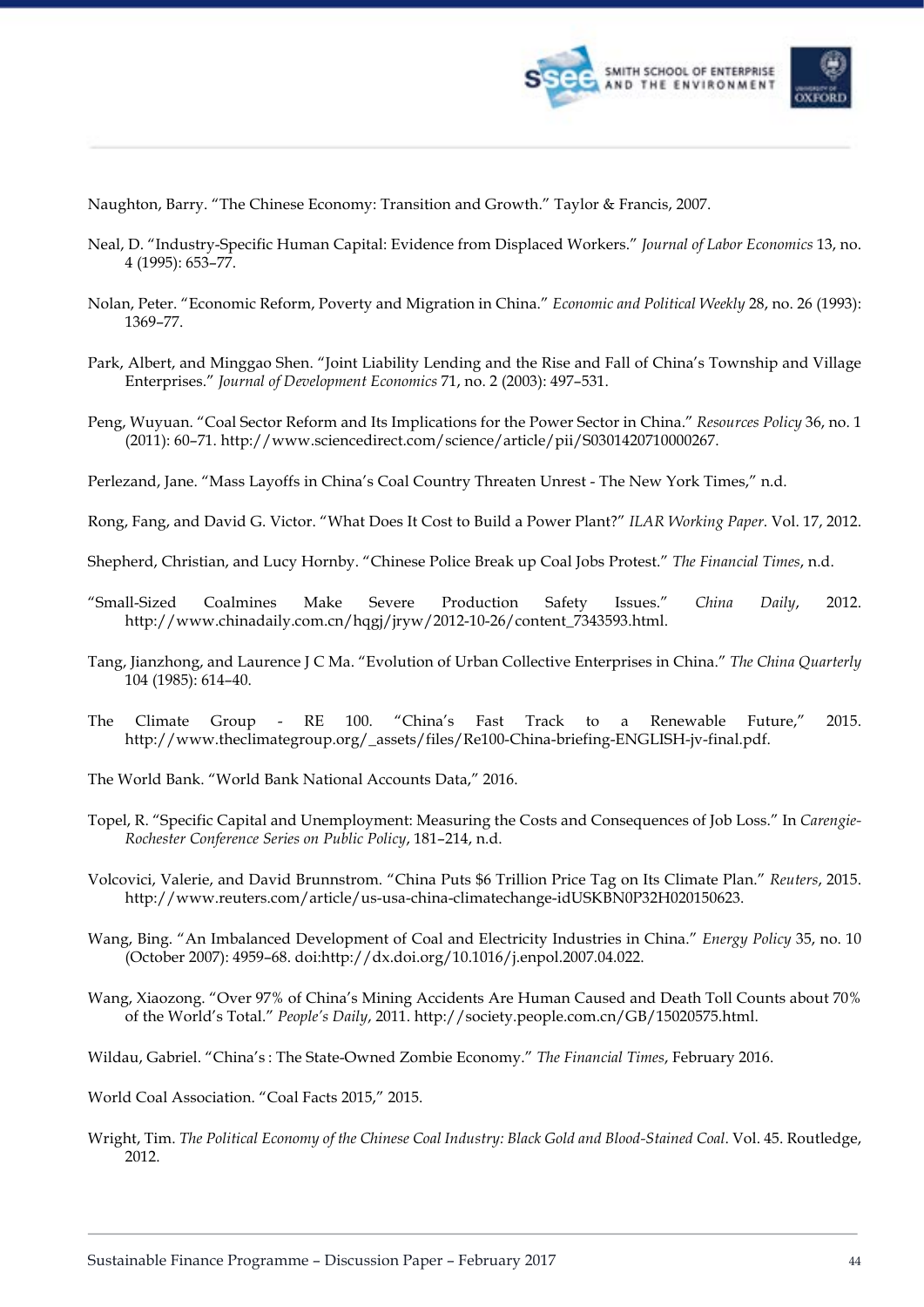

Xiehui, Zhongguo meitan gongye. *Zhongguo Hangye Fenxi Baogao*. Beijing: Zhongguo jingji chubanshe, 2005.

- Yanying, Zhao, and Zhang Shenli. "Dui Jilin Sheng Meitan Qiye Xiagang Zhigong Zaijiuyenandian Wenti de Diaocha Fenxi Yu Duice Jianyi." *Laodong Shijie* 7 (2000): 6–8.
- Zhongguo meitan zhi bianzuan weiyuanhui. *Zhongguo Meitan Zhi: Guizhou Juan*. Beijing: Meitan gongye chubanshe, 1994.
- Zhongguo tongji nianjian 2008-2015. *SAWS, Zhongguo Meitan Gongye Fazhan Gaiyao*. Beijing: Meitan gongye chubanshe, 2010.
- Zhu, Chen; Jian-Nan Wang, Guo-Xia Ma, Yan-Shen Zhang. "China Tackles the Health Effects of Air Pollution." *The Lancet* 382, no. 9909 (2013): 1959–60.
- 中国城市统计年鉴 *China City Statistical Yearbook*, 2014.
- "发展特色旅游:阜新转型又一新思路." *Characteristic Tourism - A New Thought Of Economic Transformation in Fuxin* 8, no. 1 (2006): 9–12. doi:10.3969/j.issn.1673-2464.2006.01.003.
- "技术创新视角下的资源型城市经济转型——基于枣庄市经济转型的案例分析 Economic Transformation under High-Tech Innovation: Case Study of Zaozhuang, Shandong." 山东大学, 2007.